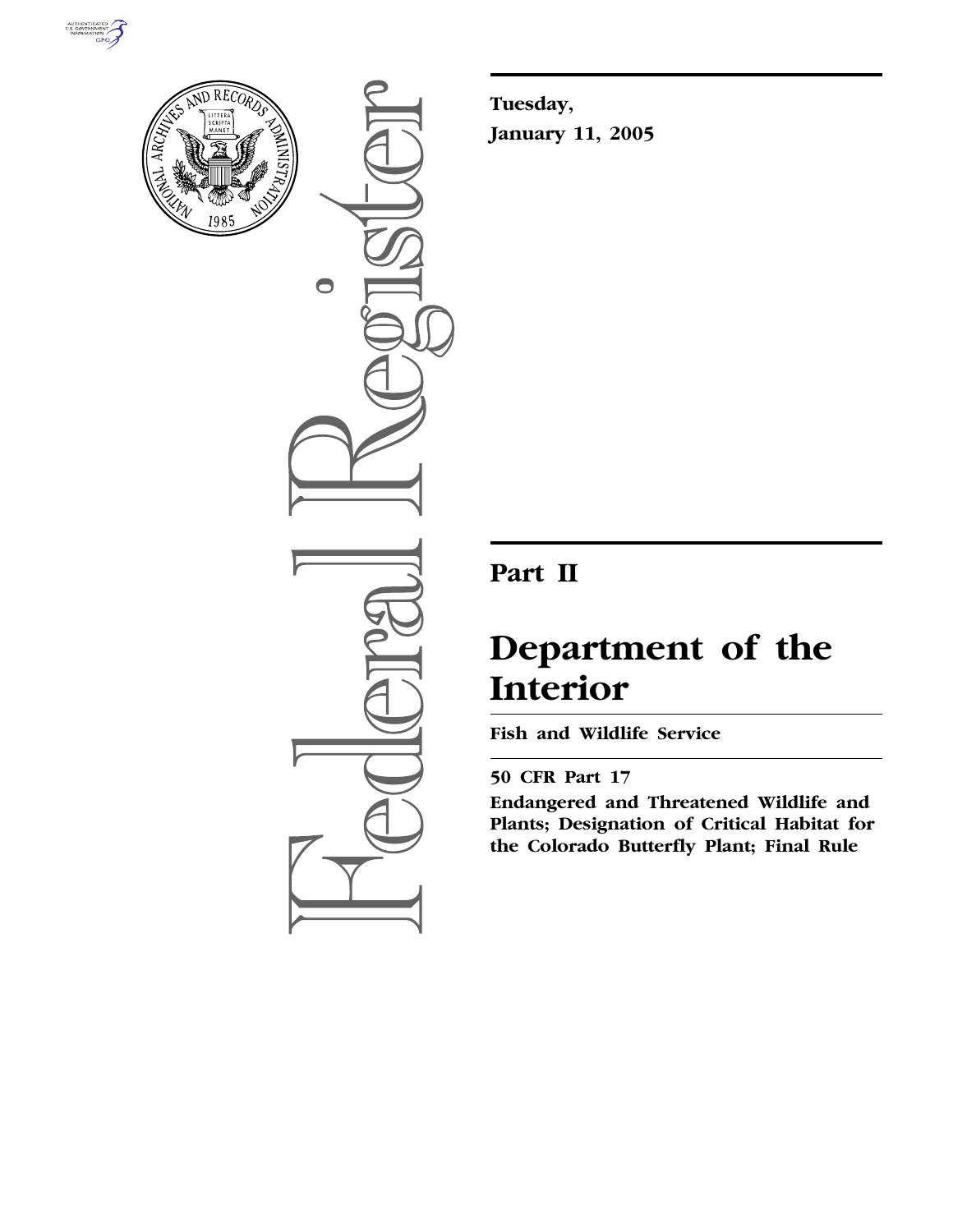#### **DEPARTMENT OF THE INTERIOR**

#### **Fish and Wildlife Service**

#### **50 CFR Part 17**

#### **RIN 1018–AJ07**

#### **Endangered and Threatened Wildlife and Plants; Designation of Critical Habitat for the Colorado Butterfly Plant**

**AGENCY:** Fish and Wildlife Service, Interior.

#### **ACTION:** Final rule.

**SUMMARY:** We, the U.S. Fish and Wildlife Service (Service), designate critical habitat for the Colorado butterfly plant (*Gaura neomexicana* ssp. *coloradensis*) under the Endangered Species Act of 1973, as amended (Act). In total, approximately 1,432 hectares (ha) (3,538 acres (ac)) along approximately 82 kilometers (km) (51 stream miles (mi)) fall within the boundaries of the critical habitat designation located in Laramie and Platte Counties in Wyoming. The designation excludes 30% of private and municipality lands through Wildlife Extension Agreements. Military lands as well as other areas within its range in Nebraska and Colorado are not included.

**DATES:** This final rule is effective February 10, 2005.

**ADDRESSES:** Comments and materials received, as well as supporting documentation used in the preparation of this final rule, are available for public inspection, by appointment, during normal business hours at the Wyoming Field Office, U.S. Fish and Wildlife Service, 4000 Airport Parkway, Cheyenne, WY 82001.

**FOR FURTHER INFORMATION CONTACT:** Brian T. Kelly, Field Supervisor, Wyoming Field Office (see **ADDRESSES** section) (telephone (307) 772–2374; facsimile (307) 772–2358).

#### **SUPPLEMENTARY INFORMATION:**

#### **Designation of Critical Habitat Provides Little Additional Protection to Species**

In 30 years of implementing the Act, the Service has found that the designation of statutory critical habitat provides little additional protection to most listed species, while consuming significant amounts of available conservation resources. The Service's present system for designating critical habitat has evolved since its original statutory prescription into a process that provides little real conservation benefit, is driven by litigation and the courts rather than biology, limits our ability to fully evaluate the science involved,

consumes enormous agency resources, and imposes huge social and economic costs. The Service believes that additional agency discretion would allow our focus to return to those actions that provide the greatest benefit to the species most in need of protection.

#### **Role of Critical Habitat in Actual Practice of Administering and Implementing the Act**

While attention to and protection of habitat is paramount to successful conservation actions, we have consistently found that, in most circumstances, the designation of critical habitat is of little additional value for most listed species, yet it consumes large amounts of conservation resources. Sidle (1987) stated, ''Because the Act can protect species with and without critical habitat designation, critical habitat designation may be redundant to the other consultation requirements of section 7.'' Currently, only 445 species or 36 percent of the 1,244 listed species in the U.S. under the jurisdiction of the Service have designated critical habitat. We address the habitat needs of all 1,244 listed species through conservation mechanisms such as listing, section 7 consultations, the Section 4 recovery planning process, the Section 9 protective prohibitions of unauthorized take, Section 6 funding to the States, and the Section 10 incidental take permit process. The Service believes that it is these measures that may make the difference between extinction and survival for many species.

We note, however, that a recent 9th Circuit judicial opinion, *Gifford Pinchot Task Force* v. *United States Fish and Wildlife Service*, has invalidated the Service's regulation defining destruction or adverse modification of critical habitat. We are currently reviewing the decision to determine what effect it may have on the outcome of consultations pursuant to section 7 of the Act.

#### **Procedural and Resource Difficulties in Designating Critical Habitat**

We have been inundated with lawsuits for our failure to designate critical habitat, and we face a growing number of lawsuits challenging critical habitat determinations once they are made. These lawsuits have subjected the Service to an ever-increasing series of court orders and court-approved settlement agreements, compliance with which now consumes nearly the entire listing program budget. This leaves the Service with little ability to prioritize its activities to direct scarce listing resources to the listing program actions

with the most biologically urgent species conservation needs.

The consequence of the critical habitat litigation activity is that limited listing funds are used to defend active lawsuits, to respond to Notices of Intent (NOIs) to sue relative to critical habitat, and to comply with the growing number of adverse court orders. As a result of this consequence, listing petition responses, the Service's own proposals to list critically imperiled species, and final listing determinations on existing proposals are all significantly delayed.

The accelerated schedules of courtordered designations have left the Service with almost no ability to provide for adequate public participation or to ensure a defect-free rulemaking process before making decisions on listing and critical habitat proposals due to the risks associated with noncompliance with judicially imposed deadlines. This situation in turn fosters a second round of litigation in which those who fear adverse impacts from critical habitat designations challenge those designations. The cycle of litigation appears endless, is very expensive, and in the final analysis provides relatively little additional protection to listed species.

The costs resulting from the designation include legal costs, the costs of preparation and publication of the designation, the analysis of the economic effects and the costs of requesting and responding to public comments, and, in some cases, the costs of compliance with National Environmental Policy Act. None of these costs result in any benefit to the species that is not already afforded by the protections of the Act enumerated earlier, and these associated costs directly reduce the scarce funds available for direct and tangible conservation actions.

#### **Background**

For more information on *G. n.* ssp. *coloradensis*, refer to the proposed critical habitat rule (August 6, 2004, 69 FR 47834).

#### **Previous Federal Actions**

On August 6, 2004, we published the proposed rule to designate critical habitat for *G. n.* ssp. *coloradensis* (69 FR 47834) with a 60-day comment period. In that proposed rule (beginning on page 47837), we included a summary of the previous Federal actions completed prior to publication of the proposal. On September 24, 2004, the Service announced the availability of the Draft Economic Analysis of Critical Habitat Designation for the Colorado Butterfly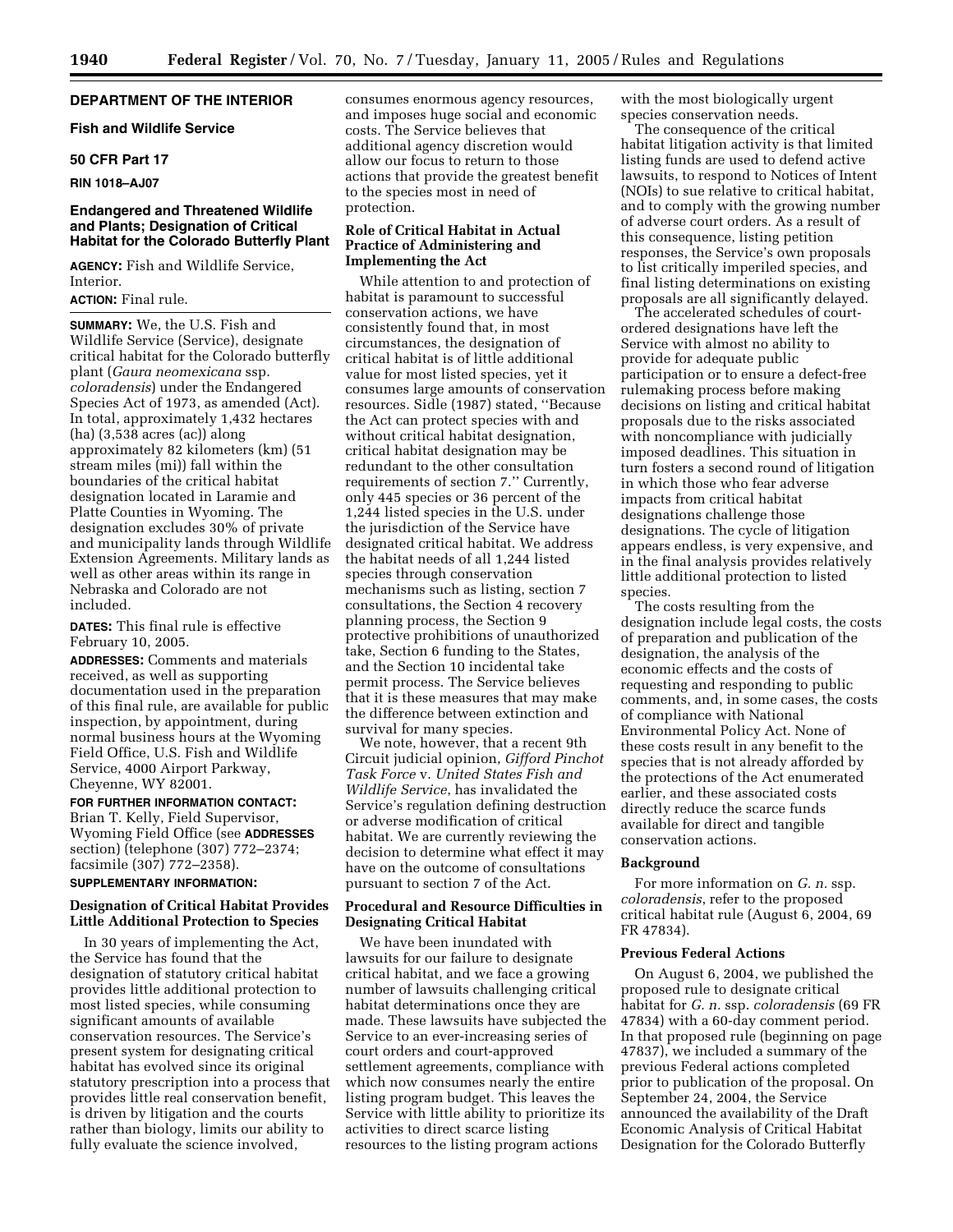Plant (Draft Economic Analysis) and the Draft Environmental Assessment for Proposal of Critical Habitat for the Colorado Butterfly Plant (Draft EA) (69 FR 57250), and extended the comment period on all three documents through October 25, 2004. No requests for public hearings were received.

#### **Summary of Comments and Recommendations**

During the comment period, we contacted appropriate Federal, State, and local agencies and other interested parties and invited them to comment on the proposed critical habitat rule. We contacted interested parties (including elected officials, media outlets, local jurisdictions, and interest groups) through a press release and related faxes, mailed announcements, telephone calls, and e-mails. On September 24, 2004, the Service reopened a 30-day comment period on the draft economic analysis, draft EA, and proposed rule (69 FR 57250). We received a total of 13 comments. One comment letter was received from the State of Wyoming, five comment letters from peer reviewers, four comments from individual landowners, two comments representing four environmental groups, and one comment letter from the Wyoming Stockgrowers Association (WSA). Of the public comments, four comments opposed designation or favored reduced designation, and one comment supported designation and favored expanding the designation.

#### **Peer Review**

In accordance with our policy published on July 1, 1994 (59 FR 34270), we solicited review from at least three independent specialists/experts regarding proposed rules. The purpose of such review is to ensure that our designation is based on scientifically sound data, assumptions, and analyses.

We solicited opinions from six independent experts to peer review the proposed critical habitat designation. The individuals were asked to review and comment on the specific assumptions and conclusions regarding the proposed designation of critical habitat. Five of the six peer reviewers provided comments, and we considered all comments. All peer reviewers supported the approach we used in our proposal that emphasized the importance of conserving riparian habitat in the context of upland habitat within stream reaches where *Gaura neomexicana* ssp. *coloradensis* occurs. The reviewers generally agreed that our methods and conclusions were appropriate and necessary for the

conservation of the *G. n.* ssp. *coloradensis*, and that the information we used was reasonably complete and appropriate regarding the best scientific information available for this species. We grouped the comments by issue.

#### **Peer Review Comments**

*Comment 1 (Peer):* One reviewer suggested that the Service consider including drainages downstream for the purpose of linking proposed Units 2 and 3, 2 and 4, and 5 and 6, allowing for potential colonization and expansion of populations via seed dispersal.

*Our Response:* In preparation of this designation, we considered the need for connectivity among subpopulations and habitat for this species, made a substantial effort to provide for linkage of individual subpopulations, and provide for colonization downstream via seed dispersal. We believe that the current extent of contiguous critical habitat provides for the conservation needs of the species and allows for colonization of new habitats and expansion of populations. We agree that preserving connectivity between known subpopulations and occupied habitat is valuable for the conservation of *G. n.* ssp. *coloradensis.*

We note that if new information regarding suitability of habitat occurring downstream and PCEs becomes available, we will consider this information for future recovery efforts. However, this information is not available at this time.

*Comment 2 (Peer):* One reviewer suggested that the criteria used to identify critical habitat adequately circumscribes areas that fulfill many of the PCEs of the species and that these criteria focus on ecological processes operating in small patch and large patch communities. Uncertainty about some aspects of the species' life history and habitat requirements (*e.g.,* pollinators, population dynamics, seed viability) suggests that another criterion might be useful to address some of the landscapescale factors (drought, fire, windstorms, and herbivory) operating on individuals, metapopulations, and populations in the communities.

*Our Response:* We agree with the reviewer that additional information on the species life history, ecology, and habitat requirements would be useful in preparing this designation. However, this designation is based on the best available information available to us, and we are doing our best to finalize the designation within the time frame of the court order and within our budgetary constraints. If, at any time, additional information becomes available to guide us, we well consider the information as

appropriate. We believe that this is useful in the recovery planning process and should be explored by a recovery team in the near future.

*Comment 3 (Peer):* One reviewer suggested that it would be useful to obtain some measure of landscape ''intactness'' for each known population. Such analysis might provide a more optimal configuration for circumscription of sites designated as critical, suggest areas with the highest or lowest potential of providing the PCEs, and identify management strategies that would be most beneficial to the species as a whole.

*Our Response:* We agree with the general approach and analysis provided by the reviewer. As stated in the response to Comment 2, we believe that such an analysis and approach is beyond the scope of this critical habitat designation, given the deadlines we face to completing the designation process, and would be appropriate to the recovery planning process in the future. Information derived from such an analysis may provide valuable information to be used in the long-term conservation of the species and may facilitate its delisting in the future.

*Comment 4 (Peer):* One reviewer expressed question and concern regarding the impact of groundwater withdrawal and water development projects within suitable habitat. Recognizing the need for periodic disturbance, including flooding, as necessary to control competing vegetation, this reviewer asked if all the sites proposed as critical habitat support hydrologic conditions of creating and maintaining habitat for the species.

*Our Response:* All sites included in this final critical habitat designation support hydrological conditions necessary to create and maintain habitat for the species (*i.e.,* they contain PCE 4 as described in this rule). Based on surveys conducted during the summer of 2004, we found that some portions of the proposed critical habitat did not contain necessary hydrological conditions—these areas have been dropped from the final critical habitat designation. While we believe that water development and flood control has, generally, curtailed the level of disturbance associated with creation of suitable habitat for colonization, our observations during surveys of 2004 (including over 80 percent of species' extant range of occurrence) revealed that such hydrological conditions are present within all critical habitat units.

*Comment 5 (Peer):* One reviewer stated that the language used in the proposed rule that critical habitat provides little additional protection to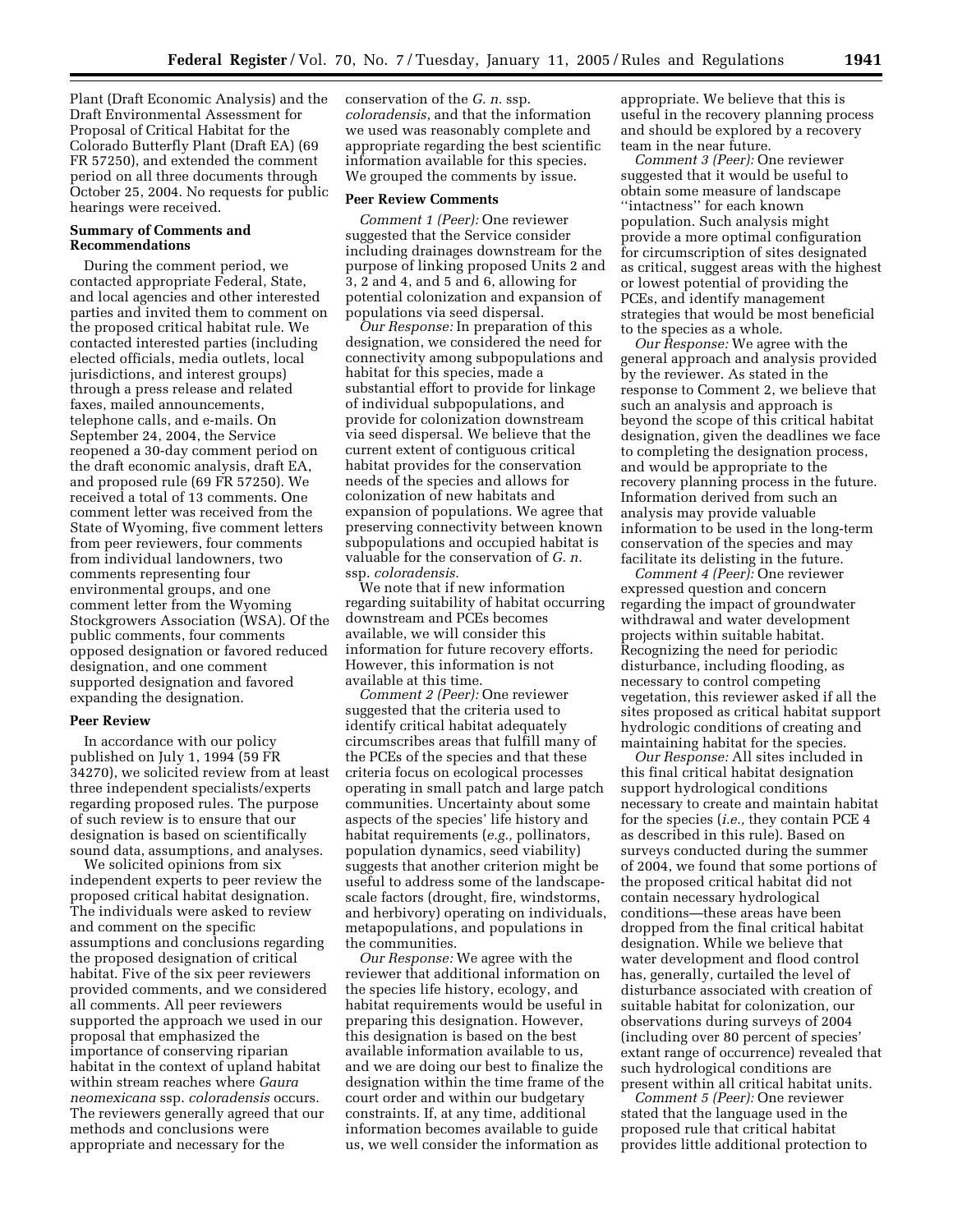most species while consuming significant amounts of conservation resources was inappropriate. The reviewer pointed out that the Act requires designation of critical habitat, and that if the Service had not been so slow to designate, the agency would not be overrun by lawsuits.

*Our Response:* As discussed in the sections ''Designation of Critical Habitat Provides Little Additional Protection to Species,'' ''Role of Critical Habitat in Actual Practice of Administering and Implementing the Act,'' and ''Procedural and Resource Difficulties in Designating Critical Habitat'' and other sections of this and other critical habitat designations, we believe that, in most cases, conservation mechanisms provided through section 7 consultations, the section 4 recovery planning process, the section 9 protective prohibitions of unauthorized take, section 6 funding to the States, the section 10 incidental take permit process, and cooperative programs with private and public landholders and tribal nations provide greater incentives and conservation benefits than does the designation of critical habitat. This is true irrespective of the amount of litigation which may be occurring at any given time.

*Comment 6 (Peer):* One reviewer stated that the most important factor for the conservation of the *G. n. ssp. coloradensis* is preservation and management of habitat. The reviewer agreed that designation of critical habitat on private land does not necessarily benefit the species. Similarly, another reviewer stated that in Wyoming, section 7 consultations are the primary plant conservation mechanism, and that there are no incentives provided by this mechanism for conservation on private lands. Most of the threats to the *G. n.* ssp. *coloradensis* on private lands, including weed invasion, indiscriminate herbicide application, habitat fragmentation, some water development, and/or particular grazing or haying practices, involve no Federal funds (or other Federal nexus) resulting in no requirement for section 7 consultation under the Act.

*Our Response:* We agree. This is why we have chosen to pursue Wildlife Extension Agreements with landowners in lieu of designating critical habitat on those properties. These agreements provide for implementation of on the ground conservation actions for *G. n.* ssp. *coloradensis* (for a more detailed discussion of these agreements, see ''Exclusions Under Section 4(b)(2) of the Act'' section).

*Comment 7 (Peer):* One reviewer noted that the critical habitat proposal

states that excessive grazing can change essential habitat conditions but can be used as a tool to maintain open habitat. The reviewer also notes that excessive grazing can directly and adversely affect *G. n.* ssp. *coloradensis* plants, particularly their ability to set seed. Similarly, another reviewer stated that it was appropriate to point out that grazing and haying provide important management tools with which to maintain open habitat for the species, and that the species has historically occupied, and currently continues to occupy, rangelands.

*Our Response:* We agree that while grazing can be an important land management tool, overgrazing or grazing at critical times can adversely affect the plant. Grazing management and the maintenance of suitable rangeland production and health are key components to the 11 WEAs the Service has secured with landowners to provide for conservation of *G. n.* ssp. *coloradensis.* To address this issue, we have included established, annual monitoring guidelines and methodology (Natural Resources Conservation Service, 2001) to evaluate rangeland health, in each WEA. In one WEA, currently in place, the Service paid for the construction of a fence exclosure to protect a population from overgrazing.

*Comment 8 (Peer):* One reviewer pointed out that there is no specific mention of weed control in the discussion of the Integrated Natural Resources Management Plan (INRMP) for Warren Air Force Base (WAFB), and that this is a major threat to *G. n.* ssp. *coloradensis* there.

*Our Response:* We summarized the goals and objectives as identified in the INRMP, which tend to be general in nature (see ''Exclusions From Critical Habitat, Lands Under U.S. Air Force Jurisdiction'' section). However, as pointed out by another reviewer, WAFB has demonstrated a clear commitment to wise land stewardship for this species over the past several years, and the Environmental Management Office of WAFB has cooperated with the Wyoming Natural Diversity Database (WNDD) staff to monitor populations as well as fund *G. n.* ssp. *coloradensis* conservation research on weed control, competition with other plants, and population genetic variation (*e.g.,* Mountain West Environmental Services 1985, Fertig 2001, Munk *et al.* 2002, Tuthill and Brown 2002, Heidel 2004a and 2004b). Weed control, in particular, is an important part of ongoing discussions and land management efforts between the Service and WAFB, and is included in the ''Conservation and Management Plan for the Colorado

Butterfly Plant and Preble's Meadow Jumping Mouse on F.E. Warren Air Force Base,'' a management plan prepared by the Colorado Natural Heritage Program (CNHP) for WAFB, in cooperation with the WNDD and the Service (Grunau *et al.* 2004).

#### **State Agencies**

We received one comment letter from the Wyoming Department of Agriculture (WDA), and issues raised by WDA are addressed below.

*Comment 9 (State):* The WDA had significant concerns about the potential economic impact to agricultural producers. Specific concerns included: (1) The cost share program between Partners for Fish and Wildlife (PFW) and ranchers for fencing core subpopulations, (2) costs incurred from delay of haying and herbicide application, (3) livestock grazing management changes recommended by the Service, and (4) WEA participation by ranchers in Laramie County.

*Our Response:* It appears as if the WDA is referring to an early draft form of a WEA that was made available to the Wyoming Stockgrowers Association and landowners early in the process for discussion and comments. Since that time, WEAs have been modified considerably based on extensive discussion and cooperation between individual landowners and the Service. Eleven WEAs were ultimately secured between landowners and the Service, providing protection to, and enabling the Service to exclude from final critical habitat designation, up to 2,564 ac (1,038 ha) along 37 mi (59 km) of riparian habitat. In only one of these agreements did the Service recommend building a fence to enclose a population of *G. n.* ssp. *coloradensis.* While the PFW Program does typically involve a 50 percent cost share, in this particular case the PFW paid 100 percent of cost for both materials and construction. In the future, if the Service determines that similar fencing surrounding a subpopulation of *G. n.* ssp. *coloradensis* would be helpful to meet the conservation needs of the plant on a particular property, the Service would use a similar cost structure.

Regarding the second part of the comment about delay of haying, the WEAs secured with landowners whose properties are managed, at least in part, for hay production, outline an approach whereby the landowner cooperates and communicates with the Service on an annual basis to facilitate our understanding of how the timing of harvest may impact the plant. At this time, more information is needed about this issue. The WEAs provide an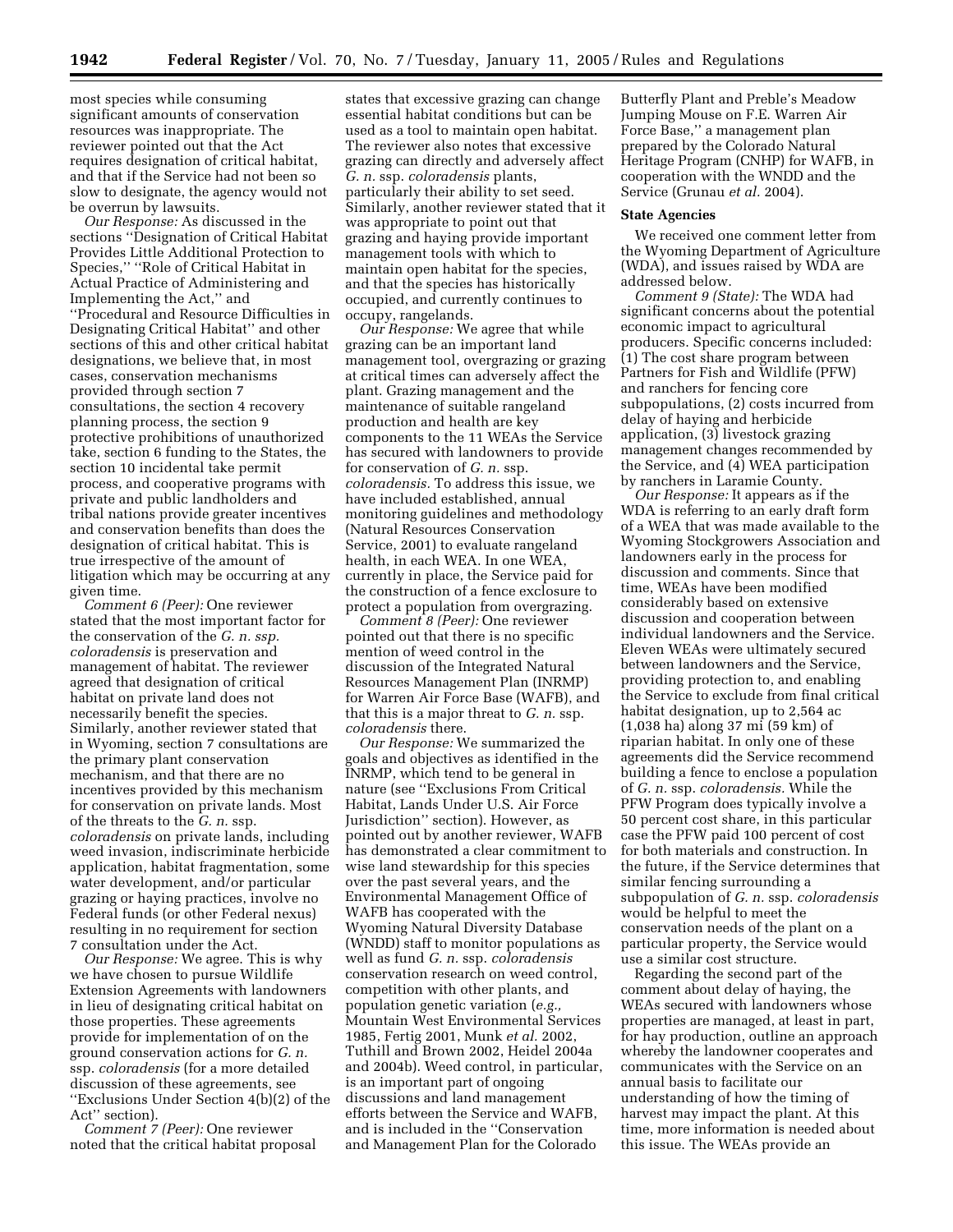opportunity for the landowners and the Service to coordinate efforts of hay production and population data collection, respectively, to facilitate the conservation needs of the plant without imposing undue burden on the landowner. It is important to emphasize that these agreements were arrived at through discussions between the Service and each individual landowner to ensure the particular needs of the landowner were met. If future data collection on a particular landowner's parcel were to suggest that delay of hay cutting would be beneficial to the plant, then similar discussion would ensue toward reaching an agreement regarding how to meet the needs of the plant and, at the same time, meet the needs of the landowner. Such discussion also would consider whether the landowner would need monetary compensation. Thus, each agreement is individualized based on the unique situation of the landowner and the needs of the plant on that property. There are no set requirements of the Service that will cause undue burden, financial or otherwise, on the landowner.

Regarding the second part of the comment, need for herbicide application, the Service is fully aware of, and supports, the need to control noxious weeds on private and public property. Within all WEAs, the Service has recommended a manner in which herbicide may be applied in order to control species such as Canada thistle (*Cirsium arvense*) and leafy spurge (*Euphorbia esula*), at the same time as protecting populations of *G. n.* ssp. *coloradensis.* Again, such voluntary agreements involve the individual landowner working with the Service to address the landowner's needs while providing protection to the plant. Indeed, the Service has recognized for years that these two weed species in particular will, if left uncontrolled, lead to the elimination of habitat for *G. n.* ssp. *coloradensis.*

Regarding the third part of the comment, grazing management, the WEA outlines a method through which the landowner and the Service can work together to evaluate how rangeland production (according to NRCS standard methodology and guidelines, 2001), livestock grazing intensity and timing, and the maintenance of suitable habitat for *G. n.* ssp. *coloradensis* affect each other. On an annual basis, the Service and the landowner have an opportunity to evaluate these interacting factors, take into consideration the individual needs of the landowner and the conservation needs of the plant, and go forward with a mutually-agreed upon plan for the next year. Thus, through cooperation

and coordination between each landowner and the Service annually, the needs of both parties are met through this mutually participatory agreement.

As stated above in Comment 6 (Peer), the WEA provides a unique approach to protecting the conservation needs of *G. n.* ssp. *coloradensis* above and beyond that afforded by designation of critical habitat. Importantly, these voluntary agreements are based on mutual coordination and participation between the individual landowners and the Service. They provide a mechanism to meet the needs of both parties involved, with flexibility to manage adaptively each year as conditions on the ground may change, with little or no expense to the landowner (see ''Exclusions Under Section 4(b)(2) of the Act'' section for a more detailed discussion).

#### **Public Comments**

We reviewed all comments received for substantive issues and new data regarding critical habitat and *G. n.* ssp. *coloradensis,* the draft economic analysis, and the draft EA. In the following summary of issues we address comments received on all documents during the public comment periods. Comments of a similar nature are grouped into issues.

*Comment 10:* The Wyoming Stockgrowers Association (WSA) provided strong support for the use of Wildlife Extension Agreements as key to conservation of *G. n.* ssp. *coloradensis* on private lands. However, they noted that time constraints associated with critical habitat designation prohibited what would have been a greater success since more landowners would have participated if time had permitted. WSA suggested that the final designation of critical habitat for *G. n.* ssp. *coloradensis* include a provision allowing for development of future WEAs and the concomitant removal of critical habitat for those lands.

*Our Response:* The Service acknowledges that time constraints may have been a significant factor limiting the number of agreements with landowners. Modifying the final critical habitat for a federally listed species would require a revised rulemaking. While such revisions are not typical, the Service would consider a revision if a significant number of landowners are willing to participate in agreements.

*Comment 11:* The WSA also identified two concerns associated with the economic analysis—(1) For those ranchers who enter into WEAs, indirect costs that were not examined include reduced hay production and/or weight gain of livestock associated with land management changes; and (2) for those

landowners whose property receive the critical habitat designation, there is no analysis of lost opportunity costs resulting from their inability to participate in a number of Federal programs that provide expertise and dollars for resource improvement. The need for section 7 consultation will tend to discourage participation in these programs even in those cases where critical habitat is not a direct impediment to participation.

*Our Response:* Indirect costs to ranches entering into WEAs were examined. The comment correctly identifies the two potential avenues for weight loss, one related to haying activities and the other to grazing activities, both of which were included in the economic analysis. As described in Section 4.2.1.2 of that document, both quality and quantity losses in hay production are quantified. As for grazing, the economic analysis assumes the impacts on weight gain from excluding grazing on 0.08 ha (0.2 ac) during the period *G. n.* ssp. *coloradensis* produced and set seed are negligible. The enclosure could be grazed in May without any loss in nutritional value. The regrowth could then be grazed in September following the exclusion period, but the impact of the reduced weight gain from the regrowth should have a negligible impact on the overall weight gain of the livestock being grazed as it represents a minimal amount of forage. During the 3 months when grazing is not allowed in the enclosure, the analysis assumes that grazing could occur in the surrounding pasture.

Regarding the second part of the comment, while this may be an issue for some individual landowners, overall use of operational and conservation funding within the region is not expected to change as a result of the designation. As detailed in Section 4.1 of the economic analysis, the NRCS has not consulted with the Service in the past for *G. n.* ssp. *coloradensis.* Furthermore, as discussed in Section 4.2.1, the agency expects future demand for its programs in the southeastern portion of Wyoming (Laramie and Platte County) will continue to be light and that future consultations with the Service for *G. n.* ssp. *coloradensis* are unlikely. The NRCS also does not anticipate changes in conservation program participation due to *G. n.* ssp. *neomexicana.*

*Comment 12:* One commenter expressed confusion over having received several different drafts of the WEA, with a primary concern of the Service's ability to enter property covered by an agreement to look for other federally-listed species.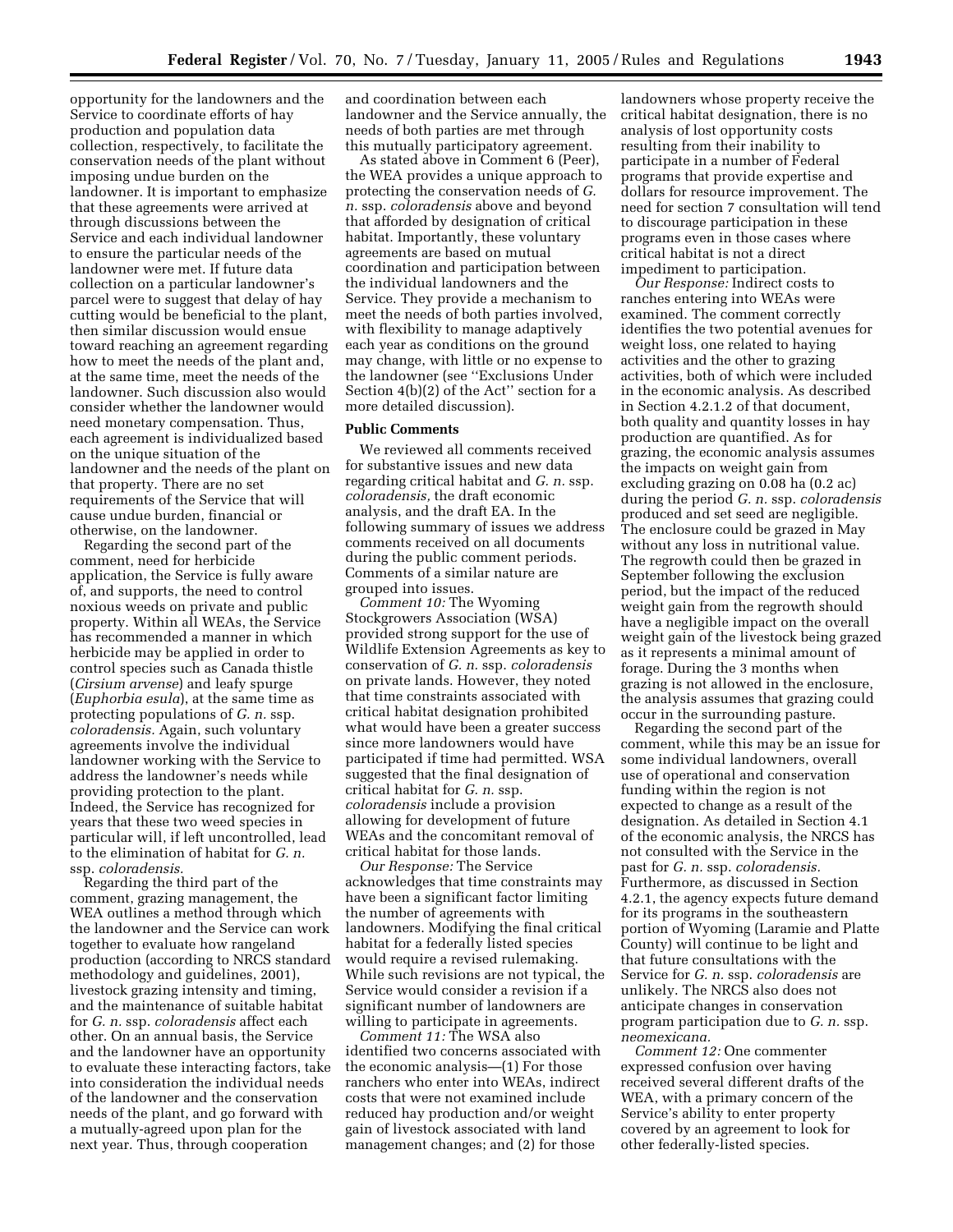*Our Response:* In an effort to address landowners concerns during early WEA development stages, the Service made several revisions to the draft agreement and provided copies to all interested landowners. As explicitly stated in the WEAs, the sole purpose of these agreements was for the Service and the landowner to work cooperatively to provide protection for *G. n.* ssp. *coloradensis.* The WEA explicitly states that the Service must coordinate a date and time for annual monitoring with the landowner in question. Further, an offer was made to several landowners to allow the landowner, or a representative of Wyoming (*e.g.*, Department of Agriculture), to accompany Service personnel during each field visit in order to provide assurance that the Service was carrying out only those monitoring activities as agreed to within the WEA. The Service worked diligently to negotiate in good faith the specific terms of the agreement with all of the landowners.

*Comment 13:* A landowner questioned the long-term validity of ''special management considerations'' found in WEAs, and the possibility that environmental groups may sue in the future to change land management taking place on the landowner's private property.

*Our Response:* The WEAs are based on measurable and repeatable monitoring criteria using sound scientific principles and methods to evaluate habitat management success. These methods have been adopted and used widely by the NRCS and other agencies for many years (NRCS 2001). The scientific foundation of these agreements is solid and defensible (*see* ''Exclusions Under Section 4(b)(2) of the Act'' section for a more detailed discussion). In addition, there is nothing in the critical habitat provisions of the ESA that could mandate changes to or control of private actions on private property. Critical habitat designations affect only Federally conducted, funded, or permitted actions.

*Comment 14:* One landowner expressed concern that ''the Act seems to have turned into a single agency that seems to want an end to entire lifestyles and industries while not using common sense in designation.''

*Our Response:* We believe that our approach to this critical habitat designation is a common sense approach that provides many opportunities for the landowner and the Service to work cooperatively to protect this species in a manner that is economically viable to the individual landowners. The Service has reduced the proposed designation by 1,038 ha

(2,564 ac) along 59 stream km (37 mi) based on the development of Wildlife Extension Agreements alone, and by 964 ha (2,384 ac) along approximately 41 km (25 mi) of stream based on surveys conducted this year that showed that primary constituent elements were not present. We agree that many landowners are excellent stewards of their lands and provide benefits to fish, wildlife, plants and their habitats, and we look forward to continuing to work with landowners in the future (see ''Exclusions Under Section 4(b)(2) of the Act'' section as well as our Response to Comment 19).

*Comment 15:* One landowner expressed strong support for using Wildlife Extensions Agreements to protect *G. n.* ssp. *coloradensis* and its habitat on private lands instead of critical habitat. In this landowner's view, there is no doubt that greater benefit is afforded to the species by protecting occupied lands with WEAs rather than designating those lands as critical habitat. This landowner further states that given that the majority of known *G. n.* ssp. *coloradensis* populations occur on private land, and that critical habitat will not change land management on these lands, therefore designating critical habitat on private land is of no benefit to the plant.

In contrast, one comment, representing the views of four different environmental groups, strongly opposed using Wildlife Extension Agreements instead of designating critical habitat. The groups state that such voluntary agreements as WEAs, which expire after 15 years, cannot be considered adequate mechanisms to exclude critical habitat. They claim that there is no evidence that, such agreements meet the Service's own criteria needed for such a conservation/management plan to provide adequate management protection; the agreements will increase *G. n.* ssp. *coloradensis* population sizes or restore its habitat; funding will be secured to implement such agreements; biological goals are central to the agreements; or the 15-year time span will be sufficient to realize goals. They state that exempting any populations from designation of critical habitat makes no sense biologically because the Service has stated that all proposed units are necessary to account for demographic uncertainty, low genetic variation, and limited opportunity to colonize new habitats. They conclude by stating that they support such agreements in addition to (not in place of) critical habitat, and suggest that the high level of landowner participation in *G. n.* ssp. *coloradensis* conservation by allowing the Service to conduct surveys during the summer of 2004 indicates a

willingness of landowners to continue to do so in the future.

*Our Response:* We believe that the WEAs provide benefits to this species that outweigh the benefits of designating critical habitat (see ''Exclusions Under Section 4(b)(2) of the Act'' section for a more detailed discussion).

*Comment 16:* One commenter disagreed with the Service using historical records and extrapolations thereof for designating critical habitat rather than recent field surveys.

*Our Response:* The Service must use the best scientific and commercial data available for such designations. Because we agree with the comment that recent data should be used, the Service conducted field surveys during the summer of 2004 in order to update its records on which to base the final critical habitat designation. After conducting these surveys and updating records on presence of PCEs, suitable habitat, and species occurrence, the Service eliminated 964 ha (2,384 ac) along 41 km (25 mi) of stream from the final critical habitat designation. These are in addition to the 1,038 ha (2,564 ac), along 59 km (37 mi) of stream, eliminated due to WEAs.

*Comment 17:* One landowner requested to be dropped from critical habitat based on the following reasoning. The proposed rule states that ''critical habitat identifies specific areas, both occupied and unoccupied, that are essential to the conservation of a listed species that may require special management consideration and protection. Occupied habitat may be included in critical habitat only if the essential features thereon may require special management or protection. Thus, we do not include areas where existing management is sufficient to conserve the species.'' The landowner claimed that because special management was not necessary on the private property in question, the property should not be included in critical habitat.

*Our Response:* During discussions with the commenting landowner, the Service stated that the current management in terms of livestock grazing and hay production appeared to be meeting the conservation needs of *G. n.* ssp. *coloradensis* as evidenced by the presence of thousands of plants and many subpopulations. Indeed, the habitat appeared to meet the needs of the species based on surveys conducted during 2004. By acknowledging that the private property in question is providing for the conservation needs of *G. n.* ssp. *coloradensis* and that no changes are needed at this time, we are stating that the current management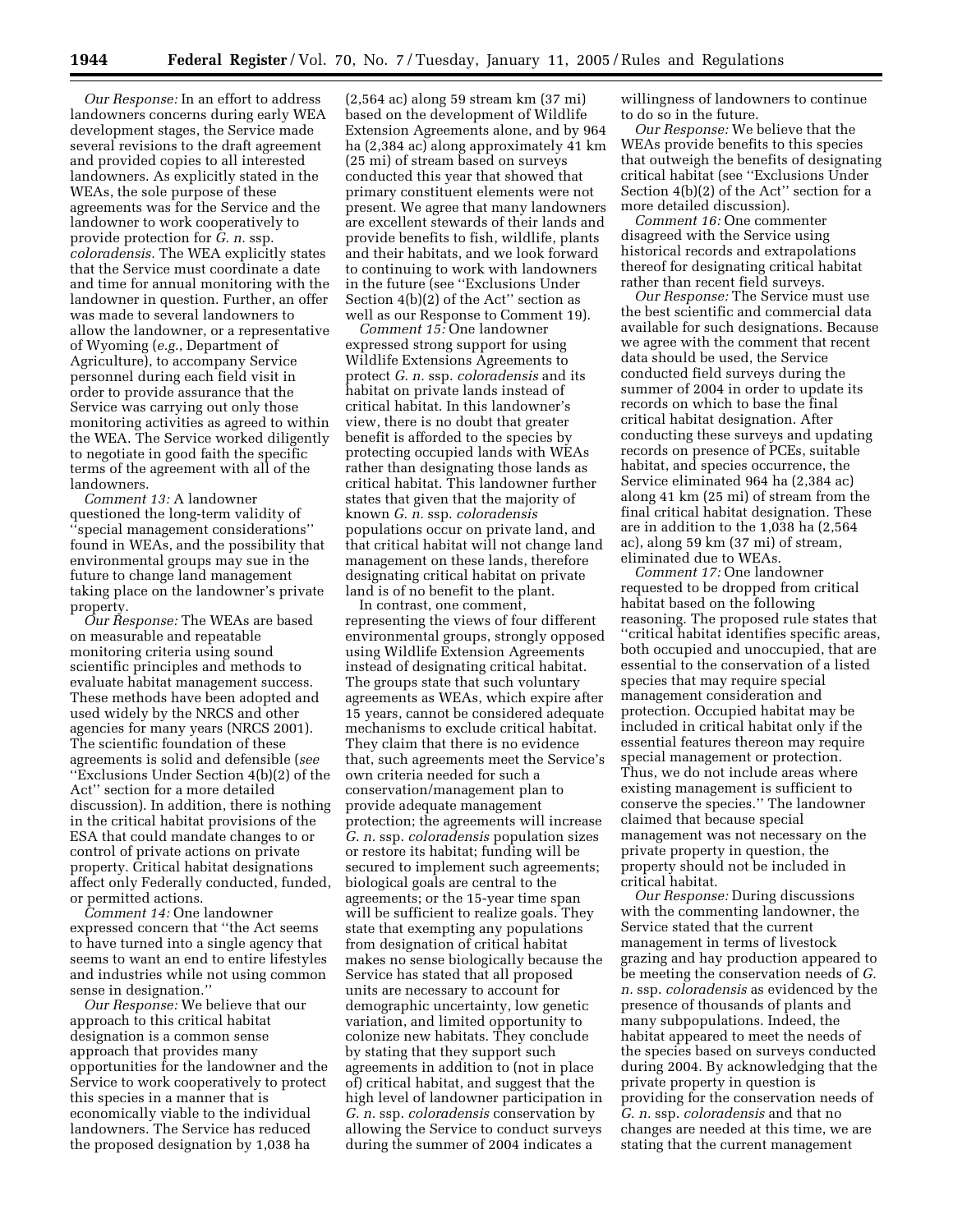provides the special management and protection that critical habitat requires. Therefore, without an agreement to guarantee that this special management and protection will continue (*i.e.*, a WEA), this management and protection could disappear. Therefore, we commend the landowner on the excellent land stewardship currently in place that provides for the conservation needs of this species, but must note that the statutory considerations for special management apply to the future as well as the present.

*Comment 18:* One comment, representing four environmental organizations, expressed concern that the environmental organizations were not provided a report of the 2004 surveys conducted by the Service. They stated that, consequently, they could not evaluate the adequacy of the proposed critical habitat.

*Our Response:* The ''report'' requested by the commenters has not yet been completed. Early drafts of the report did exist during the open comment period, but we determined that it was neither necessary nor appropriate to make the text of the drafts to be available to the commenters as it was not complete. Instead, we made a summary of the data collected in 2004 available to the public during the open comment period, and we provided that data to these commenters well before the close of the comment period. We did not rely on the draft report in making our final determination of critical habitat for *G. n.* spp. *coloradensis*, but we did rely on the data that was released to commenters.

*Comment 19:* While the Service discusses the importance of maintaining connectivity within and between populations to facilitate pollen flow and population expansion, it excludes the importance of seed dispersal and the importance of protecting habitat downstream of known populations where new populations could be established. Similarly, the commenter suggests that the Service must expand its designation to include other stream reaches with PCEs for recovery habitat, and that the Service has not taken into consideration range contraction of the species. The Service cannot seek to maintain the status quo by only protecting existing populations if recovery is its true goal.

*Our Response:* Although the Service did not explicitly state the importance of seed dispersal, it is implied in our statement regarding ''population expansion'' on page 47837 of the proposed rule (69 FR 47834). Population expansion cannot occur without seed dispersal for a sexually reproducing

plant such as *G. n.* ssp. *coloradensis*, which does not produce rhizomes (underground stems) or stolons (above ground stems). Additionally, we believe that for a plant characterized by a very short distance of seed dispersal (typically less than 1 m for this species), pollen flow should be emphasized as a primary mechanism of gene flow and concomitant increase in genetic variation.

Regarding the need for expansion of the critical habitat designation, a substantial effort was made to provide for linkage of individual subpopulations and provide for colonization downstream via seed dispersal to aid in species recovery (please see response Comment 1 (Peer)). As evidenced throughout the description in the proposed rule of several of the units, the Service has protected suitable habitat between, and downstream from, known subpopulations based on the best available scientific information. Habitat that does not contain PCEs was eliminated as it is not essential for the conservation of this species. The Service believes that the current extent of contiguous critical habitat, in addition to habitat protected by WEAs, provides for the conservation needs of the species to colonize new habitats and expand populations, and provides for recovery needs of the species. Therefore, there is no need to consider repatriation to the entire historic range. However, the Service acknowledges that recovery planning may indicate a need for additional habitat.

*Comment 20:* The Service acknowledges the importance of flooding and scouring events to the ecology of the *G. n.* ssp. *coloradensis*, but does not adequately attempt to protect and restore these important ecological processes, and the economic analysis does not address the costs and benefits of maintaining instream flows and preventing water diversions. The Service must do all that it can to retain flooding and scouring events in suitable habitat for the *G. n.* ssp. *coloradensis* or to achieve recovery.

*Our Response:* We agree that it is important to do all that we can to retain flooding and scouring events in suitable habitat for the plant. During the development of the proposed rule, we spent a considerable amount of time examining maps and field conditions in areas that may provide natural hydrological patterns for *G. n.* ssp. *coloradensis*, but we were not able to identify any such areas. As discussed in the economic analysis, Section 4.2.5, where a Federal nexus exists, costs related to water diversions, and in the case of this economic analysis, costs

related to water diversion activities are not expected.

However, discussions with several landowners revealed that natural processes such as flood events continue to provide some flooding and scouring events needed for colonization of *G. n.* ssp. *coloradensis*. For example, at least five different landowners described at least one significant flood event that occurred over the past ten years that was responsible for scouring out habitat for plants with a colonizing habit—three of whom believe that such an event was responsible for at least one subpopulation of *G. n.* ssp. *coloradensis* located on their property today that was previously undiscovered during surveys. As the Service continues to work with landowners while implementing WEAs over the next several years, we will continue to explore opportunities to enhance, restore, and conserve hydrological regimes.

*Comment 21:* On page 8 of the economic analysis, the Service acknowledges that overgrazing may threaten the *G. n.* ssp. *coloradensis*. However, page 4–11 of the economic analysis implies that the timing, not the intensity, of livestock grazing impacts the species.

*Our Response:* We agree that while grazing can be an important land management tool, overgrazing can detrimentally affect the plant. As discussed in Section 4.2.1.1 of the economic analysis, the timing of grazing, regardless of intensity, is potentially dangerous to the plant if it occurs during the flowering and seed setting in July and August. Consequently, the economic analysis quantifies the impacts to ranchers from excluding the core subpopulation from all grazing from late May until August and captures the economic impacts of this exclusion. The economic impacts would not vary by grazing intensity since the costs are based on the quantity of forage produced by the excluded area.

As noted in comments provided by two peer reviewers knowledgeable about the ecological requirements of *G. n.* ssp. *coloradensis* (see Comment 7 (Peer)), grazing may be an important tool for maintaining open habitat for this species. There is a growing body of evidence documenting the importance of decreasing the level of competition with other plants to maintain suitable (*i.e.*, more open and less over-grown) habitat for *G. n.* ssp. *coloradensis* (Munk *et al.* 2002, Burgess 2003, Heidel 2004a and 2004b).

*Comment 22:* One commenter stated that the Service had information about potential populations in the vicinity of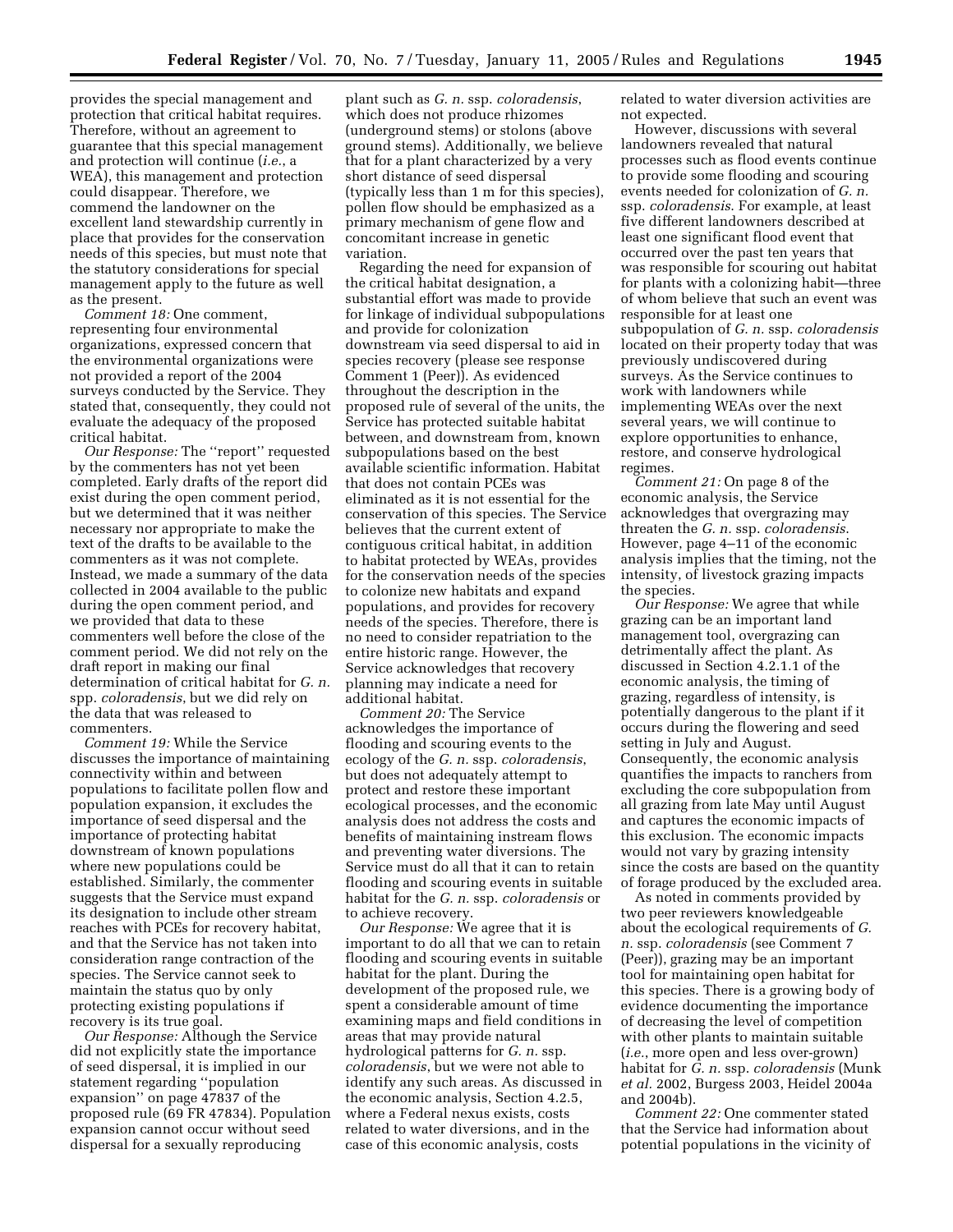the designation yet outside of the area inventoried, yet the Service made no attempt to verify these reports. Similarly, the Service should check herbaria records in addition to CNHP and WNDD records to document known locations of *G. n.* ssp. *coloradensis*.

*Our Response:* The Service sought out and used the best available information for this designation. We worked hard to contact landowners to gain access to historical areas, hired a full-time professional botanist to survey over 90 mi (145 km) of primarily private lands during the summer of 2004, and updated museum and database records. We were able to gain access on approximately 80 percent of these locations. While the Service has an obligation to follow up on potential occurrences provided by various sources (*e.g.*, informal reports, credible leads from other field botanists), we need the permission of the landowner owner to access lands. Therefore, while in some cases we had reason to believe that private lands adjacent to surveyed areas may have been occupied by the plant, unless permission was granted by the landowners, we did not survey the land. However, if the presence of plants on that property was previously verified, yet access was not allowed to update those surveys, we assumed presence and these areas were included in this designation. We believe that all available and pertinent information concerning locations for the species was confirmed and pertinent information was included in this designation to the extent possible.

*Comment 23:* We are unsure why the Service would have eliminated areas that did not contain the appropriate vegetation or associated native plant species as indicated on page 47838 of the proposed rule (69 FR 47834).

*Our Response:* The Service eliminated areas based on observations, surveys, and recommendations of a professional botanist. Those areas referred to by the commenter were typically characterized by exclusively upland species that would never be observed in the same habitat as *G. n.* ssp. *coloradensis* (*e.g.*, *Kochia scoparia*). If the PCEs were present, then the Service considered the habitat was suitable for *G. n.* ssp. *coloradensis*.

*Comment 24:* The proposed rule states that critical habitat provides little additional protection to most species while consuming significant amounts of conservation resources was viewed as incorrect and inappropriate. The comment states that critical habitat does provide protections beyond those conveyed under other parts of the Act, and that the Center for Biological

Research has used the Service's own data to show that listed species with critical habitat are less likely to be declining and over twice as likely to be recovering as listed species without critical habitat. The commenter notes that 2004 surveys and concomitant information collected regarding the conservation needs of the species would not have occurred without the need to designate critical habitat. The commenter further states that while the Service explains the accelerated schedules of court-ordered designations and the cost of publishing the designations, the Service had four years to complete this designation but did not begin work until March 2004.

*Our Response:* See Response to Comment 5.

*Comment 25:* The preferred alternative of the Environmental Assessment fails to provide for recovery of *G. n.* ssp. *coloradensis*. The Service proposes that conservation actions will be limited to only a subset of occupied habitat in which concentrated subpopulations of the plant are found. The statement in the Environmental Analysis that special management of WEAs will focus on the core of the concentrated subpopulations, the average size of which is 15 by 15 m (50 by 50 ft), contradicts the Service's assessment regarding the importance of future opportunities for colonization events for metapopulation persistence and species viability.

*Our Response:* The areas encompassed in the WEAs were based on the same areas that would have been designated as critical habitat at those locations. That is, the agreements protect the same areas that critical habitat would have protected but for the WEAs. This is consistent with the Service's position regarding the need to protect long-term metapopulation persistence and species viability by protecting as many populations as possible through conservation—either through critical habitat or WEAs.

We made a substantial effort to provide for linkage of individual subpopulations and provide for colonization downstream via seed dispersal to aid in species recovery. The Service believes that the current extent of contiguous critical habitat, in addition to habitat protected by WEAs, provides for the conservation needs of the species to colonize new habitats and expand populations, and provides for recovery needs of the species (also *see* Responses to Comment 1 and 19).

Eleven WEAs protect a total area encompassing 1,038 ha (2,564 ac) along 59 km (37 mi) of stream. This gives an average of 94 ha (233 ac) and 5.4 km (3.4

mi) of stream for each WEA. Within this average of 94 ha (233 ac) per WEA, there may be three or four subpopulations with an average size of  $15 \text{ m}^2$  (50 ft<sup>2</sup>) (this average is based on actual sizes of populations observed in the field). While all 94 ha (233 ac) are included in the WEA, there may be a need to conduct special management actions on only one or two of these core subpopulations. For example, the WEA encompassed a total of 16 ha (40 ac) of habitat for *G. n.* ssp. *coloradensis*, yet the special management—which involved building a fence around the core subpopulation of plants because no other way could be found to protect it, encompassed an area of only 11 m by 17 m (35 ft by 55 ft). By acknowledging that private property in question is providing for the conservation needs of *G. n.* ssp. *coloradensis* and that no changes are needed at this time, we are stating that the current management being implemented by the landowner is providing the special management and protection that critical habitat requires (*see* Response to Comment 6). Therefore, it is typically not necessary to undertake additional special management on all acreage covered within the WEAs, only for those smaller areas still in need of additional protection.

*Comment 26:* The economic analysis presents a table of listed species that were included in previous consultations concerning *G. n.* ssp. *coloradensis*. The commenter asks us to clarify whether or not other listed species such as the peregrine falcon can be found in the proposed area.

*Our Response:* The Service has conducted past consultations on *G. n.* ssp. *coloradensis* in combination with numerous species, as indicated in the DEA, Exhibit 2–3 was listed. The peregrine falcon was removed from this table, and the final economic analysis reflects the removal of the peregrine falcon from this table.

*Comment 27:* Some costs (\$32/hour for the labor to repair fences, \$3,500 to provide a species list to Wyoming Department of Transportation, \$1,000 for a ''no effect'' concurrence letter) seem inflated.

*Our Response:* We acknowledge that a rancher may perform fence maintenance activities themselves, but we consider the regional custom rate for fence repair to be an approximation of the rancher's opportunity cost of performing fence maintenance activities. If agricultural operators do not own the machinery and equipment necessary to perform every farm and ranch operation, farmers and ranchers may need to hire custom operators to perform the activities. The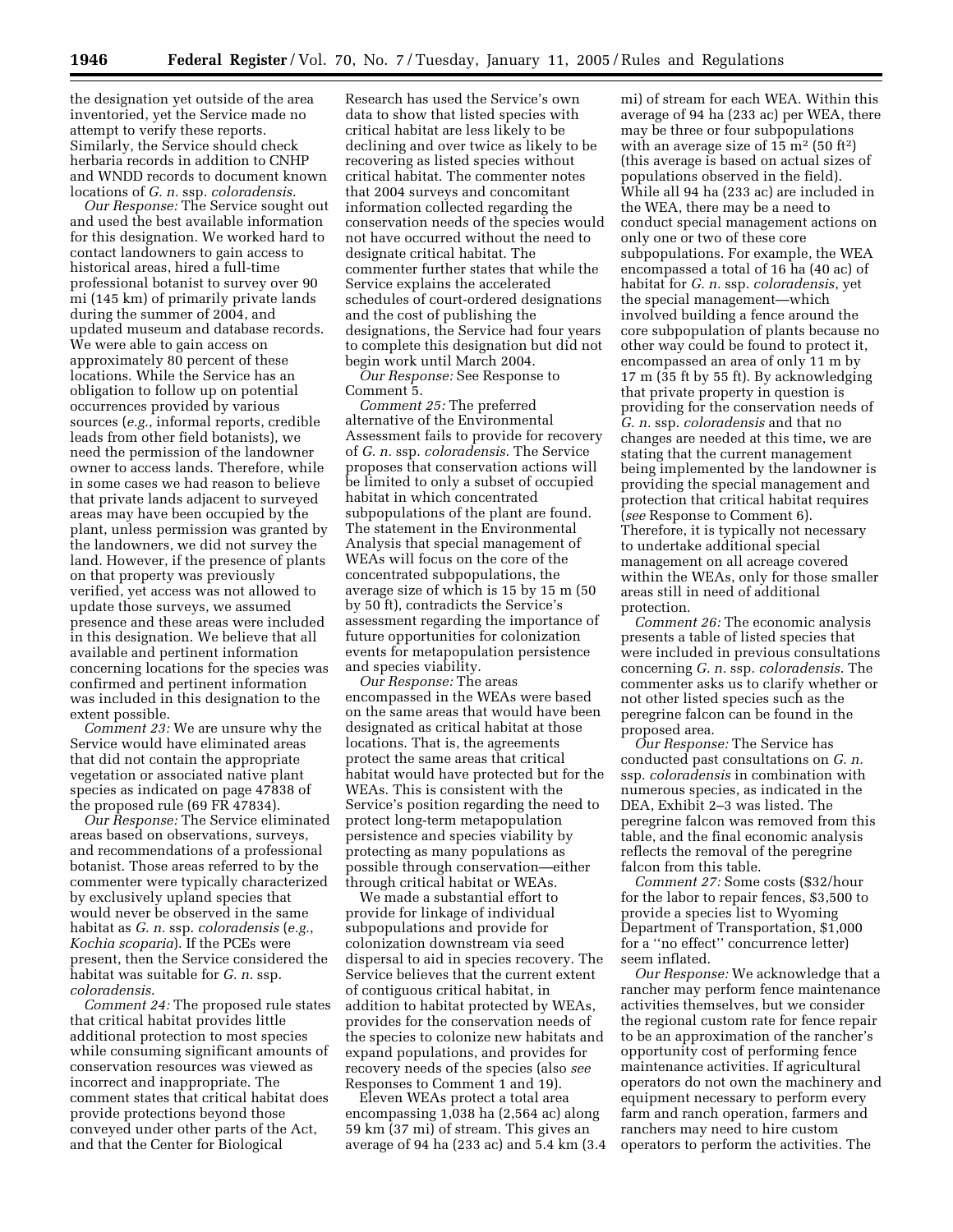economic analysis is based on the assumption that the ranchers will hire a custom operator to perform annual fence maintenance. Rates for hiring others to perform work normally include the costs of owning equipment and performing the custom operation. The hourly rate used in the economic analysis for fence repair is a regional specific rate based on a survey of Wyoming custom operators, farmers, ranchers, and agribusiness personnel conducted by the University of Wyoming in 2002. As for administrative costs of section 7 consultation, these costs are based on a sample of consultation records from several Service field offices around the country as described in Exhibit 4–1 of the economic analysis.

*Comment 28:* The economic analysis needs to clarify and reconcile the pipeline projects described in the report and state whether routes have been finalized. If they have not been finalized, explain that the impacts of the pipeline are uncertain at this time.

*Our Response:* A representative of the company installing the pipeline reviewed a map of the proposed designation and stated that the pipeline project is not expected to impact known plant populations. Section 4.2.2 of the economic analysis was modified to eliminate the confusion.

*Comment 29:* A landowner who has since entered into a WEA explained that a road widening project adjacent to his property threatened *G. n.* ssp. *coloradensis* habitat, but it appears that this is not mentioned in the Road/ Bridge section of the economic analysis.

*Our Response:* The area in question is the route 149 bridge crossing Lodgepole Creek, north of Burns, Wyoming. We contacted the Public Works Department of Laramie County, Wyoming, and they indicated there is no planned work along this section of road. Section 4.2.4.2 of the final economic analysis has been updated to incorporate this new information.

*Comment 30:* One commenter questioned why the draft economic analysis did not consider the potential economic benefits associated with the designation of critical habitat for the *G. n.* ssp. *coloradensis*.

*Our Response:* The draft economic analysis, 1.2.4, Benefits section, states ''Given the limitations associated with estimating the benefits of proposed critical habitat designation for *G. n.* ssp. *coloradensis*, the Service believes that the benefits of proposed critical habitat designation are best expressed in biological terms that can be weighed against the expected costs impacts of the rulemaking.'' The development of

quantitative estimates associated with the benefits of critical habitat is impeded by the lack of available studies and information relating to the size and value of beneficial changes that are likely to occur as a result of listing a species or designating critical habitat.

This analysis is used for helping the Service decide whether to exclude areas and whether the exclusions outweigh the benefits of inclusion. So, the economic analysis looks at the burden on the public of the regulation, and whether any areas have a disproportionate burden. The Service must then balance that against the benefits of including that area, including the benefits of the area to the species and the benefits of the species' existence and recovery, to the extent these are provided by the critical habitat designation. This analysis is included in the 4(b)(2) discussion in the rules. We believe that monetizing may trivialize the benefits of critical habitat because there are no widely accepted ways for placing a dollar value on a biological benefit. In this analysis, several categories of benefits were identified, including preservation of open space and biodiversity, both of which can be associated with species conservation.

#### **Summary of Changes From the Proposed Rule**

In preparing our final designation of critical habitat for *Gaura neomexicana* ssp. *coloradensis*, we reviewed comments received on the proposed designation of critical habitat, and we made the following changes to our proposed designation:

(1) We made revisions based on 2004 surveys conducted this year to update our data on the species. We refined the final critical habitat designation and eliminated 964 ha (2,384 ac) along approximately 41 km (25 mi) of stream. Five units (Unit 2, Bear Creek East; Unit 4, Little Bear Creek/Horse Creek; Unit 5, Lodgepole Creek West; Unit 6, Lodgepole Creek East; and Unit 7, Borie) were reduced based on new 2004 information provided by habitat evaluations (*see* Critical Habitat Designation section).

(2) Under section 4(b)(2) of the Act, we excluded areas with Wildlife Extension Agreements (WEAs) which provide for conservation of *G. n.* ssp. *coloradensis* and its habitat. Specifically, we excluded 1,038 ha (2,564 ac) along 59 km (37 mi) of stream, a total of 30 percent of the proposed designation, in portions of Unit 4 (Little Bear Creek/Horse Creek), Unit 5 (Lodgepole Creek West), Unit 6 (Lodgepole Creek East), and Unit 7 (Borie), as well as the entire Unit 8

(Meadow Springs Ranch) based on development of WEAs. Collectively, we excluded a total of 1,808 ha (4,468 ac, 53%) of private lands and a total of 194 ha (480 ac, 6%) of lands owned by city municipalities from this final critical habitat designation based on updated surveys conducted in 2004 and development of WEAs (for a more information about the WEAs with landowners, see ''Exclusions Under Section 4(b)(2) of the Act'' section).

(3) Habitat supporting *G. n.* ssp. *coloradensis* populations located on the WAFB was not considered for proposed designation as critical habitat. The WAFB has an approved INRMP that provides a benefit to the species. Also, we did not include historical locations in Boulder, Douglas, and Larimer Counties in Colorado, because these areas did not contain the PCEs.

#### **Critical Habitat**

Critical habitat is defined in section 3 of the Act as—(i) The specific areas within the geographic area occupied by a species, at the time it is listed in accordance with the Act, on which are found those physical or biological features (I) essential to the conservation of the species (Primary Constituent Elements, or PCEs) and (II) that may require special management considerations or protection; and (ii) specific areas outside the geographic area occupied by a species at the time it is listed, upon a determination that such areas are essential for the conservation of the species. ''Conservation'' means the use of all methods and procedures that are necessary to bring an endangered or a threatened species to the point at which listing under the Act is no longer necessary.

Critical habitat receives protection under section 7 of the Act through the prohibition against destruction or adverse modification of critical habitat with regard to actions carried out, funded, or authorized by a Federal agency. Section 7 requires consultation on Federal actions that are likely to result in the destruction or adverse modification of critical habitat.

To be included in a critical habitat designation, the habitat must first either be occupied at the time of listing with PCEs in need of special management or protection, or be unoccupied habitat that is, of itself, ''essential to the conservation of the species.'' Critical habitat designations identify, to the extent known using the best scientific and commercial data available, occupied habitat areas that provide essential life-cycle needs of the species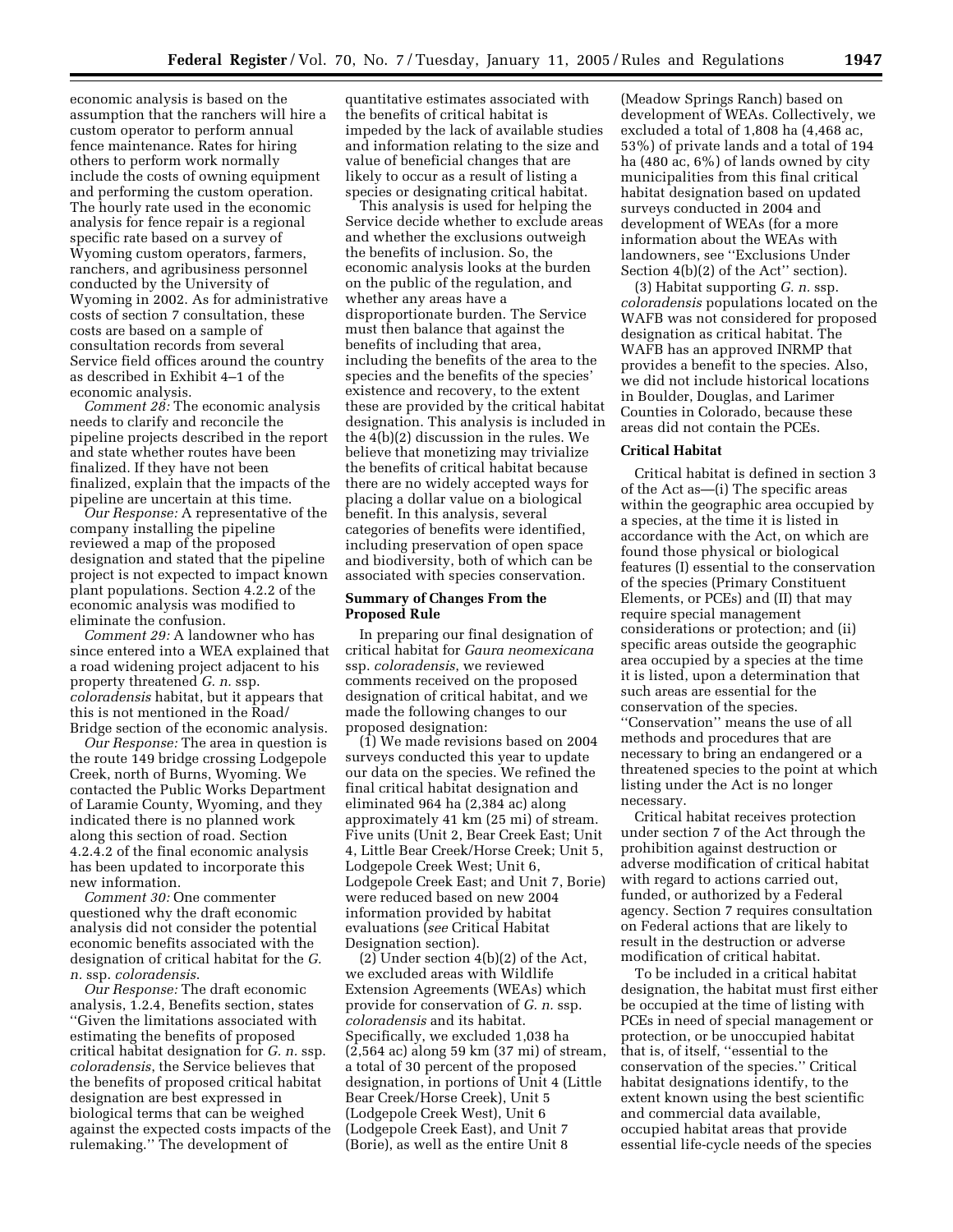(*i.e.*, areas on which are found the PCEs, as defined at 50 CFR 424.12(b)).

Occupied habitat may be included in critical habitat only if the essential features thereon may require special management or protection. Thus, we do not include areas where existing management is sufficient to conserve the species. (As discussed below, such areas may also be excluded from critical habitat pursuant to section 4(b)(2).)

Our regulations state that, ''The Secretary shall designate as critical habitat areas outside the geographic area presently occupied by the species only when a designation limited to its present range would be inadequate to ensure the conservation of the species''  $(50 \text{ CFR } 424.12(e))$ . Accordingly, when the best available scientific and commercial data do not demonstrate that the conservation needs of the species so require, we will not designate critical habitat in areas outside the geographic area occupied by the species.

Our Policy on Information Standards under the Act, published in the **Federal Register** on July 1, 1994 (59 FR 34271), provides criteria, establishes procedures, and provides guidance to ensure that decisions made by the Service represent the best scientific and commercial data available. It requires Service biologists, to the extent consistent with the Act and with the use of the best scientific and commercial data available, to use primary and original sources of information as the basis for recommendations to designate critical habitat.

Critical habitat designations do not signal that habitat outside the designation is unimportant to *G. n.* ssp. *coloradensis.* Areas outside the critical habitat designation will continue to be subject to conservation actions that may be implemented under section 7(a)(1), and to the regulatory protections afforded by the section 7(a)(2) jeopardy standard and the section 9 take prohibition, as determined on the basis of the best available information at the time of the action. We specifically anticipate that federally funded or assisted projects affecting listed species outside their designated critical habitat areas may still result in jeopardy findings in some cases. Similarly, critical habitat designations made on the basis of the best available information at the time of designation will not control the direction and substance of future recovery plans, habitat conservation plans, or other species conservation planning efforts if new information available to these planning efforts calls for a different outcome.

#### **Methods and Criteria**

For more information, please refer to the proposed critical habitat rule (August 6, 2004, 69 FR 47834).

#### **Criteria Used To Identify Critical Habitat**

In our delineation of the critical habitat units, we selected areas to provide for the conservation of *G. n.* ssp. *coloradensis* at seven sites where previously known subpopulations occur. Much of what is known about the specific physical and biological requirements of *G. n.* ssp. *coloradensis* is described in the Primary Constituent Elements section.

The Service worked with the WSA, the Wyoming Association of Conservation Districts, the WDA, the NRCS in Wyoming and Nebraska, the City of Fort Collins in Colorado, the City of Cheyenne in Wyoming, and several individual landowners to develop Wildlife Extension Agreements (WEAs) to provide for the conservation of *G. n.* ssp. *coloradensis.* These WEAs include specific on-the-ground actions to alleviate specific threats, such as: allowing the Service access to private land to conduct annual monitoring of *G. n.* ssp. *coloradensis* populations to evaluate success of management actions under the agreement; establishing an adaptive management approach to evaluate success of management actions under the agreement; and facilitating the collection of data needed for future recovery of the species. WEAs provide specific measures to address potential threats due to herbicide application, livestock grazing, and hay production. Through cooperation and communication between landowners and the Service, such WEAs provide for the conservation needs of *G. n.* ssp. *coloradensis* above and beyond what would be achievable through the designation of critical habitat on private lands while meeting the needs of individual landowners. Working cooperatively with private landowners to protect habitat for *G. n.* ssp. *coloradensis* through WEAs is the Service's preferred approach to protecting the species on private lands. The Service has pursued such agreements to the fullest extent practicable prior to finalizing critical habitat. In several locations throughout the species' known range of occurrence, the Service has determined that the benefits of excluding an area from critical habitat designation subject to one of these agreements outweigh the benefits of including it in the final critical habitat designation. Currently, 11 such agreements are in place.

Accordingly, the Service has excluded 1,038 ha (2,564 ac) along 59 km (37 mi) of stream from final critical habitat designation pursuant to section 4(b)(2) of the Act.

The Service has worked with landowners to gain access to private lands to survey for plant populations. Most of these populations had not been surveyed since 1998, earlier in some cases. Field surveys were conducted during the summer of 2004 within 80 percent of all habitat previously known to be occupied by *G. n.* ssp. *coloradensis.*

Reproductively mature *G. n.* ssp. *coloradensis* plants were found on 35 of the previously known subpopulation locations, or approximately 60 percent; 24 new subpopulations also were identified, in addition to many scattered individual plants between subpopulations. Based on information provided by these surveys, the Service has further refined the critical habitat designation from the original proposal.

We designate critical habitat on lands on which the PCEs are found. While the species was known historically from several additional locations in northern Colorado and southeastern Wyoming, these populations are believed to be extirpated (Fertig 1994) and are not included in the designation.

Much of the survey data on which this designation is based represents the number of flowering individuals during one point in time. Because of the annual fluctuation in population size for this species (ranging from 200 percent), and because the number of flowering individuals each year depends upon local environmental factors that vary substantially year to year (*e.g.*, precipitation), it is likely that other individual plants and subpopulations exist but were not identified during previous, or 2004, surveys. This is particularly true for those areas containing the PCEs for the species that occur between subpopulations. Not only are these areas essential to achieving the long-term conservation goal of protecting the maximum number of populations possible, but they are essential in maintaining gene flow between populations via pollen flow to maintain, and potentially increase, local population genetic variation.

In our delineation of the critical habitat units, we selected areas to provide for the conservation of *G. n.* ssp. *coloradensis* in all areas where it is known to occur, except WAFB (see discussion in ''Exclusions From Critical Habitat, Lands Under U.S. Air Force Jurisdiction'' section) and those areas for which WEAs have been secured. All units are essential because *G. n.* ssp.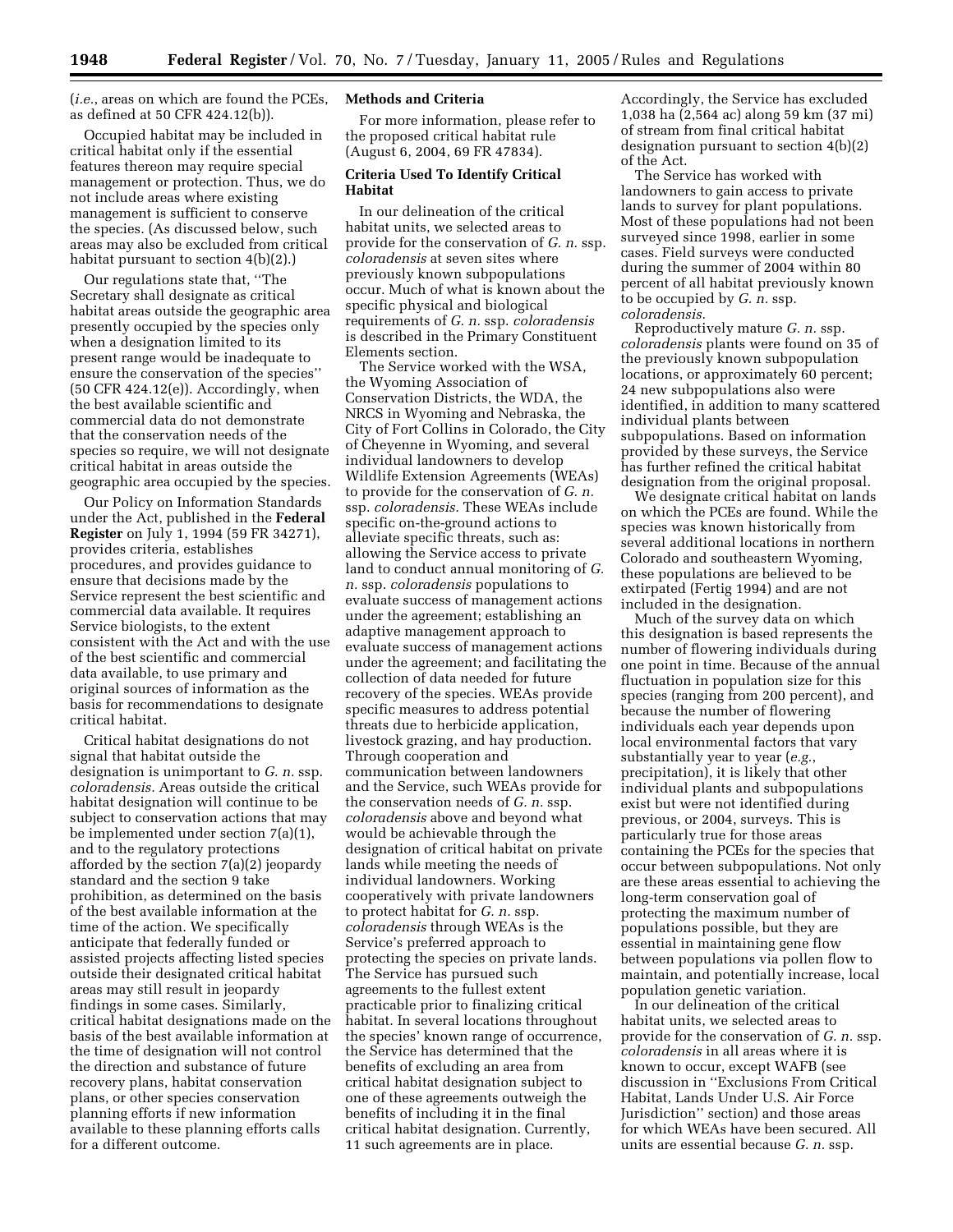*coloradensis* populations exhibit significant demographic uncertainty, contain very low genetic variation, and have very little opportunity to colonize new geographic areas with which to balance local extinction events. We believe the designation is of sufficient size to maintain ecological processes and to minimize secondary impacts resulting from human activities and land management practices occurring in adjacent areas. We mapped the units with a degree of precision commensurate with the available information and resources.

Although we are not designating sites other than where populations are known to occur, we do not mean to imply that habitat outside the designation is unimportant or may not be required for recovery of the species. Areas that support newly discovered populations in the future, but are outside the critical habitat designation, will continue to be subject to the applicable prohibitions of section 9 of the Act and the regulatory protections afforded by the section 7(a)(2) jeopardy standard. In addition, for such populations discovered on private lands, the Service will consider entering into conservation agreements with the landowners similar to the ones contemplated for currently known populations.

We often exclude non-Federal public lands and private lands that are covered by an existing operative HCP and executed Implementation Agreement  $(IA)$  under section  $10(a)(1)(B)$  of the Act from designated critical habitat because the benefits of exclusion outweigh the benefits of inclusion as discussed in section 4(b)(2) of the Act. There are no HCPs in place for *Gaura neomexicana* ssp. *coloradensis* at this time. Department of Defense lands with an approved INRMP also are excluded from critical habitat. We have approved the INRMP for WAFB, which provides a benefit to *G. n.* ssp. *coloradensis.* Consequently, we did not consider habitat supporting populations located on WAFB for designation as critical habitat.

Designating critical habitat is one mechanism for providing habitat protection for *G. n.* ssp. *coloradensis* populations. However, the benefits of protecting extant populations through conservation agreements, by partnering with private landowners on whose property populations occur, outweigh the benefits of designating critical habitat for this species. Greater protection results from conservation agreements that restrict specific types of actions (*e.g.,* indiscriminate application of herbicides; overgrazing; timing of hay

cutting) undertaken by private landowners that may adversely impact *G. n.* ssp. *coloradensis* or its habitat and that would not involve a Federal nexus subject to consultation under section 7(a)(2) of the Act. The designation of critical habitat, in and of itself, does not provide similar restrictions. A review of the complete consultation history of *G. n.* ssp. *coloradensis* has revealed that none of the actions undertaken on private lands resulting in these threats to the species have ever required consultation under the Act. In addition, there is no mechanism in the critical habitat provisions of the ESA to either promote voluntary active conservation measures or to require them.

#### **Primary Constituent Elements**

In accordance with section  $3(5)(A)(i)$ of the Act and regulations at 50 CFR 424.12, in determining which areas to designate as critical habitat, we are required to base critical habitat determinations on the best scientific and commercial data available and to consider those physical and biological features (PCEs) that are essential to the conservation of the species, and that may require special management considerations and protection. These include, but are not limited to, space for individual and population growth and for normal behavior; food, water, air, light, minerals, or other nutritional or physiological requirements; cover or shelter; sites for breeding, reproduction, and rearing (or development) of offspring; and habitats that are protected from disturbance or are representative of the historic geographical and ecological distributions of a species.

The PCEs for *Gaura neomexicana* ssp. *coloradensis* include those habitat components essential for the biological needs of rosette growth and development, flower production, pollination, seed set and fruit production, and genetic exchange. *G. n.* ssp. *coloradensis* typically lives and reproduces on subirrigated, streamdeposited soils on level or slightly sloping floodplains and drainage bottoms at elevations of 1,524 to 1,951 m (5,000 to 6,400 ft). Most colonies are found in low depressions or along bends in wide, active, meandering stream channels a short distance upslope of the active channel, and may occur at the base of alluvial ridges at the interface between riparian meadows and drier grasslands (Fertig 2001). Average annual precipitation within its range is 33 to 41 cm (13 to 16 in), primarily in the form of rainfall (Fertig 2000). Soils in *G. n.* ssp. *coloradensis* habitat are derived from conglomerates, sandstones, and tufaceous mudstones and siltstones (*i.e.,*

derived from spongy, porous limestone formed by the precipitation of calcite from the water of streams and springs) of the Tertiary White River, Arikaree, and Ogallala formations (Fertig 2000).

Ecological processes that create and maintain *G. n.* ssp. *coloradensis* habitat are important PCEs. Essential habitat components to *G. n.* ssp. *coloradensis* occur in areas where past and present hydrological and geological processes have created streams, floodplains, and conditions supporting favorable plant communities. Historically, *G. n.* ssp. *coloradensis* habitat has been maintained along streams by natural flooding cycles that periodically scour riparian vegetation, rework stream channels and floodplains, and redistribute sediments to create vegetation patterns favorable to *G. n.* ssp. *coloradensis. G. n.* ssp. *coloradensis* commonly occurs in communities including *Agrostis stolonifera* (redtop) and *Poa pratensis* (Kentucky bluegrass) on wetter sites, or *Glycyrrhiza lepidota* (wild licorice), *Cirsium flodmanii* (Flodman's thistle), *Grindelia squarrosa* (curlytop gumweed), and *Equisetum laevigatum* (smooth scouring rush) on drier sites (Fertig 1994). Both of these habitat types are usually intermediate in moisture between wet, streamside communities dominated by *Carex spp.* (sedges), *Juncus spp.* (rushes), and *Typha spp.* (cattails), and dry upland shortgrass prairie. Where hydrological flows are controlled to preclude a natural pattern of habitat development, and other forms of disturbance are curtailed or eliminated, a less favorable mature successional stage of vegetation will develop, resulting in the loss of many of these plant associates.

Hydrological processes, and their importance in maintaining the moisture regime of habitat preferred by *G. n.* ssp. *coloradensis,* also have an important direct effect on seed germination and seedling recruitment. Analysis by Heidel (2004a) demonstrated a significant positive correlation between census number and net growing season precipitation 2 years prior to census. Important direct effects of moisture on *G. n.* ssp. *coloradensis* establishment and recruitment also have been demonstrated by the appearance of high numbers of new vegetative plants within 27 days after a 100-year flood event at WAFB on August 1, 1985 (Rocky Mountain Heritage Task Force 1987 cited in Heidel 2004a).

The long-term availability of favorable *G. n.* ssp. *coloradensis* habitat also depends on impacts of drought, fires, windstorms, herbivory, and other natural events. *G. n.* ssp. *coloradensis*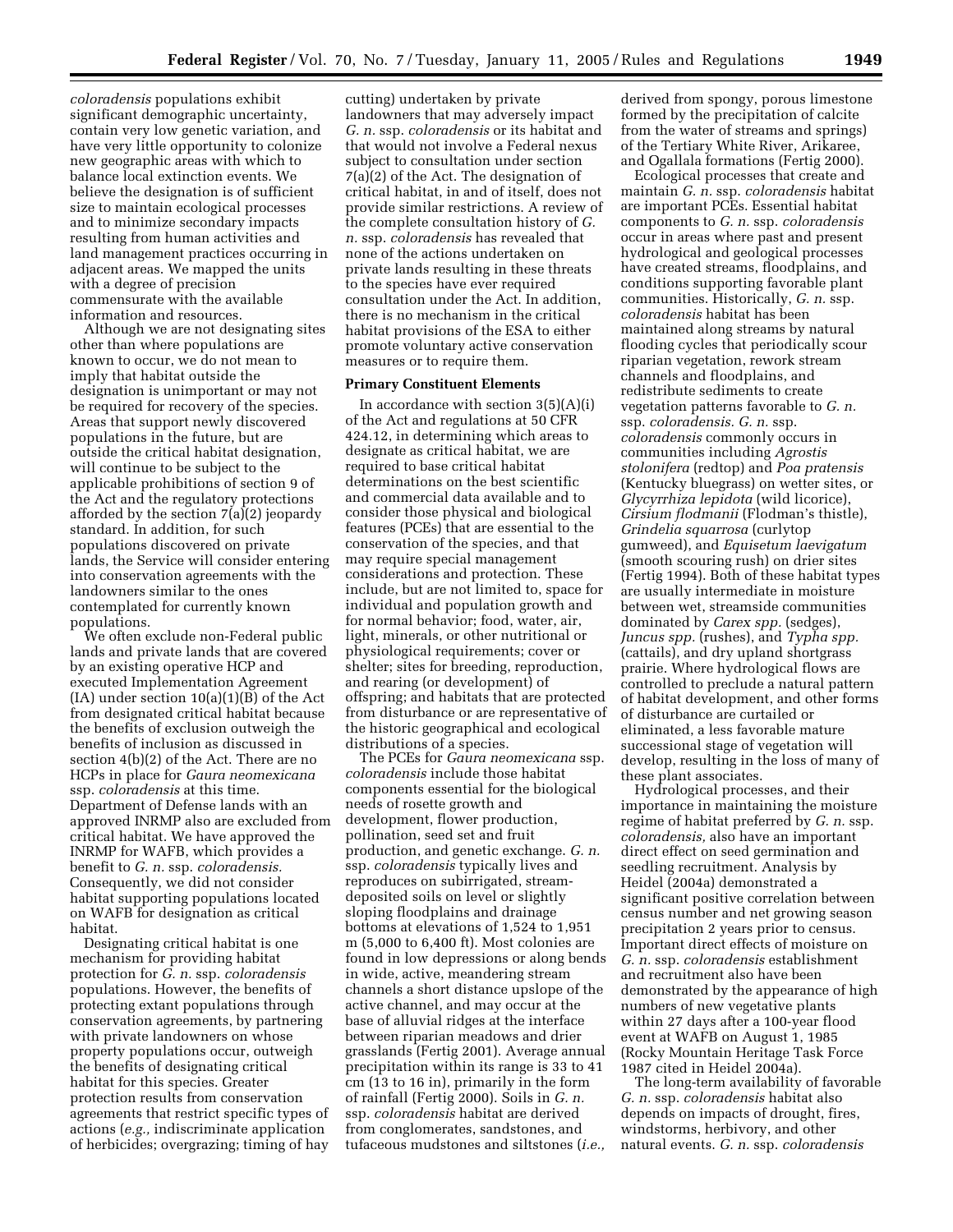requires open, early- to mid-succession riparian habitat experiencing periodic disturbance. While non-natural disturbance (*e.g.,* road construction, housing development) may encourage establishment of noxious weeds, periodic disturbance is necessary to control competing vegetation, and to create open, bare ground for seedling establishment (Fertig 2001). *Salix exigua* (coyote willow), Cirsium arvense (Canada thistle), and *Euphorbia esula* (leafy spurge) may become locally dominant in *G. n.* ssp. *coloradensis* habitat that is not periodically flooded or otherwise disturbed, resulting in decline of the species. Research has demonstrated negative impacts on *G. n.* ssp. *coloradensis* populations from competition with locally abundant noxious weeds, forbs, and grasses (Munk *et al.* 2002, Heidel 2004b).

Based on our knowledge to date, the PCEs for *Gaura neomexicana* ssp. *coloradensis* are:

(1) Subirrigated, alluvial soils on level or low-gradient floodplains and drainage bottoms at elevations of 1,524 to 1,951 m (5,000 to 6,400 ft).

(2) A mesic moisture regime, intermediate in moisture between wet, streamside communities dominated by sedges, rushes, and cattails, and dry upland shortgrass prairie.

(3) Early- to mid-succession riparian (streambank or riverbank) plant communities that are open and without dense or overgrown vegetation

(including hayed fields that are disced every 5–10 year at a depth of 8–12 inches, grazed pasture, other agricultural lands that are not plowed or disced regularly, areas that have been restored after past aggregate extraction, areas supporting recreation trails, and urban/wildland interfaces).

(4) Hydrological and geological conditions that maintain stream channels, floodplains, floodplain benches, and wet meadows that support patterns of plant communities associated with *G. n.* ssp. *coloradensis.*

Existing features and structures within the boundaries of the mapped units, such as buildings, roads, parking lots, other paved areas, landscaped areas, regularly plowed or disced agricultural areas, and other features not containing any of the PCEs are not critical habitat.

#### **Special Management Considerations or Protections**

When designating critical habitat, we assess whether the areas on which the PCEs are found and which may require special management considerations or protections. For *G. n.* ssp. *coloradensis,* special management considerations include maintaining existing management regimes that produce surface or subsurface water flows that provide the essential hydrological regime that supports the species (PCEs 1, 2, and 4); appropriate application of herbicides used to control noxious

weeds (PCE 3); and preventing harmful habitat fragmentation from residential and urban development that detrimentally affects plant-pollinator interactions, local hydrologic patterns and moisture regimes, leads to a decline in species reproduction, and increases susceptibility to overgrowth by nonnative plant species (PCEs 1, 2, 3, and 4). While excessive grazing can lead to changes in essential habitat conditions (*e.g.,* increases in soil temperature resulting in loss of moisture, decreases in plant cover, and increases in nonnative species), managing for appropriate levels of grazing provides an important management tool with which to maintain open habitat needed by the species (PCEs 2 and 3).

#### **Critical Habitat Designation**

We are designating seven units as critical habitat for *G. n.* ssp. *coloradensis.* The critical habitat areas described below constitute our best assessment at this time of the areas essential for the conservation of *G. n.* ssp. *coloradensis.* The units are—(1) Tepee Ring Creek in Wyoming; (2) Bear Creek East in Wyoming; (3) Bear Creek West in Wyoming; (4) Little Bear Creek/ Horse Creek in Wyoming; (5) Lodgepole Creek West in Wyoming; (6) Lodgepole Creek East in Wyoming; and (7) Borie in Wyoming.

The approximate area encompassed within each critical habitat unit is shown in Table 1.

#### TABLE 1.—FINAL CRITICAL HABITAT UNITS FOR GAURA NEOMEXICANA SSP. COLORADENSIS

| Critical habitat unit                                                                                 | Proposed acres (hectares)                                                         | Final acres (hectares)                                                    | Percentage change from<br>proposal |  |  |
|-------------------------------------------------------------------------------------------------------|-----------------------------------------------------------------------------------|---------------------------------------------------------------------------|------------------------------------|--|--|
| Unit 4: Little Bear Creek/Horse Creek<br>Unit 5: Lodgepole Creek West<br>Unit 6: Lodgepole Creek East | 107 (43)<br>801 (324)<br>500 (202)<br>2,480 (1,004)<br>1,067 (432)<br>1,683 (681) | 107 (43)<br>358 (145)<br>500 (202)<br>807 (327)<br>902 (365)<br>378 (153) | 0<br>55<br>0<br>67<br>15<br>78     |  |  |
| Unit 8: Meadow Springs Ranch                                                                          | 1,141 (462)<br>707 (286)<br>8,486 (3,434)                                         | 486 (197)<br>0(0)<br>3,538 (1,432)                                        | 57<br>100                          |  |  |

The majority of the acreage occurs on privately owned land. We know of no Federal, tribal, or military lands within these boundaries. There is a small portion of land within Units 1, 2, 3, 4, 5, 6, and 7 that are owned by the State of Wyoming. We present brief descriptions of all units, and reasons why the PCEs essential for the conservation of *G. n.* ssp. *coloradensis* may be in need of special management or protection, below.

#### *Unit 1: Tepee Ring Creek*

Unit 1 consists of 43 ha (107 ac) along 2.4 km (1.5 mi) of Tepee Ring Creek in Platte County, Wyoming, and is under private ownership. One subpopulation of *G. n.* ssp. *coloradensis* has been found along Tepee Ring Creek in the lower SE corner of T21N R68W Section 2. Habitat is moist meadow along the stream. Habitat along this stream reach throughout this unit is primarily identified as PEMA (palustrine emergent temporarily flooded) wetland

intermixed with PEMC (palustrine emergent seasonally flooded) wetland, according to National Wetlands Inventory terminology (Service 1993). It is likely that *G. n.* ssp. *coloradensis* occurs in Section 1 downstream of the subpopulation in Section 2, based on presence of PCEs but this area is not included in this unit. This unit contains areas which represent the northernmost extent of the subspecies' known range of occurrence. This unit is separated by approximately 40 km (25 linear mi)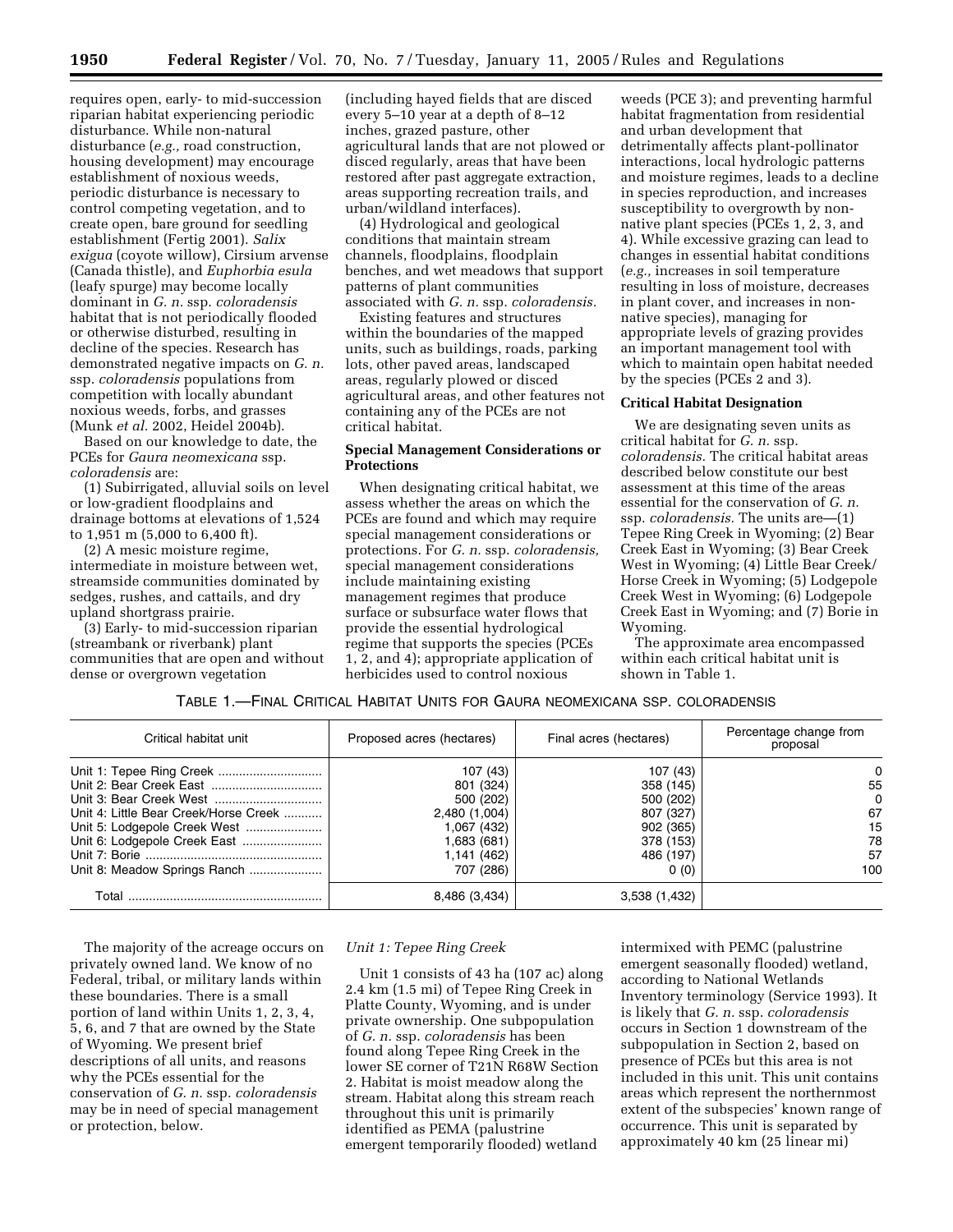from the closest population and provides conditions that are conducive to locally adaptive genetic variability not found in other populations. This unit may require special management for appropriate levels of grazing needed to maintain open habitat, and the application of herbicides used to control noxious weeds.

#### *Unit 2: Bear Creek East*

Unit 2 consists of 145 ha (358 ac) along 8 km (5 mi) of the South Fork of the Bear Creek and the Bear Creek in Laramie County, Wyoming. Surveys during 2004 revealed reproductively mature *G. n.* ssp. *coloradensis* plants in the South Fork of the Bear Creek from T19N67W Section 25, extending northeast to Section 17, and within T19N66W Section 11, bordering Section 12. This unit is primarily under private ownership. Habitat within this stream reach is primarily identified as PEMC intermixed with PEMA. Surveys during 2004 revealed that Section 36 on the southwestern end of the originally proposed unit, and Sections 16, 9, 10 and the eastern half of Section 12 contained no *G. n.* ssp. *coloradensis* plants and, that in some areas containing PCEs were not present. Therefore, these areas were removed from this unit. This unit has historically supported a number of *G. n.* ssp. *coloradensis* populations in a variety of habitat types, and is located at the furthest point downstream within the Bear Creek drainage. Disconnected from other population gene pools, conditions surrounding subpopulations within this area are conducive to locally adapted genotypes not found in other populations. Special management in this unit may require timing the cutting of hay with fruit and seed set of *G. n.* ssp. *coloradensis,* and for the application of herbicides used to control noxious weeds.

#### *Unit 3: Bear Creek West*

Unit 3 consists of three stream reaches encompassing a total of 202 ha (500 ac) along 11.7 km (7.3 mi) of stream within the Bear Creek drainage in Laramie County, Wyoming. This unit is primarily under private ownership, but includes some Wyoming State lands. This unit may require special management for appropriate levels of grazing needed to maintain open habitat, and the application of herbicides used to control noxious weeds.

Reach 1: Habitat within this reach is semi-moist meadows on flat benches and streambanks along an intermittent stream. Plants are most abundant in areas with low thistle density and

heavily browsed willow, and are absent from adjacent, ungrazed areas with dense willow thickets (WNDD 2004). Several subpopulations of *G. n.* ssp. *coloradensis* were found during surveys of 2004 throughout this entire reach. This reach supports a large population with good reproduction and has good condition.

Reach 2: Habitat within this reach consists of hummocky banks of loamy clay soil and gravelly, sloping terraces in semi-moist, closely grazed *Poa pratensis* (Kentucky bluegrass)/*Elymus spp.* (wild rye) streamside meadow at the edge of dense *Carex aquatilis* (Nebraska sedge)/*Juncus balticus* (Baltic rush) community (WNDD 2004). Several subpopulations of *Gaura neomexicana* ssp. *coloradensis* were found during surveys of 2004 throughout this entire reach. This location represents the uppermost elevation within the species' known range of occurrence. Historically it has supported a large population located in habitat that contains few threats; conditions that remain present today.

Reach 3: Habitat within this reach consists of three types—(1) Seasonally wet *Juncus balticus*/*Agrostis stolonifera* (redtop)/*Poa pratensis* community on subirrigated gravelly-sandy soil in low depressions a distance from the current stream channel; (2) streambank terraces of dark-brown loamy clay in dense *Helianthus nuttallii* (Nuttall's sunflower)/*Solidago canadensis* (Canada goldenrod)/*Phleum pratense* (timothy) grass community; and (3) grassy terrace dominated by *Agrostis stolonifera, Poa pratensis, Elymus smithii* (wild rye), and *Melilotus albus* (white sweetclover) on brown clay-loam (WNDD 2004). Several subpopulations of *G. neomexicana* ssp. *coloradensi*s were found during surveys of 2004 throughout this entire reach, including T18N R68W Section 21 and 22. There is a natural break in habitat approximately in the center of Section 21, at which point the PEMA habitat changes to scrub-shrub and continues upstream (to the southwest) through the remainder of Section 21. We did not designate critical habitat beyond this natural break.

#### *Unit 4: Little Bear Creek/Horse Creek*

Unit 4 consists of two stream reaches encompassing a total of 327 ha (807 ac) along 18.8 km (11.7 mi) of stream within the Little Bear Creek and Horse Creek drainages in Laramie County, Wyoming. This unit is primarily under private ownership, but includes some Wyoming State lands. This unit may require special management for appropriate levels of grazing needed to maintain open habitat in some areas; special

management to maintain surface or subsurface water flows; and for the application of herbicides used to control noxious weeds.

Reach 1: Surveys conducted during 2004 found scattered individual plants and subpopulations of *G. n.* ssp. *coloradensis* throughout most of this reach. One or more PCEs were not present within the portions of this reach that the Service eliminated from the final critical habitat designation. Habitat throughout Little Bear Creek and the Paulson Branch stream reaches is primarily identified as PEMC intermixed with PEMA. This reach has supported a large number of subpopulations with a moderate-to-large number of plants over the years. Because this reach is reproductively isolated from any others, conditions surrounding resident subpopulations are conducive to locally adapted genetic variation important to future species persistence.

Reach 2: Surveys conducted during 2004 found many subpopulations and individual plants of *G. n.* ssp. *coloradensis* throughout most of the Horse Creek drainage originally proposed as critical habitat, including Brunyansky Draw. One or more of the PCEs was not present within the Horse Creek drainage west of Interstate 25; therefore, the Service eliminated this portion of the original proposal from the final critical habitat designation. With the exception of the far eastern portion of the originally proposed reach, the remainder of the proposed reach within Horse Creek was included in a WEA for the conservation of *G. n.* ssp. *coloradensis,* and was dropped from the final critical habitat designation. While the far eastern end of the proposed designation was not surveyed during 2004 (permission was not granted by the landowner), observations during 2004 surveys of adjacent land revealed the presence of PCEs and suitable habitat. This area is not included in a WEA, PCEs are present, many subpopulations were found during 2004 surveys on adjacent land, and the last surveys conducted in this area found *G. n.* ssp. *coloradensis,* this portion of the proposed critical habitat was included in the final designation. The Service did not designate critical habitat beyond the center of Section 10 on the east end of this reach because the PCEs are not present.

#### *Unit 5: Lodgepole Creek West*

Unit 5 consists of 365 ha (902 ac) along 20.4 km (12.7 mi) of Lodgepole Creek in Laramie County, Wyoming. This unit is primarily under private ownership, but includes some Wyoming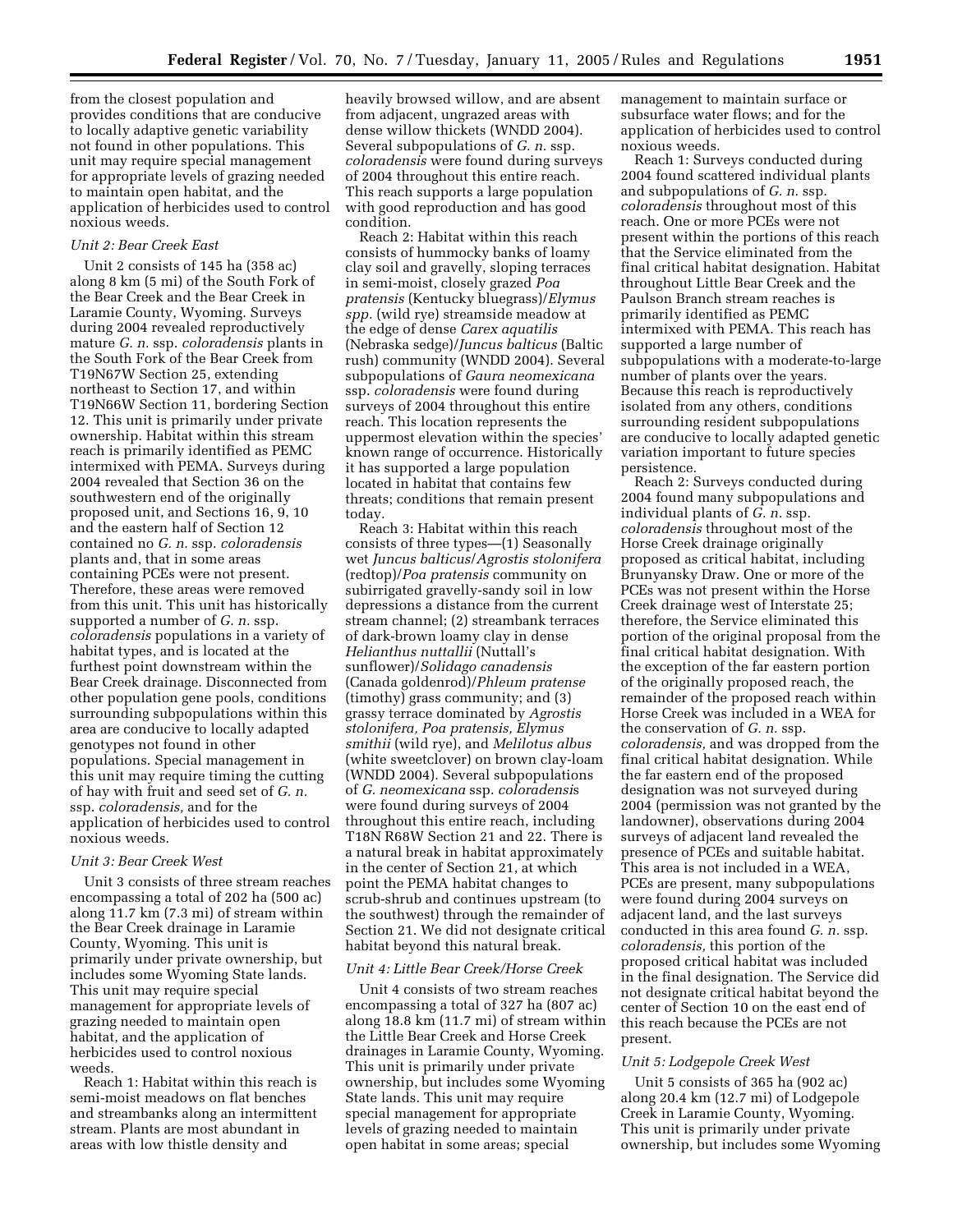State lands. Subpopulations of *G. n.* ssp. *coloradensis* have been found along Lodgepole Creek from T16N 68W Section 24 on the western edge of this unit, extending 19 km (12 mi) of stream east to T15N R66W Section 3. Surveys conducted during 2004 revealed several subpopulations of *G. n.* ssp. *coloradensis* present throughout T16N R67W Sections 19 and 20. Access was denied for 2004 surveys throughout the remainder of the unit. We finalized a WEA with the landowner of Sections 19 and 20 because the areas did not contain the PCEs for *G. n.* ssp. *coloradensis.* Sections 19, 20, and 24 were removed from this unit.

Habitat throughout the designated critical habitat stream reach is primarily identified as PEMC intermixed with PEMA. This unit has supported a large number of small, and a few large, subpopulations over the years in a variety of habitat types and land management practices. The number of subpopulations within the variety of habitat may represent a number of locally selected genotypes existing under conditions not found elsewhere, providing an important contribution to the long-term conservation of the species. This unit may require special management for appropriate levels of grazing needed to maintain open habitat in some areas, and management for reduced levels of grazing in others; special management to maintain surface or subsurface water flows; and the application of herbicides used to control noxious weeds.

#### *Unit 6: Lodgepole Creek East*

Unit 6 consists of one stream reach encompassing a total of 153 ha (378 ac) along 8.4 km (5.2 mi) of Lodgepole Creek in Laramie County, Wyoming. This unit is primarily under private ownership with some Wyoming State lands.

The area is managed for livestock grazing and hay production, mowed late in the season and used for winter pasture. Previous surveys found subpopulations of *Gaura neomexicana* ssp. *coloradensis* along Lodgepole Creek from Thompson Reservoir Number 2 in T14N R62W Section 4 on the eastern edge of this unit, extending west to T15N R64W Section 27 on the unit's western edge. However, 2004 surveys found neither subpopulations nor PCEs east of Section 32; therefore, the eastern end of this proposed unit was dropped from final critical habitat designation. Similarly, 2004 surveys found no subpopulations or PCEs necessary to provide suitable habitat in the entire eastern reach on the border of Wyoming and Nebraska (Reach 2 of the proposal);

therefore, the Service eliminated the eastern reach of the proposal from final critical habitat designation.

While 2004 surveys found subpopulations of the *G. n.* ssp. *coloradensis* throughout the originally proposed western reach (Reach 1) of this unit, WEAs were secured with several landowners throughout this area. Therefore, these areas were removed from this unit. For those areas designated as critical habitat, this stream reach is primarily identified as PEMC with sparse amounts of PEMA. This unit may require special management for appropriate levels of grazing needed to maintain open habitat in some areas, and management for reduced levels of grazing in others; special management to maintain surface or subsurface water flows; and the application of herbicides used to control noxious weeds.

#### *Unit 7: Borie*

Unit 7 consists of two stream reaches encompassing a total of 197 ha (486 ac) along 12.3 km (7.6 mi) of Diamond Creek and Lone Tree Creek in Laramie County, Wyoming. This unit is primarily under private ownership, with some Wyoming State lands. This unit may require special management for appropriate levels of grazing needed to maintain open habitat in some areas, and management for reduced levels of grazing in others; the application of herbicides used to control noxious weeds; and preventing harmful habitat fragmentation from residential and urban development.

Reach 1: This population is confluent with another population downstream along Diamond Creek on WAFB. Subpopulations of *G. n.* ssp. *coloradensis* have been found along Diamond Creek from the eastern boundary of this reach within T14N R67W Section 33, adjacent to WAFB, approximately 5.6 km (3.5 mi) of stream southwest to T13N R67W Section 6. Subpopulations also have been found along smaller, unnamed tributaries to Diamond Creek from the eastern edge of T14N 67W Section 32 approximately 3 km (2 mi) upstream within several small tributaries in Section 31 and T13N R67W Section 6.

Surveys conducted during 2004 found many subpopulations, including the largest subpopulation within the plant's known distribution, throughout all areas surveyed with the exception of two 0.8 km (0.5 mi) stream segments within Reach 1—these stream segments were dropped from the final critical habitat designation because they did not contain PCEs. Because a WEA was secured to provide for the conservation

needs of *G. n.* ssp. *coloradensis* within T13N R67W Sections 5 and 6, this portion of Reach 1 of the proposed critical habitat was dropped from the final designation. Similarly, because a WEA was secured to provide for the conservation of the only known subpopulation found within Reach 2 of the proposal, and the remainder of the proposed Reach 2 contained neither *G. n.* ssp. *coloradensis* plants nor PCEs, this entire reach was dropped from the final designation. Habitat throughout this entire reach is PEMC intermixed with PEMA. This reach supports a large number of plants within several subpopulations, conducive to the development of considerable local genetic variation contributing to the conservation of this species.

Reach 2: This reach was described as Reach 3 in the proposed critical habitat rule. Subpopulations of *G. n.* ssp. *coloradensis* have been found along Lone Tree Creek, from the northwest corner of T13N R67W Section 31, to 5 km (3 mi) upstream to T13N R68W Section 26. Because a WEA has been secured to provide for conservation of *G. n.* ssp. *coloradensis* within Sections 25 and 26, this reach has been reduced in size accordingly for the final critical habitat designation. This creek segment occurs at the southernmost point of the plant's distribution within Wyoming, with very little possibility for genetic exchange between local subpopulations and other populations that may be in the general area. Conditions are conducive to locally adapted subpopulations containing genetic variability important to the species' long-term persistence.

#### **Effects of Critical Habitat Designation**

#### *Section 7 Consultation*

Section 7 of the Act requires Federal agencies, including the Service, to ensure that actions they fund, authorize, or carry out are not likely to destroy or adversely modify critical habitat.

Section 7(a) of the Act requires Federal agencies, including the Service, to evaluate their actions with respect to any species that is proposed or listed as endangered or threatened and with respect to its critical habitat, if any is proposed or designated. Regulations implementing this interagency cooperation provision of the Act are codified at 50 CFR part 402.

Section 7(a)(4) of the Act requires Federal agencies to confer with us on any action that is likely to jeopardize the continued existence of a proposed species or result in destruction or adverse modification of proposed critical habitat. Conference reports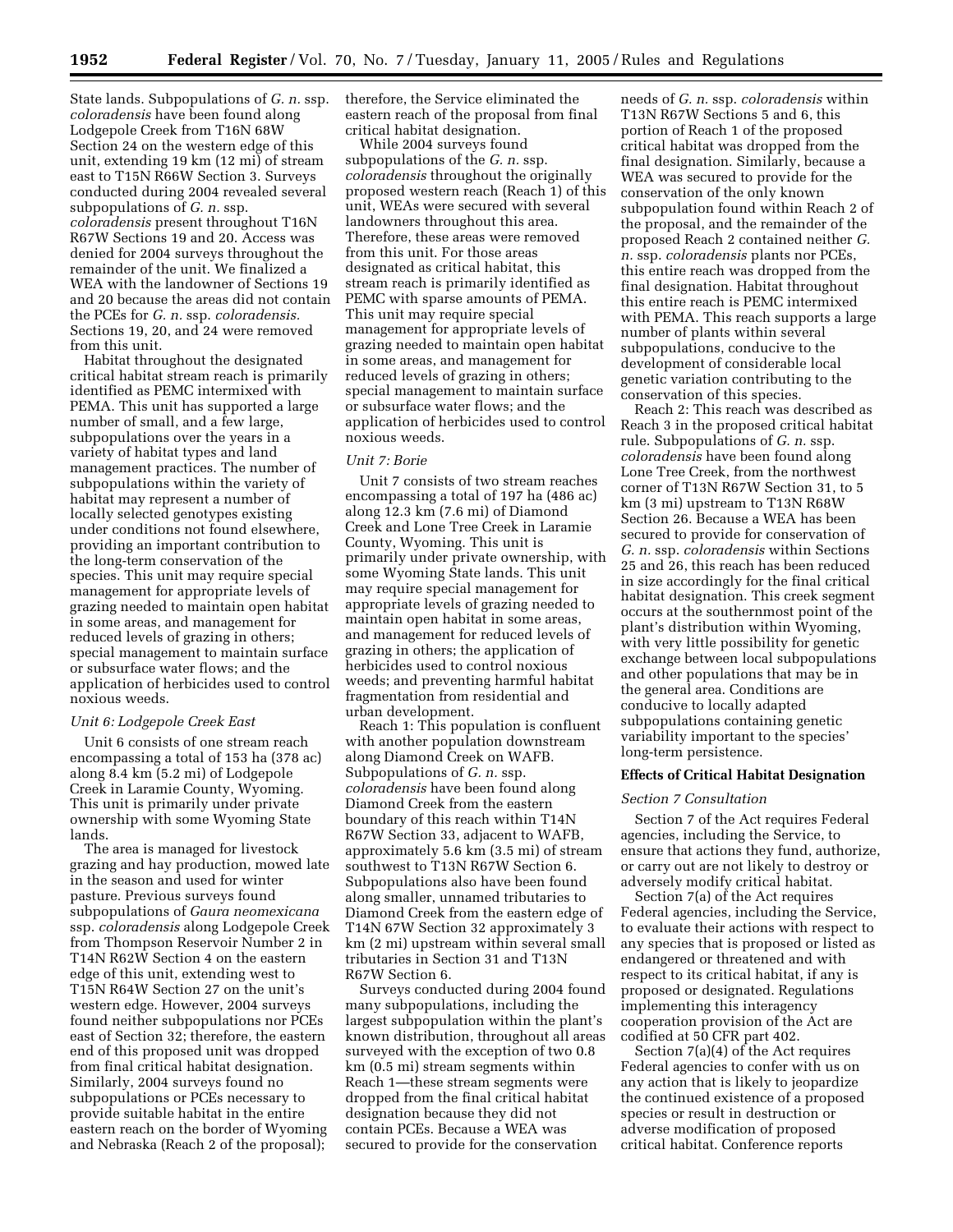provide conservation recommendations to assist the agency in eliminating conflicts that may be caused by the proposed action. We may issue a formal conference report if requested by a Federal agency. Formal conference reports on proposed critical habitat contain an opinion that is prepared according to 50 CFR 402.14, as if critical habitat were designated. We may adopt the formal conference report as the biological opinion when the critical habitat is designated, if no substantial new information or changes in the action alter the content of the opinion (see 50 CFR 402.10(d)). The conservation recommendations in a conference report are advisory.

If a species is listed or critical habitat is designated, section 7(a)(2) requires Federal agencies to ensure that activities they authorize, fund, or carry out are not likely to jeopardize the continued existence of such a species or to destroy or adversely modify its critical habitat. If a Federal action may affect a listed species or its critical habitat, the responsible Federal agency (action agency) must enter into consultation with us. Through this consultation, the action agency ensures that their actions do not destroy or adversely modify critical habitat.

When we issue a biological opinion concluding that a project is likely to result in the destruction or adverse modification of critical habitat, we also provide reasonable and prudent alternatives to the project, if any are identifiable. ''Reasonable and prudent alternatives'' are defined at 50 CFR 402.02 as alternative actions identified during consultation that can be implemented in a manner consistent with the intended purpose of the action, that are consistent with the scope of the action agency's legal authority and jurisdiction, that are economically and technologically feasible, and that the Director believes would avoid destruction or adverse modification of critical habitat. Reasonable and prudent alternatives can vary from slight project modifications to extensive redesign or relocation of the project. Costs associated with implementing a reasonable and prudent alternative are similarly variable.

Regulations at 50 CFR 402.16 require Federal agencies to reinitiate consultation on previously reviewed actions in instances where critical habitat is subsequently designated and the Federal agency has retained discretionary involvement or control over the action or such discretionary involvement or control is authorized by law. Consequently, some Federal agencies may request reinitiation of

consultation or conference with us on actions for which formal consultation has been completed, if those actions may affect designated critical habitat or adversely modify or destroy proposed critical habitat.

Federal activities that may affect *G. n.* ssp. *coloradensis* or its critical habitat will require section 7 consultation. Activities on private or State lands requiring a permit from a Federal agency, such as a permit from the U.S. Army Corps of Engineers under section 404 of the Clean Water Act, a section 10(a)(1)(B) permit from the Service, or some other Federal action, including funding (*e.g.*, Federal Highway Administration or Federal Emergency Management Agency funding), also will continue to be subject to the section 7 consultation process. Federal actions not affecting listed species or critical habitat and actions on non-Federal and private lands that are not federally funded, authorized, or permitted do not require section 7 consultation.

Section 4(b)(8) of the Act requires us to briefly evaluate and describe in any proposed or final regulation that designates critical habitat those activities involving a Federal action that may destroy or adversely modify such habitat, or that may be affected by such designation. Activities that may destroy or adversely modify critical habitat may also jeopardize the continued existence of the *G. n.* ssp. *coloradensis.* Federal activities that, when carried out, may adversely affect critical habitat for the *G. n.* ssp. *coloradensis* include, but are not limited to:

(1) Any action that changes existing water management practices including regulation of activities affecting waters of the United States by the Army Corps of Engineers under section 404 of the Clean Water Act;

(2) Regulation of water flows, damming, diversion, and channelization by any Federal agency; and,

(3) Road construction and maintenance, right-of-way designation, and regulation funded or permitted by the Federal Highway Administration.

We consider all critical habitat units to be occupied by the species based on the most recent survey data collected for populations of *G. n.* ssp. *coloradensis.* Survey results found subpopulations of plants, or scattered individual plants, throughout each critical habitat unit included in this designation. To ensure that their actions do not jeopardize the continued existence of the species, Federal agencies already consult with us on activities in areas currently occupied by the species or if the species may be affected by the action. We consider all lands included in this final designation

to be essential to the conservation of the *G. n.* ssp. *coloradensis.*

#### **Exclusions From Critical Habitat**

#### *Lands Under U.S. Air Force Jurisdiction*

As discussed in the proposed rule, Section 318 of fiscal year 2004 National Defense Authorization Act (Pub. L. 108– 136) amended the Act to address the relationship of INRMPs to critical habitat by adding a new section 4(a)(3)(B). This provision prohibits the Service from designating as critical habitat any lands or other geographical areas owned or controlled by the Department of Defense, or designated for its use, that are subject to an INRMP prepared under section 101 of the Sikes Act (16 U.S.C. 670a), if the Secretary of the Interior determines in writing that such plan provides a benefit to the species for which critical habitat is proposed for designation.

As described above, we identified habitat essential for the conservation of *G. n.* ssp. *coloradensis* in Laramie and Platte Counties in Wyoming. We have examined the INRMP for the WAFB to determine coverage for *G. n.* ssp. *coloradensis.* The INRMP identifies management issues related to conservation and enhancement of *G. n.* ssp. *coloradensis* and identifies goals and objectives that involve the protection of populations and habitat for this species. Some objectives for achieving those goals include: continue to participate in, and encourage development of, Cooperative Agreements and Memorandum of Understanding activities with Federal, State, and local government and support agencies; promote and support the scientific study and investigation of federally listed species management, conservation, and recovery; restrict public access in existing and potential habitat areas; and increase public education of federally listed species through management actions, the WAFB Watchable Wildlife Program, and a Prairie Ecosystem Education Center (WAFB 2001). Based on the beneficial measures for *G. n.* ssp. *coloradensis* contained in the INRMP for WAFB, we conclude that the INRMP provides a benefit to the species and have not included this area in the designation of critical habitat for *G. n.* ssp. *coloradensis* pursuant to section 4(a)(3) of the Act. We will continue to work cooperatively with the Department of the Air Force to assist the WAFB in implementing and refining the programmatic recommendations contained in this plan that provide benefits to *G. n.* ssp. *coloradensis.* The non-inclusion of WAFB demonstrates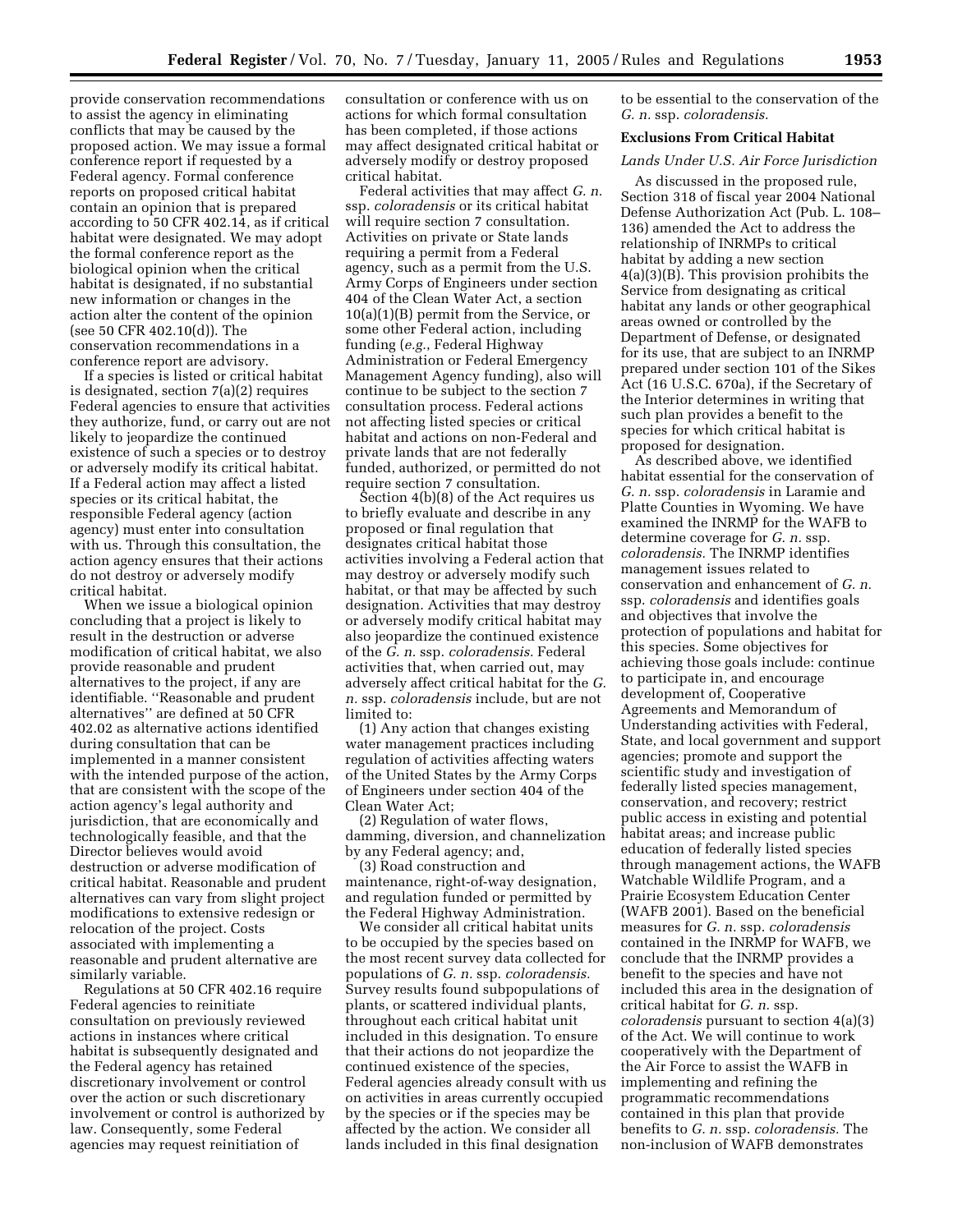the important contributions that approved INRMPs have to the conservation of the species. As with HCP exclusions, a related benefit of excluding Department of Defense lands with approved INRMPs is to encourage continued development of partnerships with other stakeholders, including States, local governments, conservation organizations, and private landowners to develop adequate management plans that conserve and protect *G. n.* ssp. *coloradensis* habitat.

#### *Exclusions Under Section 4(b)(2) of the Act*

Section 4(b)(2) of the Act states that critical habitat shall be designated, and revised, on the basis of the best available scientific data after taking into consideration the economic impact, national security impact, and any other relevant impact of specifying any particular area as critical habitat. An area may be excluded from critical habitat if it is determined that the benefits of exclusion outweigh the benefits of specifying a particular area as critical habitat, unless the failure to designate such area as critical habitat will result in the extinction of the species.

#### *Wildlife Extension Agreements (WEAs)*

We are excluding 11 properties from this final critical habitat designation that have WEAs in place for *Gaura neomexicana* ssp. *coloradensis* because we believe that they are appropriate for exclusion pursuant to the ''other relevant factor provisions of section 4(b)(2). Nine of the WEAs are with private landowners in Wyoming, including one located in Unit 4 (1,300 ac), one in Unit 5 (145 ac), five in Unit 6 (439 ac), and two in Unit 7 (200 ac). Two WEAs are with city municipalities including the City of Cheyenne, Wyoming (within Unit 7, 200 ac), and the City of Fort Collins, Colorado (all of Unit 8, 280 ac).

The goals of the above WEAs for the properties are similar in nature and include the following elements:

(1) Monitoring *G. n.* ssp. *coloradensis* populations and habitat conditions. Data collected during monitoring will include the number of flowering adult plants and habitat condition. Habitat condition in areas managed primarily for livestock grazing will be evaluated according to NRCS (2001) rangeland condition assessment methodology. Data will provide information regarding the effects of land management activities on Colorado butterfly plant habitat and population growth;

(2) For those areas managed primarily for hay production, coordinating hay

cutting activity with needs of *G. n.* ssp. *coloradensis* seed production. The landowner agrees to inform the Service prior to the intended first cutting and allow the Service or its designee the opportunity to conduct Colorado butterfly plant surveys. The landowner agrees to allow the Service or its designee at least one additional opportunity to conduct Colorado butterfly plant surveys after the initial cutting, and prior to any additional cuttings. If three or more years of data collection reveals that the conservation needs of the Colorado butterfly plant could substantially benefit from changes in hay production activities, the landowner agrees to work with the Service to modify these activities to the extent feasible;

(3) Controlled application herbicides to no closer than 100 feet of a known subpopulation of *G. n.* ssp. *coloradensis.* Some areas included in WEAs that are occupied by the Colorado butterfly plant also are occupied by invasive plant species in need of control, such as Canada thistle and leafy spurge. While herbicide application may be required to control the spread of these invasive species, the landowner agrees to the application of herbicides no closer than 100 feet of a known subpopulation of the Colorado butterfly plant; and

(4) Managing livestock grazing activities in conjunction with conservation needs of *G. n.* ssp. *coloradensis.* It is assumed that the Colorado butterfly plant requires habitat in average, or above average, range condition according to the criteria identified above. However, if it is found that some other grazing intensity or timing of grazing is beneficial to the Colorado butterfly plant—resulting in above or below average range condition as defined by the NRCS criteria above then that identified range condition will become the new target for that location to the extent practicable.

#### (1) Benefits of Inclusion

Designation of critical habitat provides important information on those habitats and their primary constituent elements that are essential to the conservation of the species. This information is particularly important to any Federal agency, State, county, local jurisdiction, conservation organization, or private landowner that may be evaluating adverse actions or implementing conservation measures that involve those habitats. The benefit of a critical habitat designation would ensure that any actions authorized, funded, or carried out by a Federal agency would not likely destroy or adversely modify any critical habitat.

All habitats within this designation are occupied. In the absence of critical habitat, any section 7 consultation for potential adverse effects to the species would not ensure adverse modification of critical habitat is avoided; however, the consultation would ensure the proposed action would not jeopardize the continued existence of the species in the wild.

Where WEAs are in place, our experience indicates that this benefit is small. Currently approved WEAs are already designed to address specific threats to provide for the conservation of *Gaura neomexicana* ssp. *coloradensis* and to implement conservation actions on the ground. Ninety percent of this species' occurrence is on private land, and, as a federally threatened plant, there are no prohibitions against take under the Act. The primary threats to the species on private land (nonselective herbicide use, grazing, and hay mowing) have no Federal nexus requiring section 7 consultation and so cannot be addressed through the statutory prohibition on adverse modification of critical habitat by Federal agency actions. Since the plants were listed in October 2000, we have no records indicating that section 7 consultation has been required for any such activities occurring on private lands. The likelihood that there will be any need to consult on such activities in the future is low.

#### (2) Benefits of Exclusion

Section 10(a)(1)(B) of the Act allows non-Federal parties planning activities that have no Federal nexus, but which could result in the incidental taking of listed animals, to apply for an incidental take permit—the application for which includes a Habitat Conservation Plan (HCP). However, such a process is unnecessary for a threatened plant such as *G. n.* ssp. *coloradensis* because there are no take prohibitions. Consequently, an HCP is an unduly demanding mechanism by which to protect the conservation needs of this species, one unlikely to be undertaken by landowners.

The WEAs, as written, meet the Service's criteria for providing adequate management protection, as outlined on page 47845 of the proposed rule (August 6, 2004, 69 FR 47834). First, each agreement provides a conservation benefit to the species (*i.e.*, the agreement must maintain or provide for an increase in the species' population, or the enhancement or restoration of its habitat within the area covered by the agreement). The WEAs provide that each landowner agrees to spray herbicide no closer than within 31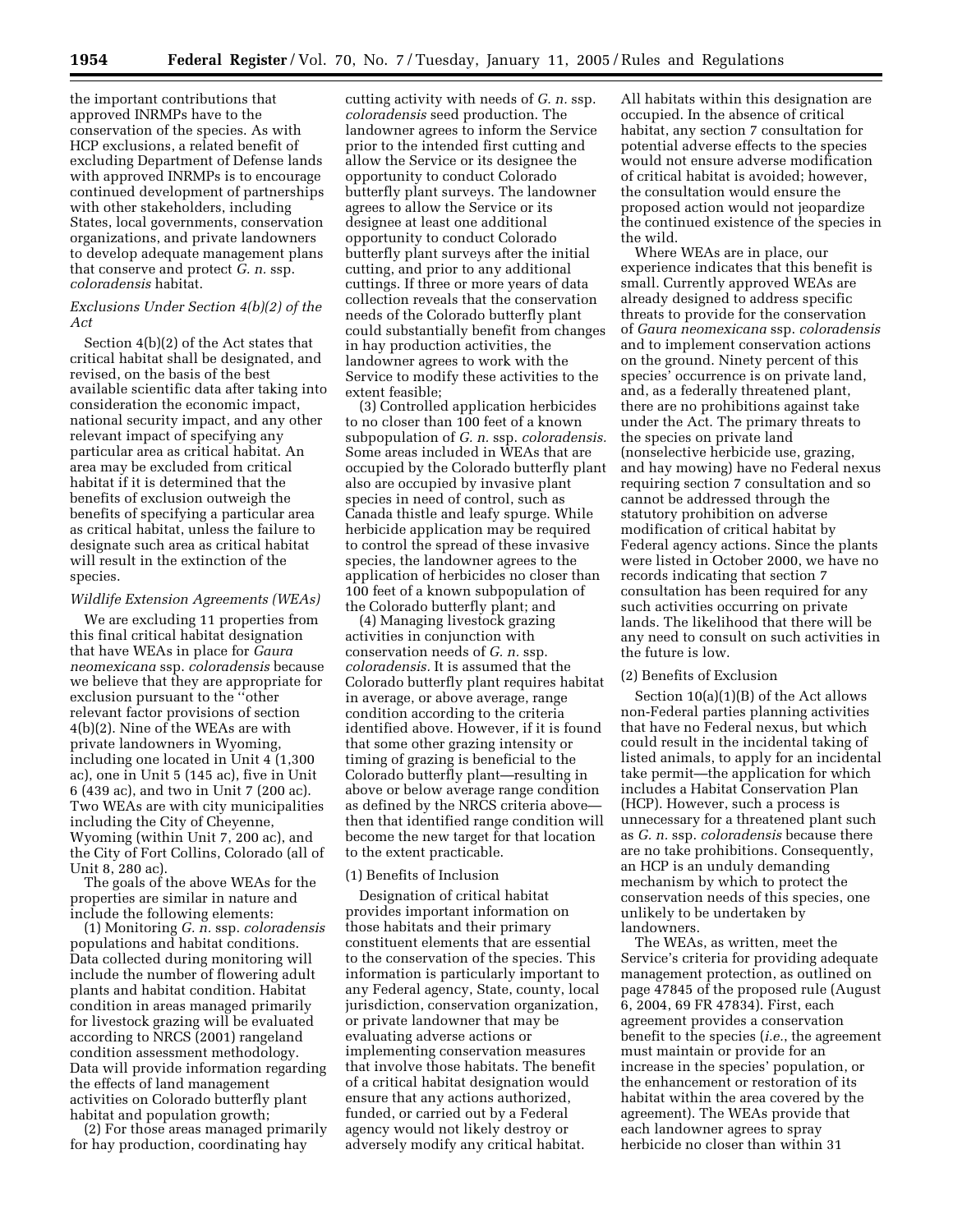meters (100 feet) of a known subpopulation. The landowner agrees to allow Service representatives access to the project site for data collection and monitoring *G. n.* ssp. *coloradensis* populations on an annual basis. Data collected during monitoring will include the number of flowering adult plants and habitat condition. Habitat condition in areas managed primarily for livestock grazing will be evaluated according to NRCS rangeland conditions assessment methodology (NRCS 2001). The Service assumes that *G. n.* ssp. *coloradensis* requires habitat in average, or above average, range condition according to the criteria identified above. However, while it is known that livestock grazing is compatible with the habitat needs of *G. n.* ssp. *coloradensis,* the optimal level of grazing and resulting range conditions, is not known. Therefore, the grazing intensity or timing of grazing that is found to be optimal for *G. n.* ssp. *coloradensis,* resulting in above or below average range condition as defined by the NRCS criteria above, will become the new target for that location to the extent practicable.

For those areas primarily managed for hay production, the landowner agrees to inform the Service prior to the intended first cutting and allow the Service or its designee the opportunity to conduct *G. n.* ssp. *coloradensis* surveys. The landowner also agrees to allow the Service or its designee at least one additional opportunity to conduct *G. n.* ssp. *coloradensis* surveys after the initial cutting, and prior to any additional cuttings. If three or more years of data collection, as outlined above, reveals that the conservation needs of *G. n.* ssp. *coloradensis* could benefit from changes in hay production activities, the landowner agrees to work with the Service to modify these activities to the extent feasible. For example, the landowner may modify timing of hay cutting in areas of concentrated subpopulations of *G. n.* ssp. *coloradensis* to allow for seed production, or avoid the cutting altogether of small areas of subpopulations of the plants.

Secondly, the WEAs provide assurances that the conservation management strategies and actions will be implemented. Each WEA was developed by the Wyoming Ecological Services Field Office with each individual landowner to ensure that all data collection and management activities were readily achievable during the key July-August flowering season for this species, while meeting the needs of the landowner. The Wyoming Field Office is responsible for implementing

these agreements and is fully capable of accomplishing all objectives within each WEA each year.

Thirdly, each WEA provides assurances that the conservation strategies and measures will be effective. As outlined in details above, each WEA contains biological goals appropriate for the subpopulations on property included in the WEA, as well as provisions for monitoring, evaluating success, and modifying targets and management activities as more information becomes available through data collection. Considering the average lifespan of each plant is three years, a 15-year term allows for the management and study of five generations of plants, providing sufficient time to address effects of long term climatic trends (*e.g.*, drought) and their interactions with approaches to management.

Lastly, while the Service criteria provide guidance to Service staff and the public on the nature of agreements highly likely to result in exclusions, they in no way limit the Secretary's discretion to exclude areas under the statutory standards, and so we could properly exclude these areas even if they did not comply with the Service's criteria for conservation agreements for the reasons set out below.

(3) Benefits of Exclusion Outweigh the Benefits of Inclusion

Based on the above considerations, and consistent with the direction provided in section 4(b)(2) of the Act and the recent Federal District Court decision concerning critical habitat (*Center for Biological Diversity* v. *Norton,* Civ. No. 01–409 TUC DCB D. Ariz. Jan. 13, 2003), we have determined that the benefits of excluding the properties encompassed by the 11 WEAs, located in portions of Unit 4, Unit 5, Unit 6, Unit 7, and all of Unit 8s, outweigh the benefits of including them as critical habitat for *G. n.* ssp. *coloradensis.*

Under the WEAs outlined above, the landowners and the Service will protect *G. n.* ssp. *coloradensis* from the key threats to the species on private lands that would otherwise continue notwithstanding a critical habitat designation. For example, controlled use of herbicides will eliminate mortality and increase survival rates of rosettes and reproductively mature plants. Grazing management will reduce direct mortality of reproductively mature plants and enable soils to maintain moisture content necessary for seed germination and rosette recruitment by eliminating overgrazing. At the same time, grazing will maintain an early- to mid-successional open

habitat necessary for seed germination and rosette recruitment. Timing hay mowing to facilitate complete development of fruits and seeds will increase population size and ensure maintenance of genetic variation within populations. Increased fruit and seed set also will increase the long term viability of the population by contributing to the seed bank. Therefore, the WEAs that include actions to address the conservation needs of the species provide a biological benefit to the species, especially in light of concerns related to demographic uncertainty, low genetic variation, and limited colonization. All of the above allow the Service to manage the species proactively, instead of waiting for, and responding to, project level impacts involving a Federal nexus (which, as explained above, are expected to be infrequent).

In addition, by providing a perceived benefit to the landowner by exempting their lands from critical habitat in return for entering into this agreement, we encourage future cooperation in undertaking voluntary conservation measures for listed species by these and other landowners. We note again that the ESA has no statutory mechanism to either encourage or require the ''special management or protection'' that may be needed for the PCEs of listed species on non-Federal land that might be designated as critical habitat, and these types of voluntary agreements are currently the only mechanisms for obtaining these management actions. Because most landowners oppose critical habitat designation on their lands, such a designation generally precludes their willingness to undertake conservation measures on behalf of the species. Yet active conservation measures by landowners or land managers are generally the only way to conserve the species, often leaving us with exclusions from critical habitat as the most practical means of obtaining the ''special management or protection'' the designation was intended to secure.

In conclusion, we find that the exclusion of critical habitat from portions of Unit 4, Unit 5, Unit 6, Unit 7, and all of Unit 8 would most likely have a net positive effect on the conservation of *G. n.* ssp. *coloradensis* when compared to the conservation effects of a critical habitat designation. As described above, the overall benefits to this species of a critical habitat designation for these properties are relatively small. In contrast, we believe that this exclusion will enhance our existing partnership with these landowners, and it will set an example and provide positive incentives to other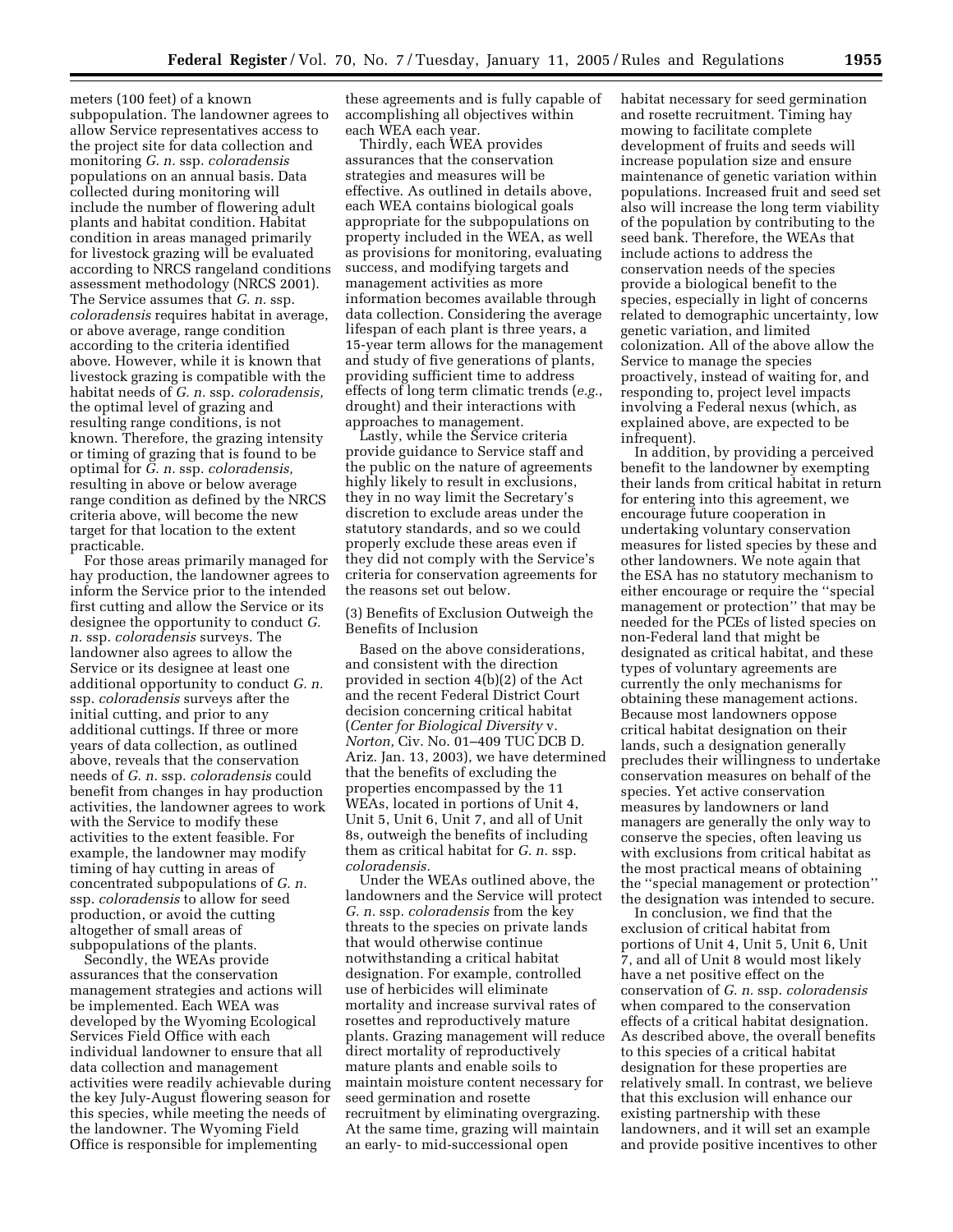non-Federal landowners who may be considering implementing conservation activities on their lands. We conclude that there is a higher likelihood of beneficial conservation activities occurring in these and other areas of southeastern Wyoming without designated critical habitat than there would be with designated critical habitat on these properties.

#### (4) Conclusion

In considering whether or not exclusion of these properties might result in the extinction of this species, the Service considered the impacts to the *Gaura neomexicana* ssp. *coloradensis.* For the *G. n.* ssp. *coloradensis* populations located within the Units 4, 5, 6, 7, and 8, the Service concludes that the WEAs agreed to by the landowners will provide as much or more net conservation benefits as would be provided if these properties were designated as critical habitat. These WEAs, which are described above, will provide tangible proactive conservation benefits that will reduce the likelihood of extinction for the *G. n.* ssp. *coloradensis* and increase its likelihood of recovery. The exclusion of these areas will not increase the risk of extinction to this species, and it may increase the likelihood this species will recover by encouraging other landowners to implement voluntary conservation actions as current participants in WEAs have done. In sum, the above analysis concludes that an exclusion of these properties from final critical habitat for the *G. n.* ssp. *coloradensis* will have a net beneficial impact with little risk of negative impacts. Therefore, the exclusion of these lands will not cause extinction and should improve the chances of conserving the *G. n.* ssp. *coloradensis.*

#### **Economic Analysis**

Section 4(b)(2) of the Act requires us to designate critical habitat on the basis of the best scientific and commercial information available and to consider the economic and other relevant impacts of designating a particular area as critical habitat. We may exclude areas from critical habitat upon a determination that the benefits of such exclusions outweigh the benefits of specifying such areas as critical habitat. We cannot exclude such areas from critical habitat when such exclusion will result in the extinction of the species.

Following the publication of the proposed critical habitat designation, we conducted an economic analysis to estimate the potential economic effect of the designation. The draft analysis was

made available for public review on September 24, 2004. We accepted comments on the draft analysis until October 25, 2004.

The primary purpose of the economic analysis is to estimate the potential economic impacts associated with the designation of critical habitat for the *G. n.* ssp. *coloradensis.* This information is intended to assist the Secretary in making decisions about whether the benefits of excluding particular areas from the designation outweigh the benefits of including those areas in the designation. This economic analysis considers the economic efficiency effects that may result from the designation, including habitat protections that may be co-extensive with the listing of the species. It also addresses distribution of impacts, including an assessment of the potential effects on small entities and the energy industry. This information can be used by the Secretary to assess whether the effects of the designation might unduly burden a particular group or economic sector.

This analysis focuses on the direct and indirect costs of the rule. However, economic impacts to land-use activities can exist in the absence of critical habitat. These impacts may result from, for example, local zoning laws, State and natural resource laws, and enforceable management plans and best management practices applied by other State and Federal agencies. Economic impacts that result from these types of protections are not included in the analysis as they are considered to be part of the regulatory and policy baseline.

A copy of the final economic analysis with supporting documents are included in our administrative record and may be obtained by contacting U.S. Fish and Wildlife Service, Branch of Endangered Species (see **ADDRESSES** section) or for downloading from the Internet at *http://mountainprairie.fws.gov/species/plants/ cobutterfly/index.htm.*

We received three comment letters on the draft economic analysis of the proposed designation. Following the close of the comment period, we considered comments, prepared responses to comments, and prepared a summary of revisions to economic issues based on final critical habitat designation (*see* Responses to Comments section). The economic analysis indicates that is rule will not have an annual economic effect of \$100 million or more. The economic analysis employs a lower and upper scenario approach to the economic costs. The efficiency costs for the lower bound

scenario are estimated to be \$83,890 from 2005 to 2024. The efficiency costs for the upper bound scenario are estimated to be \$104,690 from 2005 to 2024. The annualized economic effects of this designation are estimated to be \$6,424 (lower bound scenario) and \$8,263 (upper bound scenario). We have excluded 4,948 ac (2,002 ha) of privately and municipally owned lands analyzed in the draft economic analysis based on non-economic considerations so the direct economic impacts of the final designation is likely to be lower than this estimate.

#### **Clarity of the Rule**

Executive Order 12866 requires each agency to write regulations and notices that are easy to understand. We invite your comments on how to make this final rule easier to understand, including answers to questions such as the following—(1) Are the requirements in the final rule clearly stated? (2) Does the final rule contain technical jargon that interferes with the clarity? (3) Does the format of the final rule (grouping and order of the sections, use of headings, paragraphing, and so forth) aid or reduce its clarity? (4) Is the description of the notice in the **SUPPLEMENTARY INFORMATION** section of the preamble helpful in understanding the final rule? (5) What else could we do to make this final rule easier to understand?

Send a copy of any comments on how we could make this final rule easier to understand to: Office of Regulatory Affairs, Department of the Interior, Room 7229, 1849 C Street, NW., Washington, DC. 20240. You may e-mail your comments to this address, *Exsec@ios.doi.gov.*

#### **Required Determinations**

#### *Regulatory Planning and Review*

In accordance with Executive Order 12866, this document is a significant rule in that it may raise novel legal and policy issues, but will not have an annual effect on the economy of \$100 million or more or affect the economy in a material way. Due to the tight timeline for publication in the **Federal Register**, the Office of Management and Budget (OMB) has not formally reviewed this rule. As explained above, we prepared an economic analysis of this action. We used this analysis to meet the requirement of section 4(b)(2) of the Act to determine the economic consequences of designating the specific area as critical habitat. We also used it to help determine whether to exclude any area from critical habitat, as provided for under section 4(b)(2), if we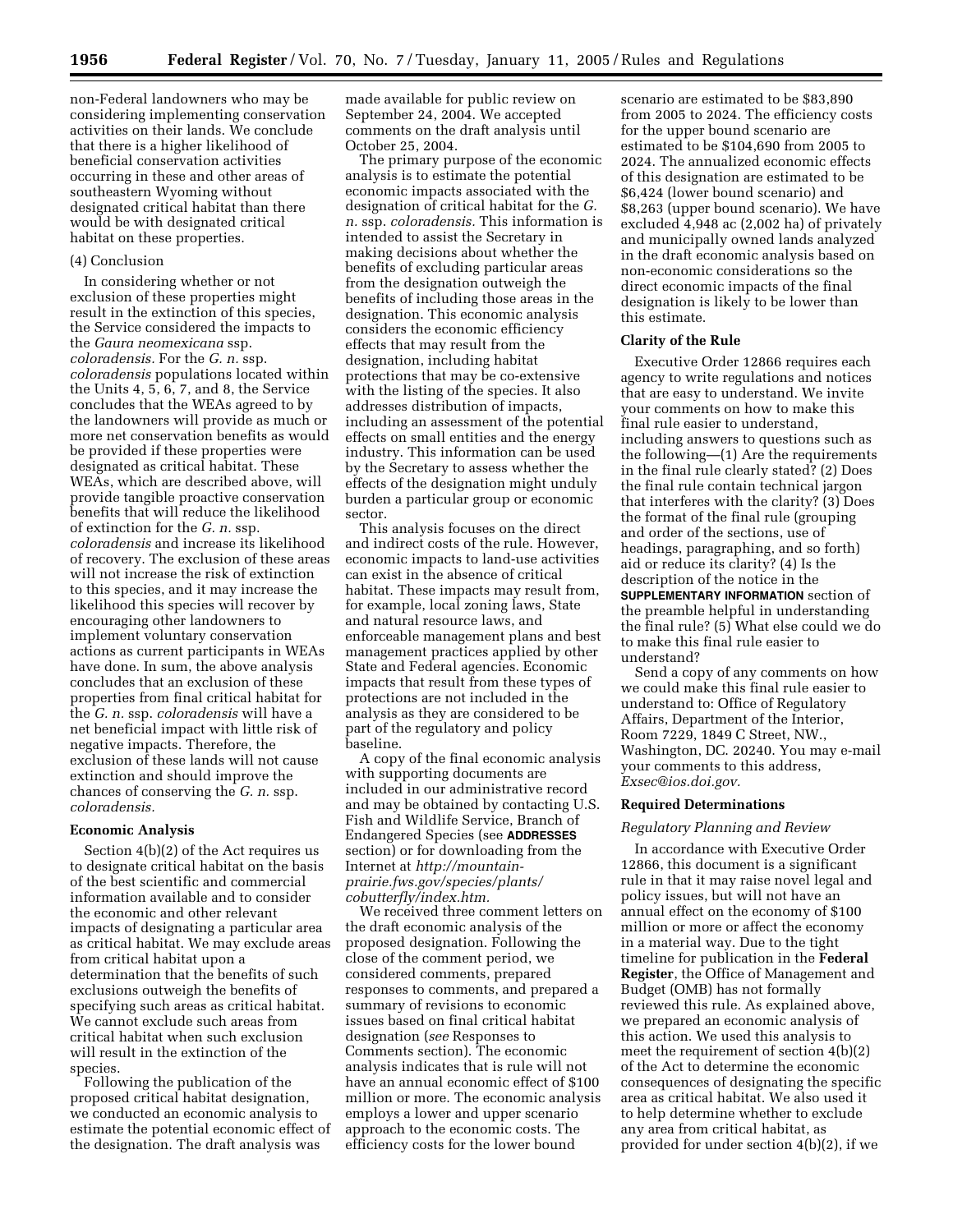determine that the benefits of such exclusion outweigh the benefits of specifying such area as part of the critical habitat, unless we determine, based on the best scientific and commercial data available, that the failure to designate such area as critical habitat will result in the extinction of the species.

The economic analysis indicates that is rule will not have an annual economic effect of \$100 million or more.

#### *Regulatory Flexibility Act (5 U.S.C. 601 et seq.)*

Under the Regulatory Flexibility Act (RFA) (as amended by the Small Business Regulatory Enforcement Fairness Act (SBREFA) of 1996), whenever an agency is required to publish a notice of rulemaking for any proposed or final rule, it must prepare and make available for public comment a regulatory flexibility analysis that describes the effect of the rule on small entities (*i.e.*, small businesses, small organizations, and small government jurisdictions). However, no regulatory flexibility analysis is required if the head of the agency certifies the rule will not have a significant economic impact on a substantial number of small entities. The SBREFA amended the RFA to require Federal agencies to provide a statement of the factual basis for certifying that the rule will not have a significant economic impact on a substantial number of small entities. The SBREFA also amended the RFA to require a certification statement.

Small entities include small organizations, such as independent nonprofit organizations; small governmental jurisdictions, including school boards and city and town governments that serve fewer than 50,000 residents; as well as small businesses. Small businesses include manufacturing and mining concerns with fewer than 500 employees, wholesale trade entities with fewer than 100 employees, retail and service businesses with less than \$5 million in annual sales, general and heavy construction businesses with less than \$27.5 million in annual business, special trade contractors doing less than \$11.5 million in annual business, and agricultural businesses with annual sales less than \$750,000. To determine if potential economic impacts to these small entities are significant, we consider the types of activities that might trigger regulatory impacts under this rule, as well as the types of project modifications that may result. In general, the term ''significant economic impact'' is meant to apply to a typical

small business firm's business operations.

To determine if the rule could significantly affect a substantial number of small entities, we consider the number of small entities affected within particular types of economic activities (*e.g.*, housing development, grazing, oil and gas production, timber harvesting). We apply the ''substantial number'' test individually to each industry to determine if certification is appropriate. However, the SBREFA does not explicitly define ''substantial number'' or ''significant economic impact.'' Consequently, to assess whether a ''substantial number''small entities is affected by this designation, this analysis considers the relative number of small entities likely to be impacted in an area. In some circumstances, especially with critical habitat designations of limited extent, we may aggregate across all industries and consider whether the total number of small entities affected is substantial. In estimating the number of small entities potentially affected, we also consider whether their activities have any Federal involvement.

Designation of critical habitat only affects activities conducted, funded, or permitted by Federal agencies. Some kinds of activities are unlikely to have any Federal involvement and so will not be affected by critical habitat designation. In areas where the species is present, Federal agencies already are required to consult with us under section 7 of the Act on activities they fund, permit, or implement that may affect bull trout. Federal agencies also must consult with us if their activities may affect critical habitat. Therefore, designation of critical habitat could result in an additional economic impact on small entities due to the requirement to reinitiate consultation for ongoing Federal activities.

On the basis of information in our final economic analysis, we have determined that a substantial number of small entities are not affected by the critical habitat designation for *G. n*. ssp. *coloradensis*. Therefore, we are certifying that the designation will not have a significant effect on a substantial number of small entities. The factual basis for certifying that this rule will not have a significant economic impact on a substantial number of small entities is as follows.

In general, two different mechanisms in section 7 consultations could lead to additional regulatory requirements for the approximately four small businesses, on average, that may be required to consult with us each year regarding their project's impact on *G. n.*

ssp. *coloradensis* and its habitat. First, if we conclude, in a biological opinion, that a proposed action is likely to jeopardize the continued existence of a species or adversely modify its critical habitat, we can offer ''reasonable and prudent alternatives.'' Reasonable and prudent alternatives are alternative actions that can be implemented in a manner consistent with the scope of the Federal agency's legal authority and jurisdiction, that are economically and technologically feasible, and that would avoid jeopardizing the continued existence of listed species or result in adverse modification of critical habitat. A Federal agency and an applicant may elect to implement a reasonable and prudent alternative associated with a biological opinion that has found jeopardy or adverse modification of critical habitat. An agency or applicant could alternatively choose to seek an exemption from the requirements of the Act or proceed without implementing the reasonable and prudent alternative. However, unless an exemption were obtained, the Federal agency or applicant would be at risk of violating section 7(a)(2) of the Act if it chose to proceed without implementing the reasonable and prudent alternatives.

Second, if we find that a proposed action is not likely to jeopardize the continued existence of a listed animal or plant species, we may identify reasonable and prudent measures designed to minimize the amount or extent of take and require the Federal agency or applicant to implement such measures through non-discretionary terms and conditions. We also may identify discretionary conservation recommendations designed to minimize or avoid the adverse effects of a proposed action on listed species or critical habitat, help implement recovery plans, or to develop information that could contribute to the recovery of the species.

Based on our experience with consultations pursuant to section 7 of the Act for all listed species, virtually all projects—including those that, in their initial proposed form, would result in jeopardy or adverse modification determinations in section 7 consultations—can be implemented successfully with, at most, the adoption of reasonable and prudent alternatives. These measures, by definition, must be economically feasible and within the scope of authority of the Federal agency involved in the consultation. We can only describe the general kinds of actions that may be identified in future reasonable and prudent alternatives. These are based on our understanding of the needs of the species and the threats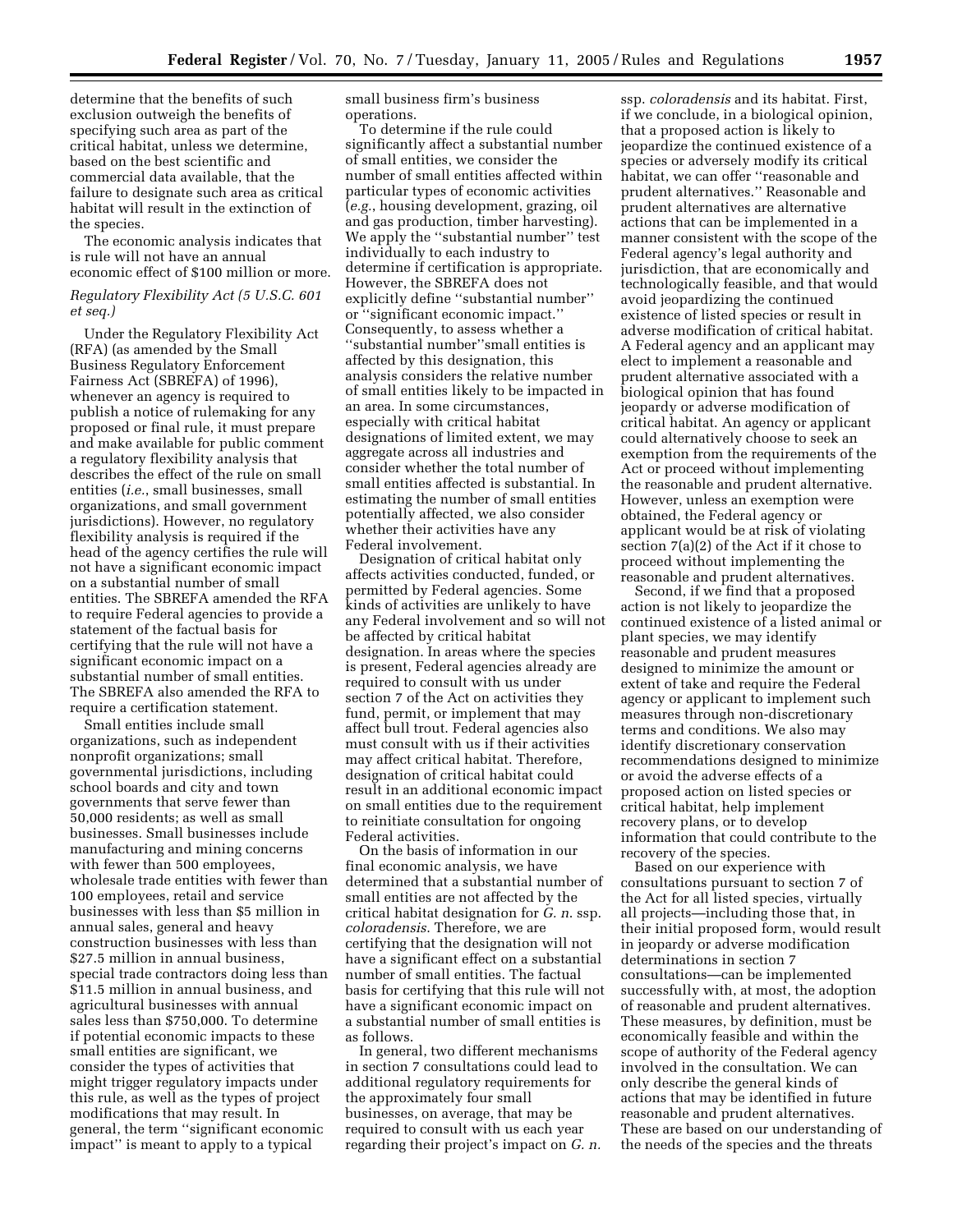it faces, as described in the final listing rule and this critical habitat designation. Within the final critical habitat units, the types of Federal actions or authorized activities that we have identified as potential concerns are:

(1) Regulation of activities affecting waters of the United States by the Army Corps of Engineers under section 404 of the Clean Water Act;

(2) Regulation of water flows, damming, diversion, and channelization implemented or licensed by Federal agencies;

(3) Regulation of timber harvest, grazing, mining, and recreation by the Forest Service and Bureau of Land Management;

(4) Road construction and maintenance, right-of-way designation, and regulation of agricultural activities;

(5) Hazard mitigation and postdisaster repairs funded by the Federal Emergency Management Agency; and

(6) Activities funded by the Environmental Protection Agency, U.S. Department of Energy, or any other Federal agency.

It is likely that a project proponent could modify a project or take measures to protect *G. n*. ssp. *coloradensis*. The kinds of actions that may be included if future reasonable and prudent alternatives become necessary include conservation set-asides, management of competing nonnative species, restoration of degraded habitat, and regular monitoring. These are based on our understanding of the needs of the species and the threats it faces, as described in the final listing rule and proposed critical habitat designation. These measures are not likely to result in a significant economic impact to project proponents.

In summary, we have considered whether this would result in a significant economic effect on a substantial number of small entities. We have determined, for the above reasons and based on currently available information, that it is not likely to affect a substantial number of small entities. Federal involvement, and thus section 7 consultations, would be limited to a subset of the area designated. The most likely Federal involvement could include Army Corps of Engineers permits, permits we may issue under section 10(a)(1)(B) of the Act, Federal Highway Administration funding for road improvements, hydropower licenses issued by the Federal Energy Regulatory Commission, and regulation of timber harvest, grazing, mining, and recreation by the Forest Service and Bureau of Land Management. A regulatory flexibility analysis is not required.

For these reasons, we are certifying that the designation of critical habitat for *G. n.* ssp. *coloradensis* will not have a significant economic impact on a substantial number of small entities. Therefore, a regulatory flexibility analysis is not required.

#### *Small Business Regulatory Enforcement Fairness Act (5 U.S.C. 801 et. seq.)*

Under the SBREFA, this rule is not a major rule. Our detailed assessment of the economic effects of this designation is described in the economic analysis. Based on the effects identified in the economic analysis, we believe that this rule will not have an annual effect on the economy of \$100 million or more, will not cause a major increase in costs or prices for consumers, and will not have significant adverse effects on competition, employment, investment, productivity, innovation, or the ability of United States-based enterprises to compete with foreign-based enterprises. Refer to the final economic analysis for a discussion of the effects of this determination.

#### *Executive Order 13211*

On May 18, 2001, the President issued Executive Order (E.O.) 13211 on regulations that significantly affect energy supply, distribution, and use. E.O. 13211 requires agencies to prepare Statements of Energy Effects when undertaking certain actions. This final rule to designate critical habitat for *G. n.* ssp. *coloradensis* is not expected to significantly affect energy supplies, distribution, or use. Therefore, this action is not a significant energy action, and no Statement of Energy Effects is required.

#### *Unfunded Mandates Reform Act (2 U.S.C. 1501 et seq.)*

In accordance with the Unfunded Mandates Reform Act (2 U.S.C. 1501 *et seq.*), we make the following findings:

(a) This rule will not produce a Federal mandate. In general, a Federal mandate is a provision in legislation, statute, or regulation that would impose an enforceable duty upon State, local, Tribal governments, or the private sector and includes both ''Federal intergovernmental mandates'' and ''Federal private sector mandates.'' These terms are defined in 2 U.S.C. 658(5)–(7). ''Federal intergovernmental mandate'' includes a regulation that ''would impose an enforceable duty upon State, local, or tribal governments'' with two exceptions. It excludes ''a condition of Federal assistance.'' It also excludes ''a duty arising from participation in a voluntary Federal program,'' unless the regulation ''relates

to a then-existing Federal program under which \$500 million or more is provided annually to State, local, and tribal governments under entitlement authority,'' if the provision would ''increase the stringency of conditions of assistance'' or ''place caps upon, or otherwise decrease, the Federal Government's responsibility to provide funding'' and the State, local, or tribal governments ''lack authority'' to adjust accordingly. (At the time of enactment, these entitlement programs were— Medicaid; AFDC work programs; Child Nutrition; Food Stamps; Social Services Block Grants; Vocational Rehabilitation State Grants; Foster Care, Adoption Assistance, and Independent Living; Family Support Welfare Services; and Child Support Enforcement.) ''Federal private sector mandate'' includes a regulation that ''would impose an enforceable duty upon the private sector, except (i) a condition of Federal assistance; or (ii) a duty arising from participation in a voluntary Federal program.''

The designation of critical habitat does not impose a legally binding duty on non-Federal government entities or private parties. Under the Act, the only regulatory effect is that Federal agencies must ensure that their actions do not destroy or adversely modify critical habitat under section 7. While non-Federal entities that receive Federal funding, assistance, permits, or otherwise require approval or authorization from a Federal agency for an action may be indirectly impacted by the designation of critical habitat, the legally binding duty to avoid destruction or adverse modification of critical habitat rests squarely on the Federal agency. Furthermore, to the extent that non-Federal entities are indirectly impacted because they receive Federal assistance or participate in a voluntary Federal aid program, the Unfunded Mandates Reform Act would not apply; nor would critical habitat shift the costs of the large entitlement programs listed above on to State governments.

(b) We do not believe that this rule will significantly or uniquely affect small governments because it will not produce a Federal mandate of \$100 million or greater in any year, that is, it is not a ''significant regulatory action'' under the Unfunded Mandates Reform Act. The designation of critical habitat imposes no obligations on State or local governments. As such, a Small Government Agency Plan is not required.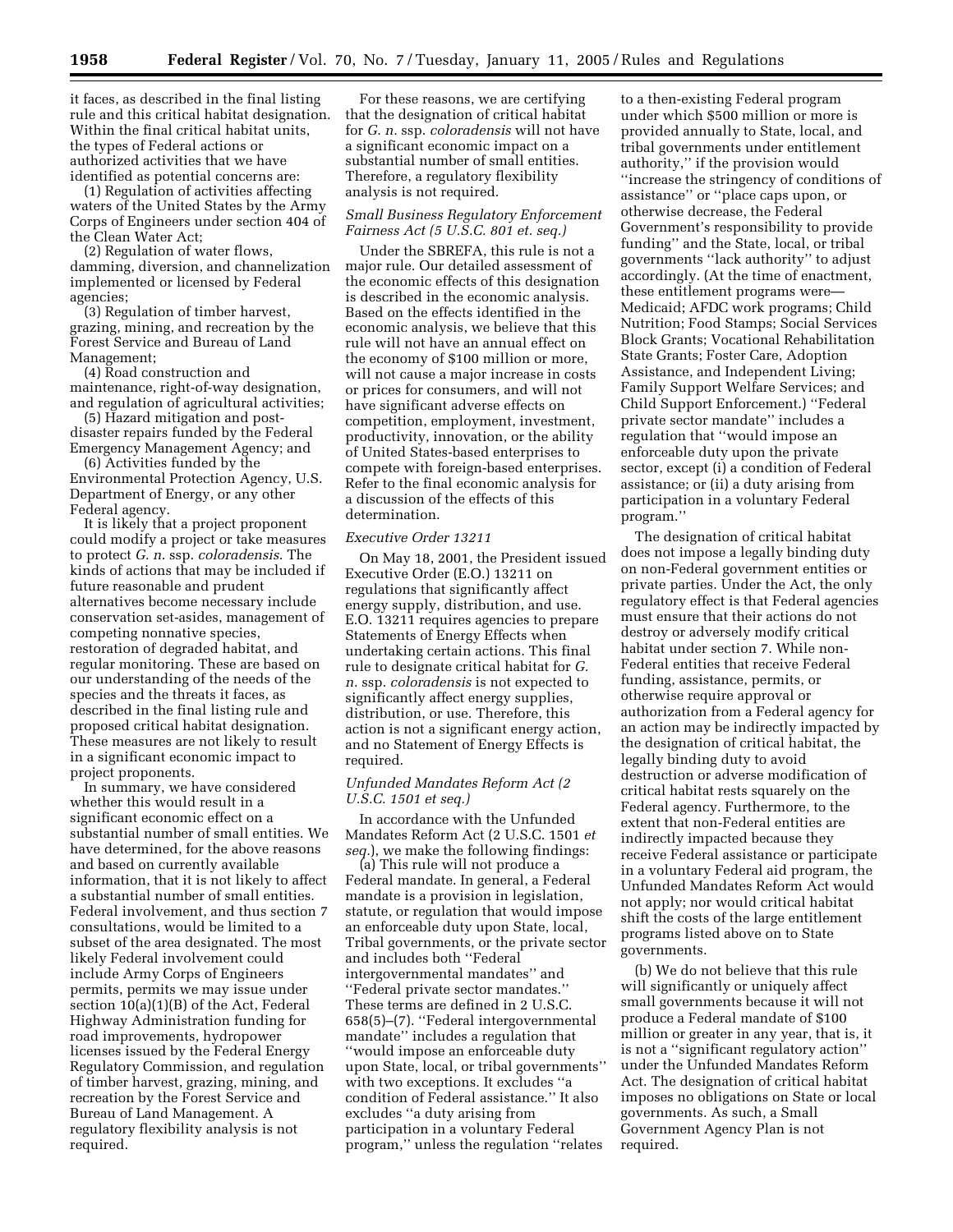#### **Federalism**

In accordance with Executive Order 13132, the rule does not have significant Federalism effects. A Federalism assessment is not required. In keeping with the Department of the Interior and Department of Commerce policy, we requested information from, and coordinated development of, this final critical habitat designation with appropriate State resource agencies in Wyoming, Colorado, and Nebraska. The designation of critical habitat in areas currently occupied by *G. n.* ssp. *coloradensis* imposes no additional restrictions to those currently in place and, therefore, has little incremental impact on State and local governments and their activities. We are designating areas only in Wyoming. The designation may have some benefit to these governments in that the areas essential to the conservation of the species are more clearly defined, and the primary constituent elements of the habitat necessary to the survival of the species are specifically identified. While making this definition and identification does not alter where and what federally sponsored activities may occur, it may assist these local governments in long-range planning (rather than waiting for case-by-case section 7 consultations to occur).

#### *Civil Justice Reform*

In accordance with Executive Order 12988, the Office of the Solicitor has determined that the rule does not unduly burden the judicial system and meets the requirements of sections 3(a) and 3(b)(2) of the Order. We are designating critical habitat in accordance with the provisions of the Act. This rule uses standard property descriptions and identifies the primary constituent elements within the designated areas to assist the public in understanding the habitat needs of *G. n.* ssp. *coloradensis.*

#### *Paperwork Reduction Act of 1995 (44 U.S.C. 3501 et seq.)*

This rule does not contain any new collections of information that require approval by OMB under the Paperwork Reduction Act. This rule will not impose recordkeeping or reporting requirements on State or local governments, individuals, businesses, or organizations. An agency may not conduct or sponsor, and a person is not required to respond to, a collection of information unless it displays a currently valid OMB control number.

#### *National Environmental Policy Act*

It is our position that, outside the Tenth Circuit, we do not need to prepare environmental analyses as defined by the NEPA in connection with designating critical habitat under the Act. We published a notice outlining our reasons for this determination in the **Federal Register** on October 25, 1983 (48 FR 49244). This assertion was upheld in the courts of the Ninth Circuit (*Douglas County* v. *Babbitt*, 48 F.3d 1495 (Ninth Cir. Ore. 1995), cert. denied 116 S. Ct. 698 (1996). However, when the range of the species includes States within the Tenth Circuit, such as that of *G. n.* ssp. *coloradensis*, pursuant to the Tenth Circuit ruling in *Catron County Board of Commissioners* v. *U.S. Fish and Wildlife Service*, 75 F.3d 1429 (Tenth Cir. 1996), we have undertaken a NEPA analysis for critical habitat designation and have notified the public of the availability of the Draft EA for the proposed rule when it is finished. A final EA is available upon request from the Field Supervisor, Wyoming Fish and Wildlife Office (*see* **ADDRESSES** section).

#### *Government-to-Government Relationship With Tribes*

In accordance with the President's memorandum of April 29, 1994, ''Government-to-Government Relations with Native American Tribal Governments'' (59 FR 22951), Executive Order 13175, and the Department of the Interior's manual at 512 DM 2, we readily acknowledge our responsibility to communicate meaningfully with recognized Federal tribes on a government-to-government basis. We have determined that there are no tribal lands essential for the conservation of *G. n.* ssp. *coloradensis.* Therefore, designation of critical habitat for the *G. n.* ssp. *coloradensis* has not been designated on tribal lands.

#### **References Cited**

A complete list of all references cited in this rulemaking is available upon request from the Field Supervisor, Wyoming Fish and Wildlife Office (*see* **ADDRESSES** section).

#### **Author**

The primary author of this package is Tyler Abbott (*see* **ADDRESSES** section).

#### **List of Subjects in 50 CFR Part 17**

Endangered and threatened species, Exports, Imports, Reporting and recordkeeping requirements, Transportation.

#### **Regulation Promulgation**

■ Accordingly, we proposed to amend part 17, subchapter B of chapter I, title 50 of the Code of Federal Regulations, as set forth below:

#### **PART 17—[AMENDED]**

■ 1. The authority citation for part 17 continues to read as follows:

**Authority:** 16 U.S.C. 1361–1407; 16 U.S.C. 1531–1544; 16 U.S.C. 4201–4245; Pub. L. 99– 625, 100 Stat. 3500; unless otherwise noted.

■ 2. In § 17.12(h), revise the entry for *Gaura neomexicana* ssp. *coloradensis* under ''FLOWERING PLANTS'' to read as follows:

#### **§ 17.12 Endangered and threatened plants.**

\* \* \* \* \* (h) \* \* \*

| Species                                 |                              |                         |                                  |               | When listed | Critical | Special |           |
|-----------------------------------------|------------------------------|-------------------------|----------------------------------|---------------|-------------|----------|---------|-----------|
| Scientific name                         | Common name                  | Historic range          | Family                           | <b>Status</b> |             | habitat  | Rules   |           |
| <b>FLOWERING PLANTS</b>                 |                              |                         |                                  |               |             |          |         |           |
|                                         | $\ddot{\phantom{0}}$         | $\star$                 | ≁                                |               | $\star$     |          | ≁       |           |
| Gaura neomexicana<br>ssp. coloradensis. | Colorado butterfly<br>plant. | U.S.A. (WY, NE,<br>CO). | Onagraceae-<br>Evening Primrose. |               | 704         | 17.96(a) |         | <b>NA</b> |
| $\star$                                 | $\star$                      | $\star$                 | $\star$                          | $\star$       | $\star$     |          | $\star$ |           |

■ 3. In § 17.96(a), amend paragraph (a) by under Family Onagraceae to read as adding an entry for *Gaura neomexicana* ssp. *coloradensis* in alphabetical order

follows:

**§ 17.96 Critical habitat—plants.** 

(a) \* \* \*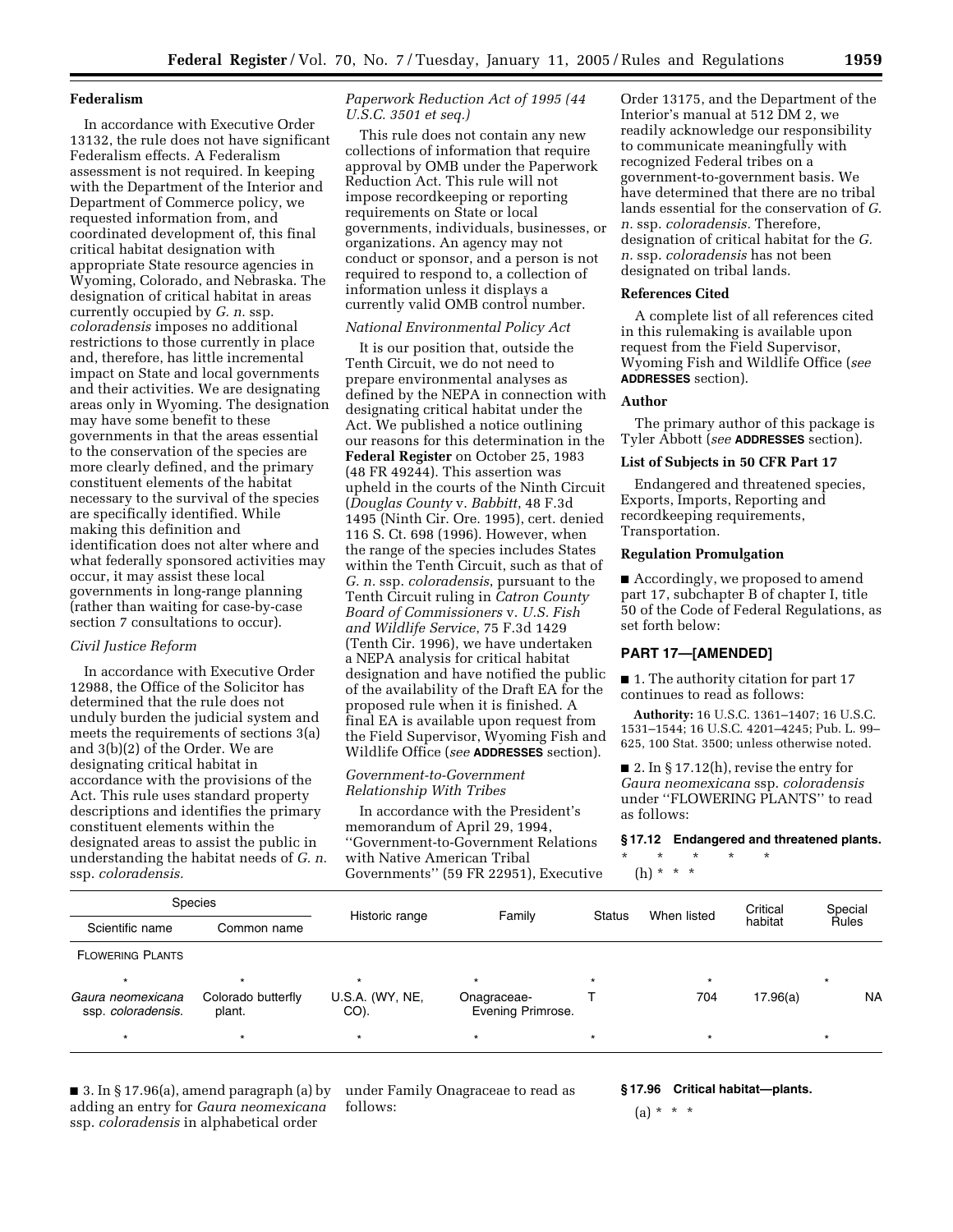Family Onagraceae: *Gaura neomexicana* ssp. *coloradensis* (Colorado butterfly plant)

(1) Critical habitat units are depicted for Laramie and Platte Counties in Wyoming, on the maps below.

(2) The primary constituent elements of critical habitat for *Gaura neomexicana* ssp. *coloradensis* are:

(i) Subirrigated, alluvial soils on level or low-gradient floodplains and drainage bottoms at elevations of 1,524 to 1,951 meters (5,000 to 6,400 feet).

(ii) A mesic moisture regime, intermediate in moisture between wet, streamside communities dominated by sedges, rushes, and cattails, and dry upland shortgrass prairie.

(iii) Early- to mid-succession riparian (streambank or riverbank) plant communities that are open and without dense or overgrown vegetation (including hayed fields, grazed pasture, other agricultural lands that are not plowed or disced regularly, areas that have been restored after past aggregate

extraction, areas supporting recreation trails, and urban/wildland interfaces).

(iv) Hydrological and geological conditions that serve to create and maintain stream channels, floodplains, floodplain benches, and wet meadows that support patterns of plant communities associated with *Gaura neomexicana* ssp. *coloradensis.*

(3) Critical habitat does not include man-made structures existing on the effective date of this rule and not containing one or more of the primary constituent elements, such as buildings, aqueducts, airports, and roads, and the land on which such structures are located.

(4) Final critical habitat units are described below. Data layers defining map units were created based on U.S. Geological Survey 7.5″ quadrangle maps (Borie, Bristol Ridge, Bristol Ridge NE, Burns, Cheyenne North, C S Ranch, Double L Ranch, Durham, Farthing Ranch, Hillsdale, Hirsig Ranch, Indian Hill, J H D Ranch, Lewis Ranch, Moffett Ranch, Nimmo Ranch, Pine Bluffs, P O Ranch, Round Top Lake) and

corresponding U.S. Fish and Wildlife Service National Wetlands Inventory maps. Critical habitat is based on the most current maps of surveyed subpopulations. Critical habitat also includes adjacent areas, upstream and downstream, containing suitable hydrologic regimes, soils, and vegetation communities to allow for seed dispersal between populations and maintenance of the seed bank. To ease identification of the critical habitat, the boundaries follow section lines and major geographical features where feasible. The outward extent of critical habitat is 91 meters (300 feet) from the center line of the stream edge (as defined by the ordinary high-water mark). This amount of land will support the full range of primary constituent elements essential for persistence of *G. n.* ssp. *coloradensis* populations and should adequately protect the plant and its habitats from secondary impacts of nearby disturbance.

(5) **Note:** Index Map follows:

**BILLING CODE 4310–55–P**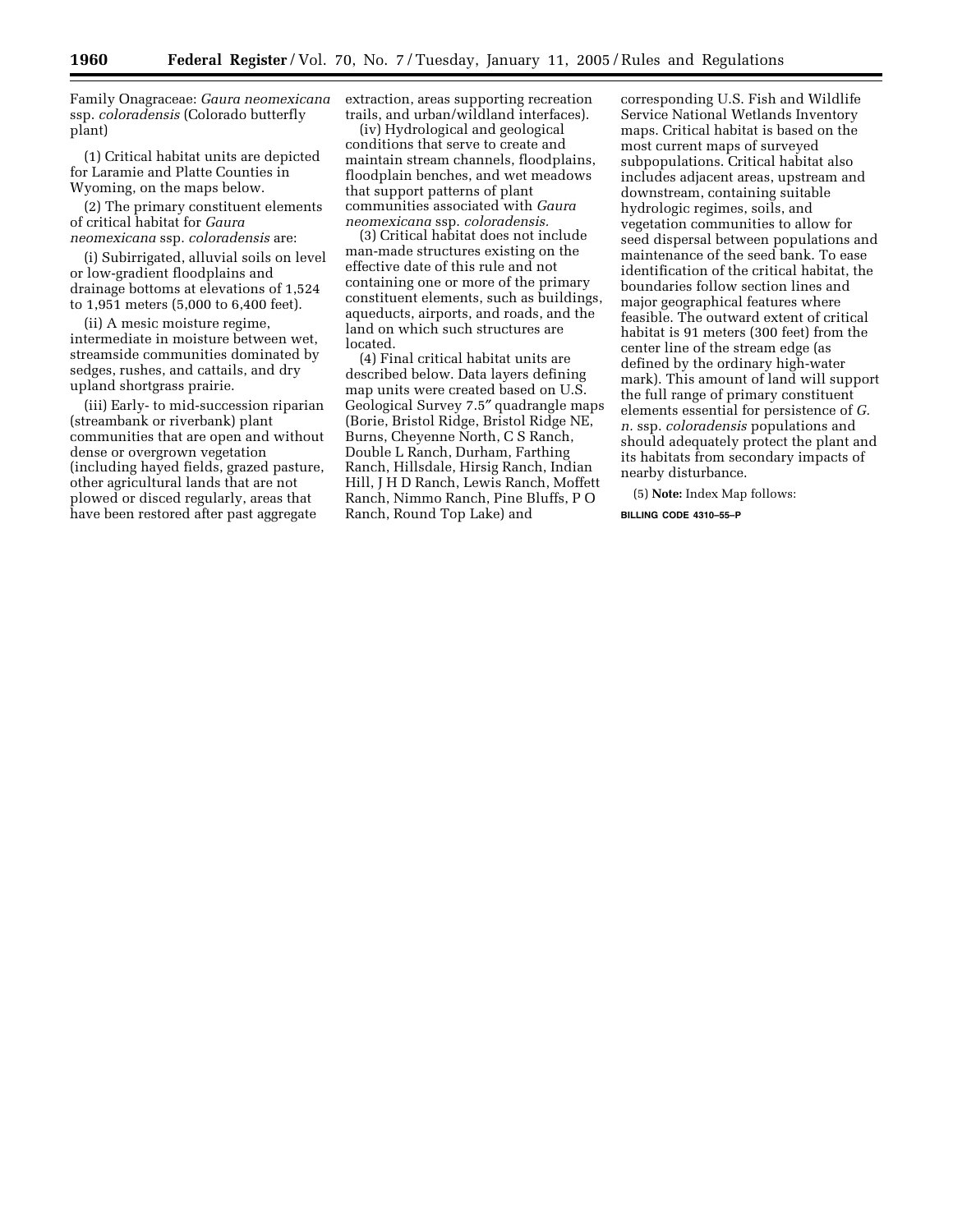

(6) Unit 1: Tepee Ring Creek, Platte County, Wyoming. (i) This unit consists of 2.4 km (1.5

mi) of Tepee Ring Creek bounded by the

western edge of Sec. 2, T21NR68W, extending downstream including S2S2 of Sec. 2; downstream to SW4SW4 Sec. 1, bounded by the southern line of Sec. 1.

(ii) **Note:** Unit 1 (Map 1) follows: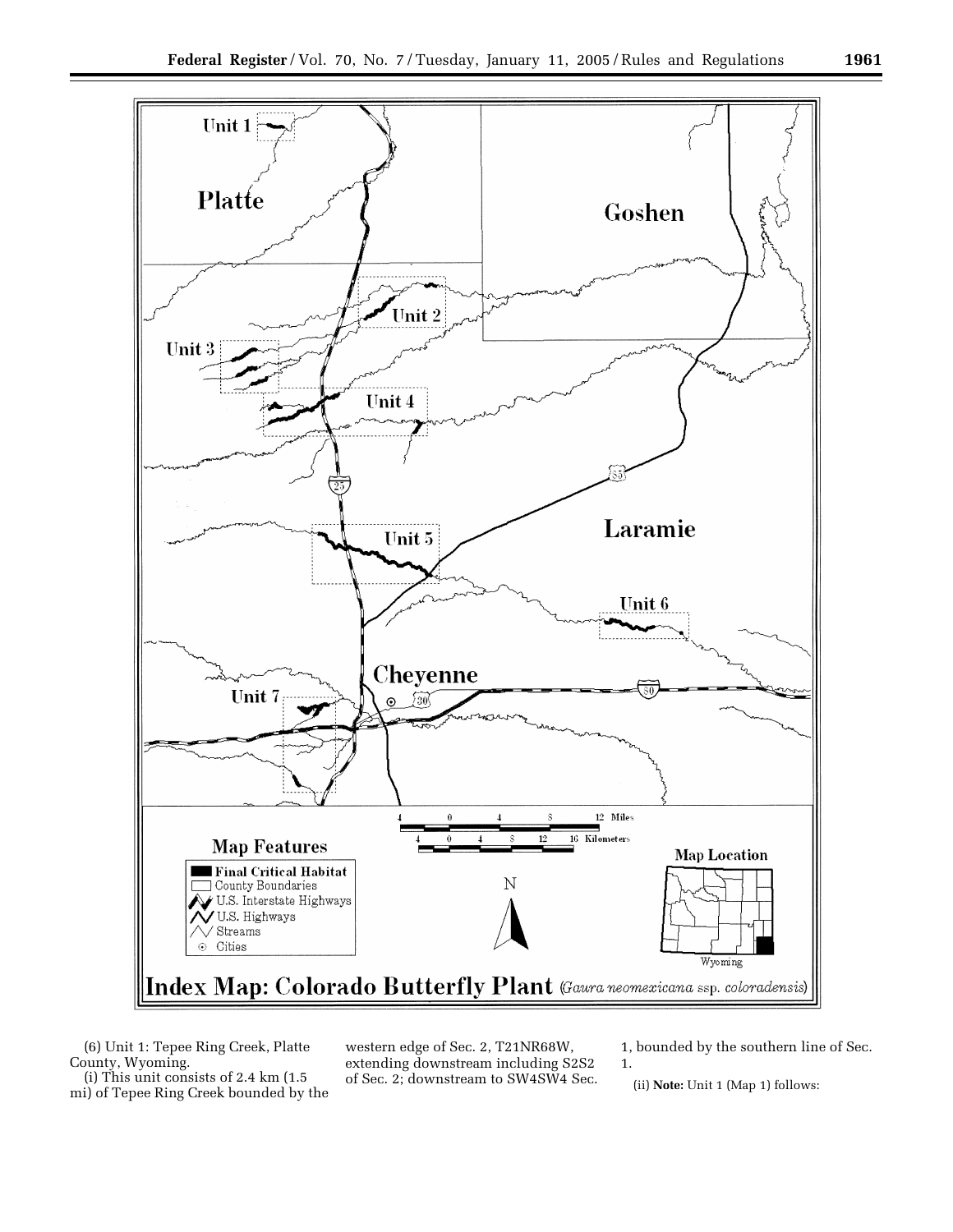

(7) Unit 2: Bear Creek East, Laramie County, Wyoming.

(i) This unit consists of 8 km (5 mi) of the South Fork of the Bear Creek.

Includes T19N R67W, NW4 Sec. 25; NE4 Sec. 25; downstream into T19N R66W, S2 SW4 Sec. 19; N2 SE4 Sec. 19; NW4 Sec. 20; SE4 SW4 Sec. 17; SE4

Sec. 17; NE4SW4; N2 SE4 Sec. 11; N2 SW4 Sec. 12.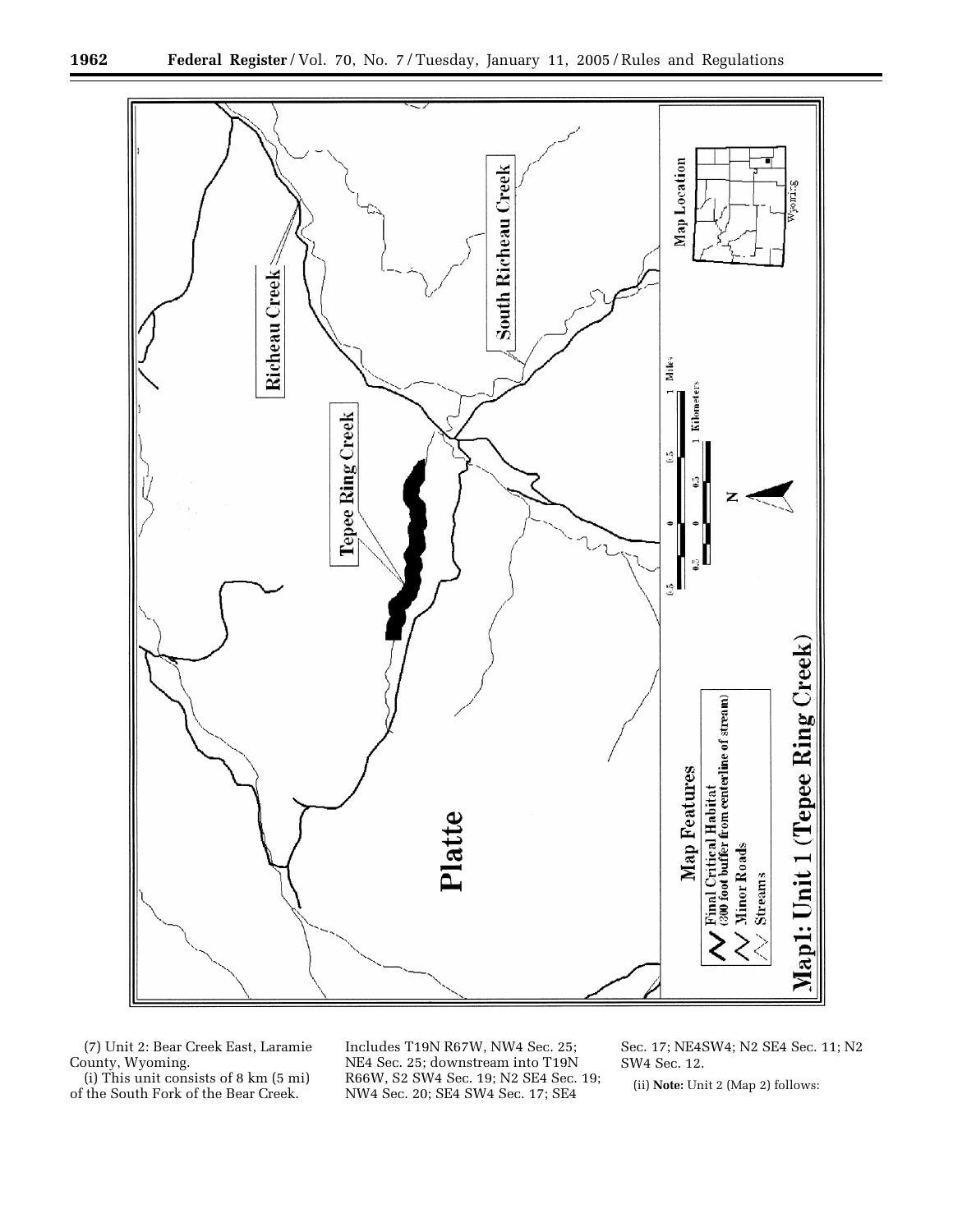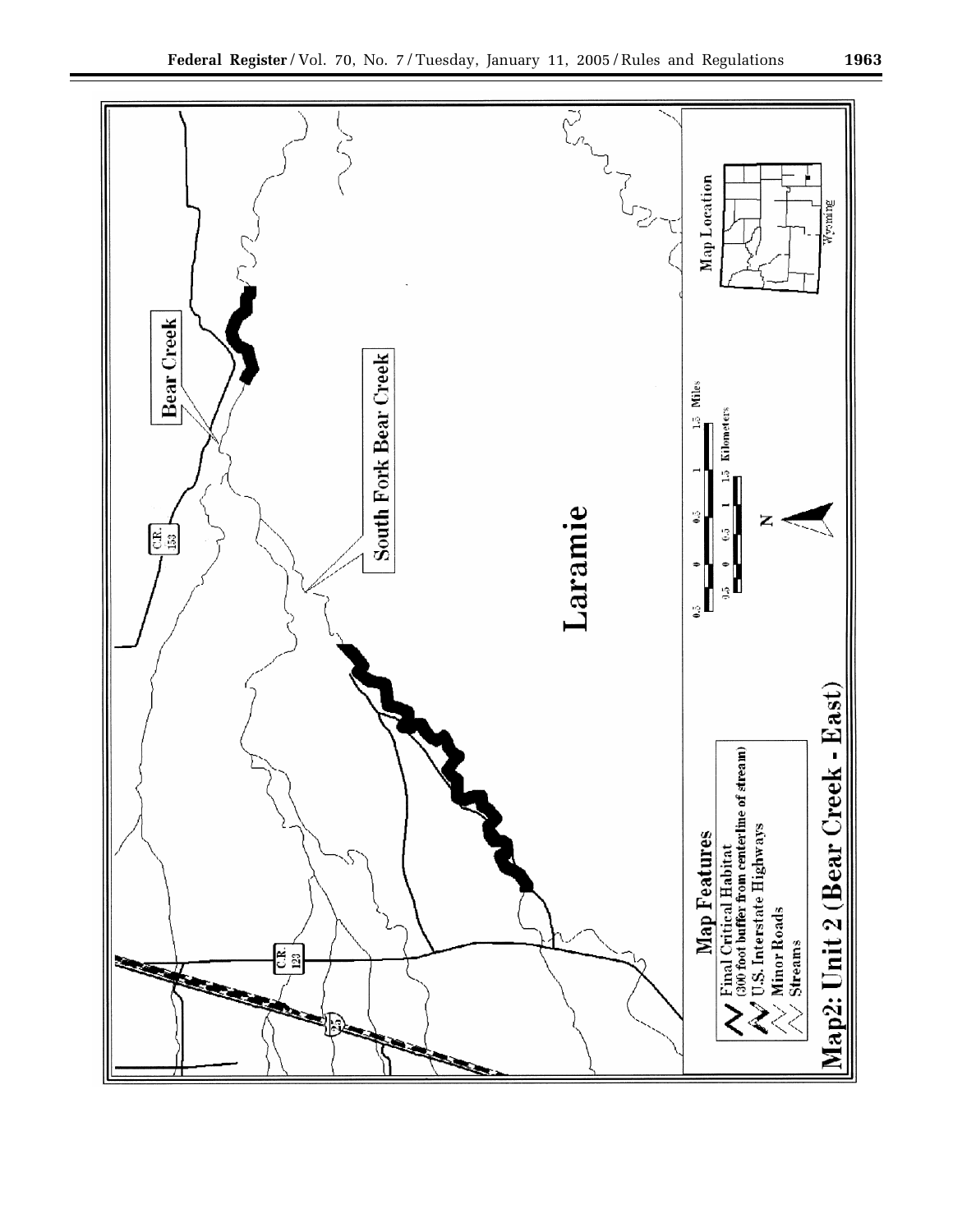$\equiv$ 

(8) Unit 3: Bear Creek West, Laramie County, Wyoming.

(i) Reach 1 consists of 4.7 km (2.9 mi) of an unnamed south tributary of North Bear Creek in the valley between North Bear Creek and the North Fork of the South Fork Bear Creek. Includes T18N R68W, N2 SW4 Sec. 8; downstream to NW4NW4SE4 Sec. 8; SE4NE4 Sec. 8;

NW4NW4 Sec. 9; SE4SW4 Sec. 4; S2 SE4 Sec. 4.

(ii) Reach 2 consists of 4.2 km (2.6 mi) of the North Fork of the South Fork Bear Creek, upstream of Nimmo Reservoir No. 9. Includes T18N R68W, SE4SW4 Sec. 17; downstream to N2SW4SE4 Sec. 17; NW4SE4SE4 Sec. 17; S2NE4SE4

Sec. 17; NW4SW4 Sec. 16; SE4NW4 Sec. 16; S2 NE4 Sec. 16.

(iii) Reach 3 consists of 2.8 km (1.7 mi) of the South Fork Bear Creek. Includes T18NR68W, N2N2SE4 Sec. 21; downstream to S2NW4 Sec. 22; NW4SW4NE4 Sec. 22; SE4NW4NE4 Sec. 22; W2 NE4NE4 Sec. 22.

(iv) **Note:** Unit 3 (Map 3) follows: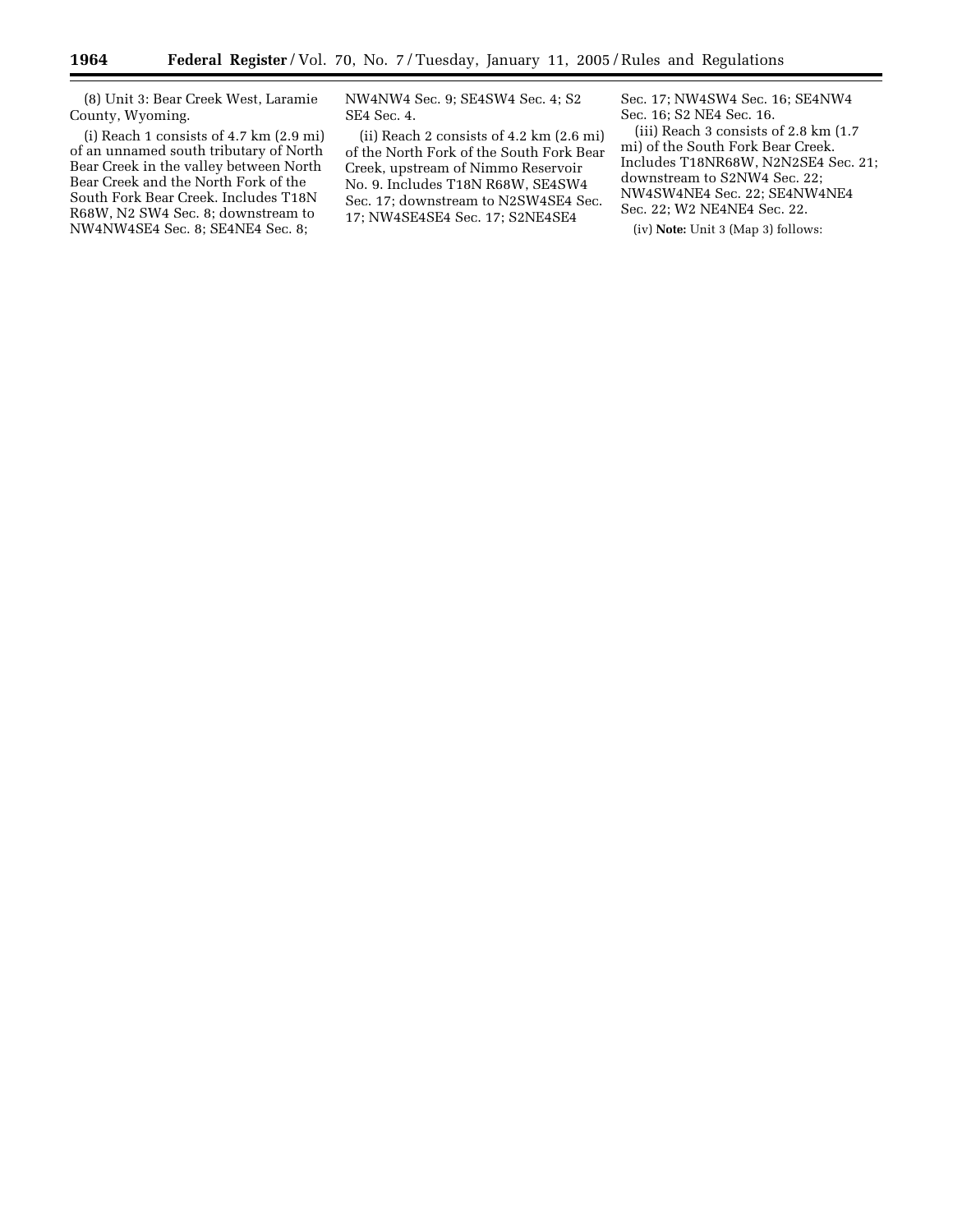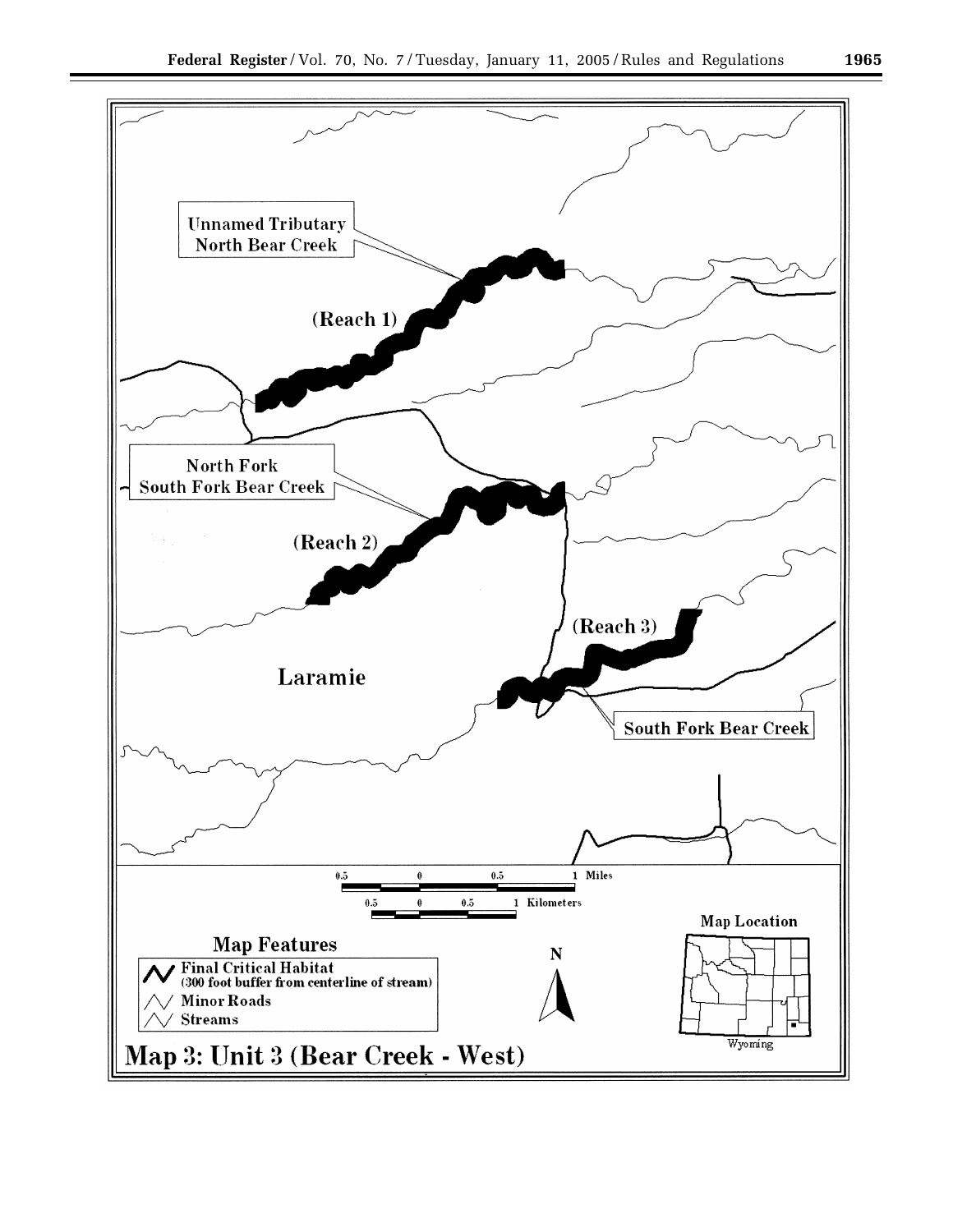▀

(9) Unit 4: Little Bear Creek/ Horse Creek, Laramie County, Wyoming.

(i) Reach 1 consists of 16 km (10 mi) of Little Bear Creek, which includes approximately 5 mi (8 km) of the Paulson Branch tributary. Little Bear Creek includes T18NR68W, NW4NW4SW4 Sec. 35; downstream to N2 Sec. 35.T18NR67W, N2SW4 Sec. 32; NE4 Sec. 32; NW4NW4NW4 Sec. 33; S2 Sec. 28; NW4SW4 Sec. 27; S2 SE4NW4 Sec. 27. Paulson Branch includes T18N R68W, N2SW4 Sec. 2; downstream to S2NE4 Sec. 2; N2 Sec. 1; T18N67W, NW4NW4 Sec. 6; SE4SW4 Sec. 31; SE4 Sec. 31.

(ii) Reach 2 consists of 2.7 km (1.7 mi) of an unnamed tributary to Horse Creek on the far eastern end just east of, and parallel to, Indian Hill Road. Includes T17N R66W,W2SW4 Sec. 2; NE4 Sec. 10.

(iii) **Note:** Unit 4 (Map 4) follows: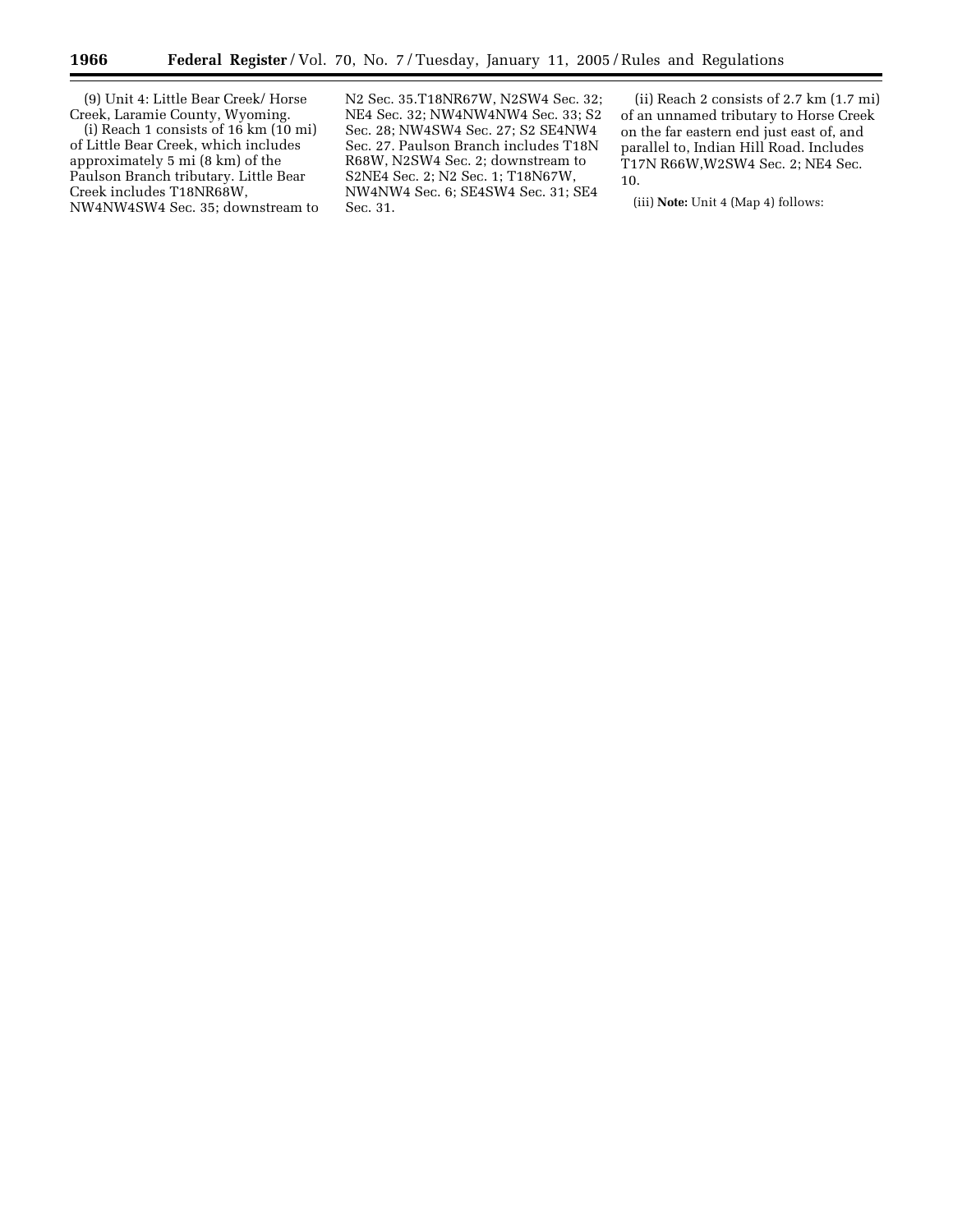

(10) Unit 5: Lodgepole Creek West, Laramie County, Wyoming.

(i) This unit consists of approximately 20.4 km (12.7 mi) west along Lodgepole Creek from State highway 85. Includes T16N R67W, N2 SW4 Sec. 21; W2 SE4 Sec. 21; N2 NE4 Sec. 28; W2 NW4 Sec.

27; N2 S2 Sec. 27; SW4NE4 Sec. 27; S2 Sec. 26; S2 SW4 Sec. 25; N2 NE4 Sec. 36; T16N R66W, N2 Sec. 31; downstream to SW4NW4 Sec. 32; SW4 Sec. 32; S2 SE4 Sec. 32; SW4SW4 Sec. 33; SE4SE4 Sec. 33; S2 SW4 Sec. 34; T15N R66W, N2N2 Sec. 4; downstream

to NE4NW4 Sec. 3; N2 NE4 Sec. 3; NW4 Sec. 2; SE4 Sec. 2.

(ii) **Note:** Unit 5 (Map 5) follows: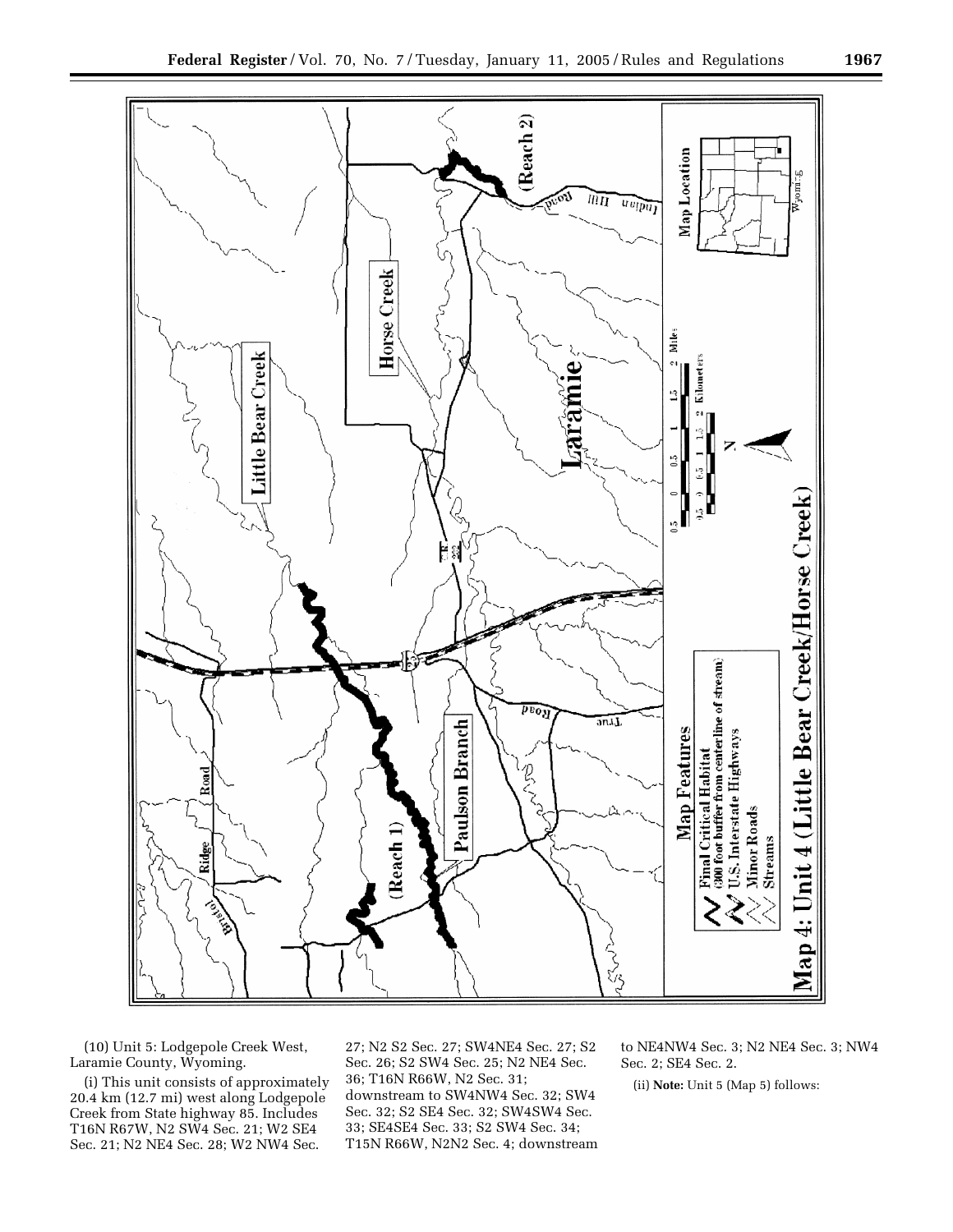

(11) Unit 6: Lodgepole Creek East, Laramie County, Wyoming.

(i) Consists of 8.4 km (5.2 mi) of Lodgepole Creek from approximately 3.2 km (2 mi) northeast of the town of Hillsdale on the west end of the reach, downstream to approximately 0.4 km

(0.25 mi) east of State highway 213, approximately 3.2 km (2 mi) north of the town of Burns. Includes T15NR64W, N2SW4 Sec. 29; SE4SE4NW4 Sec. 29; S2NE4 Sec. 29; S2 Sec. 28; S2S2 Sec. 27; N2N2 Sec. 34; N2N2 Sec. 35; S2 SE4SE4 Sec. 26; T15NR62W, N2NW4 SW4 Sec. 32.

 $\sum_{i=1}^{n}$ 

(ii) **Note:** Unit 6 (Map 6) follows: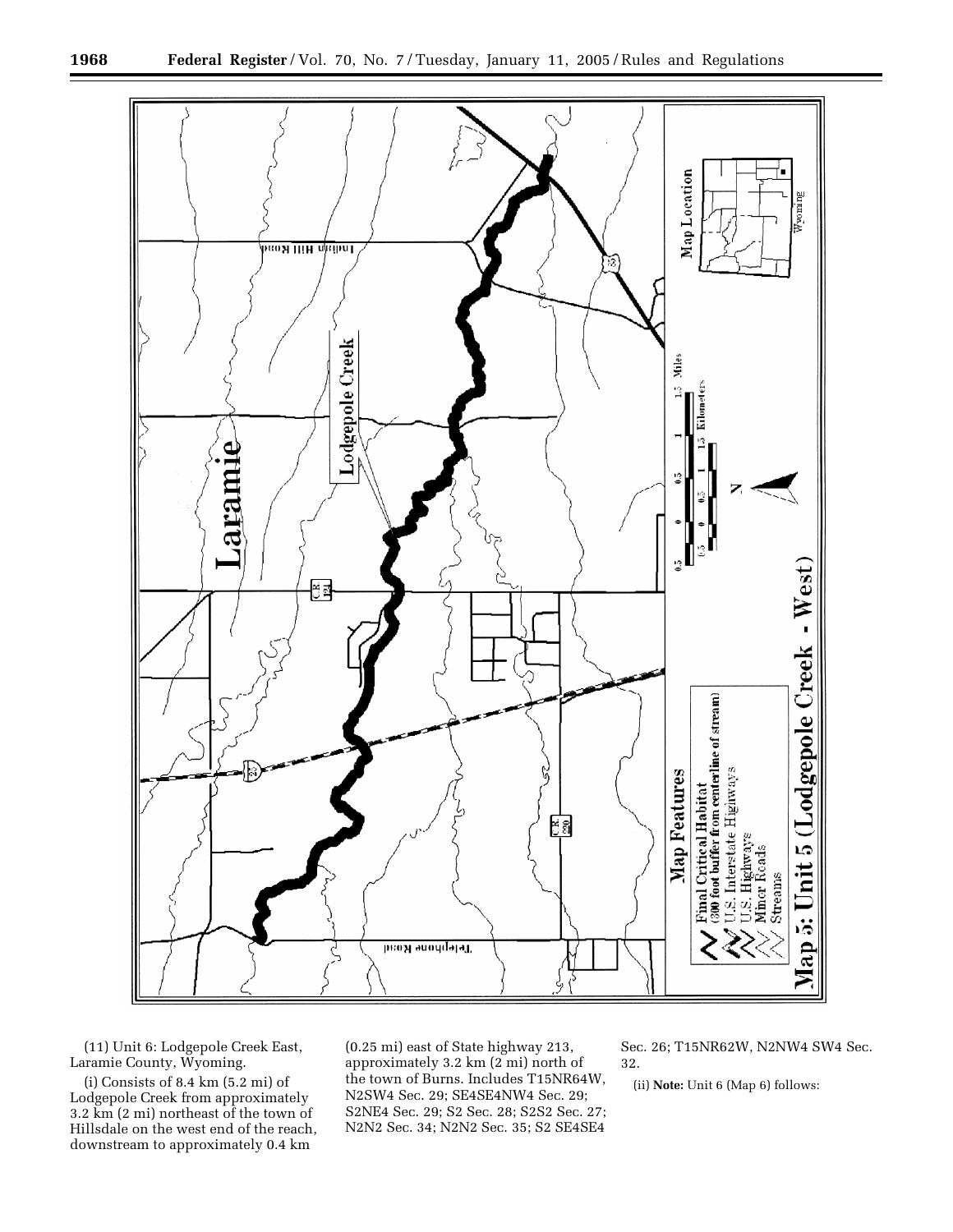

(12) Unit 7: Borie, Laramie County, Wyoming.

U

(i) Reach 1 consists of 10.5 km (6.5 mi) along Diamond Creek west of F.E. Warren Air Force Base and other smaller tributaries merging from the north. Includes T14NR67W, N2 Sec. 33; upstream to NW4SW4 Sec. 33; S2 NE4 Sec. 32; E2 SE4 Sec. 32; SW4 Sec. 32; SE4 Sec. 31; T13N R67W, N2N2NE4 Sec. 5.

(ii) Reach 2 consists of 1.7 km (1.1 mi) of Lone Tree Creek. Includes T13N

R67W, NW4 Sec. 31; downstream to NE4SW4 Sec. 31.

Minor Roads **Streams** 

(iii) **Note:** Unit 7 (Map 7) follows: